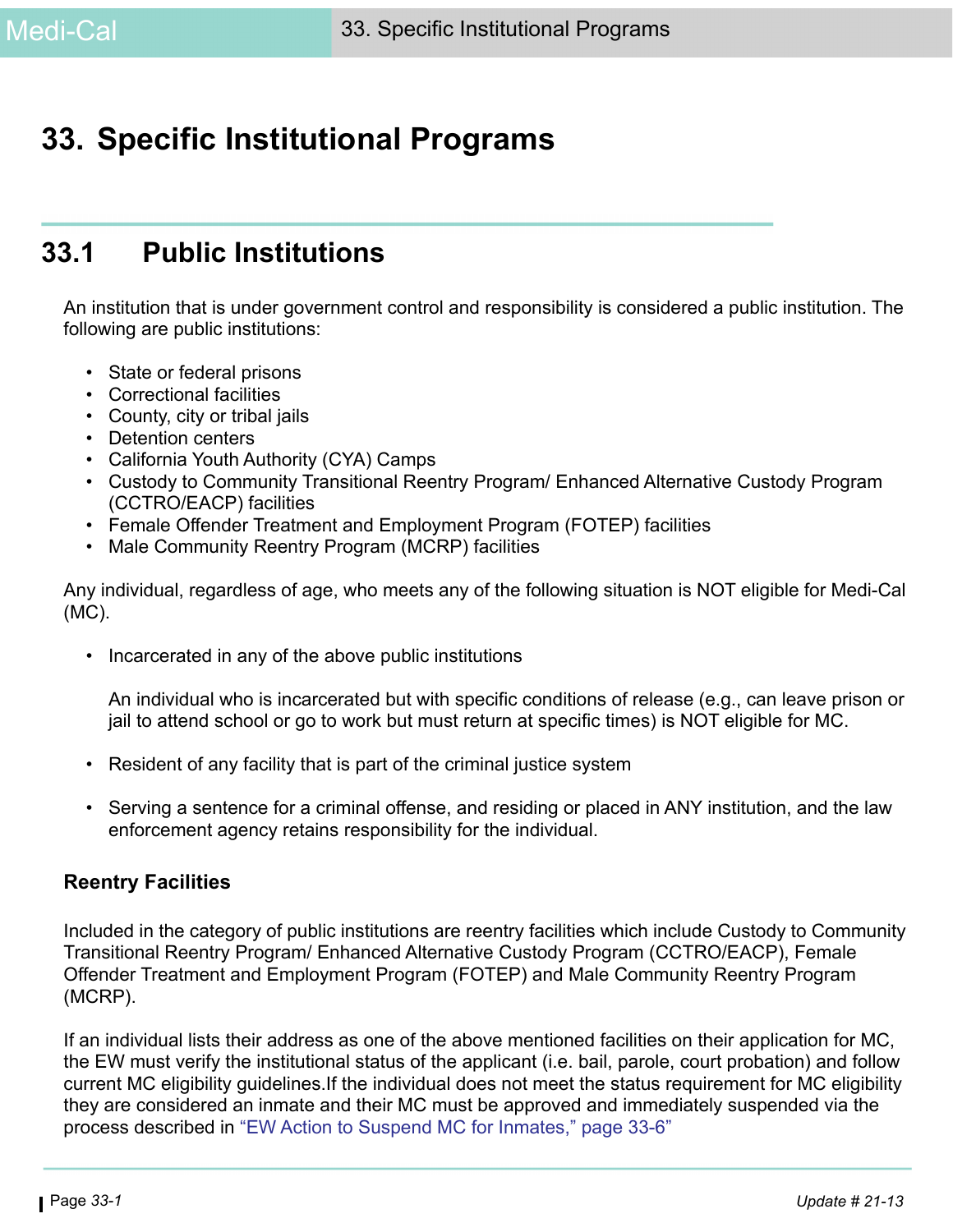The new facility types and address are as follows:

- **Custody to Community Transitional Reentry Program/Enhanced Alternative Custody Program**
	- Casa Aurora, C/O Mental Health Services, Inc. Kern County, 1932 Jessie Street, Bakersfield, CA 93305
	- WestCare, San Diego County, 3050 Armstrong Street, San Diego, CA 92111
	- L.A. CADA, LA County, 11121 Bloomfield Avenue, Santa Fe Springs, CA 90670
	- WestCare, San Joaquin County, 1609 N. Wilson Way, Stockton, CA 95205
	- WestCare, Sacramento County, 3555 Auburn Blvd., Sacramento, CA 95821

#### **• Male Community Reentry Program**

- Tri-County Treatment, Butte County, 2740 Oro Dam Blvd., Oroville, CA 95966
- Geo Reentry, Inc., San Francisco County, 139 6th Street, San Francisco, CA 94103
- Turning Point of Central California, Inc., Kern County, 1100 Union Avenue, Bakersfield, CA 93307
- Health Right 360, Inc., LA County, 307 West 6th Street, Los Angeles, CA 90057
- Amity Foundation, LA County, 307 West 6th Street, Los Angeles, CA 90057
- Correctional Alternatives, San Diego County, 2727 Boston Avenue, San Diego, CA 92113

#### **• Female Offender Treatment and Employment Program**

- Center Point, Sacramento County, 11228 Fair Oaks Blvd., Fair Oaks, CA 95628
- Health Right 360, San Francisco County, 1563 Mission Street, San Francisco, CA 94103
- Community Social Model Associates, Merced County, 508 Mendocino Court, Atwater, CA 95301
- Inland Valley Recovery Services, San Bernardino County, 1260 E. Arrow HWY. Upland, CA 91786
- Health Right 360, Los Angeles County, 12423 Dahlia Avenue, El Monte, CA 91732

#### **Note:**

There are currently no new facilities considered a public institution in Santa Clara County, however, staff must be aware in the event that a courtesy application is required.

### **33.1.1 Inmates of a Public Institution**

The EW must consider both the facility and the person's circumstances when making a MC determination of eligibility for either a juvenile or an adult who is incarcerated or placed in any type of public institution.

Individuals who are released from prison or jail based on any of the following situations are eligible for MC, if other MC eligibility requirements are met.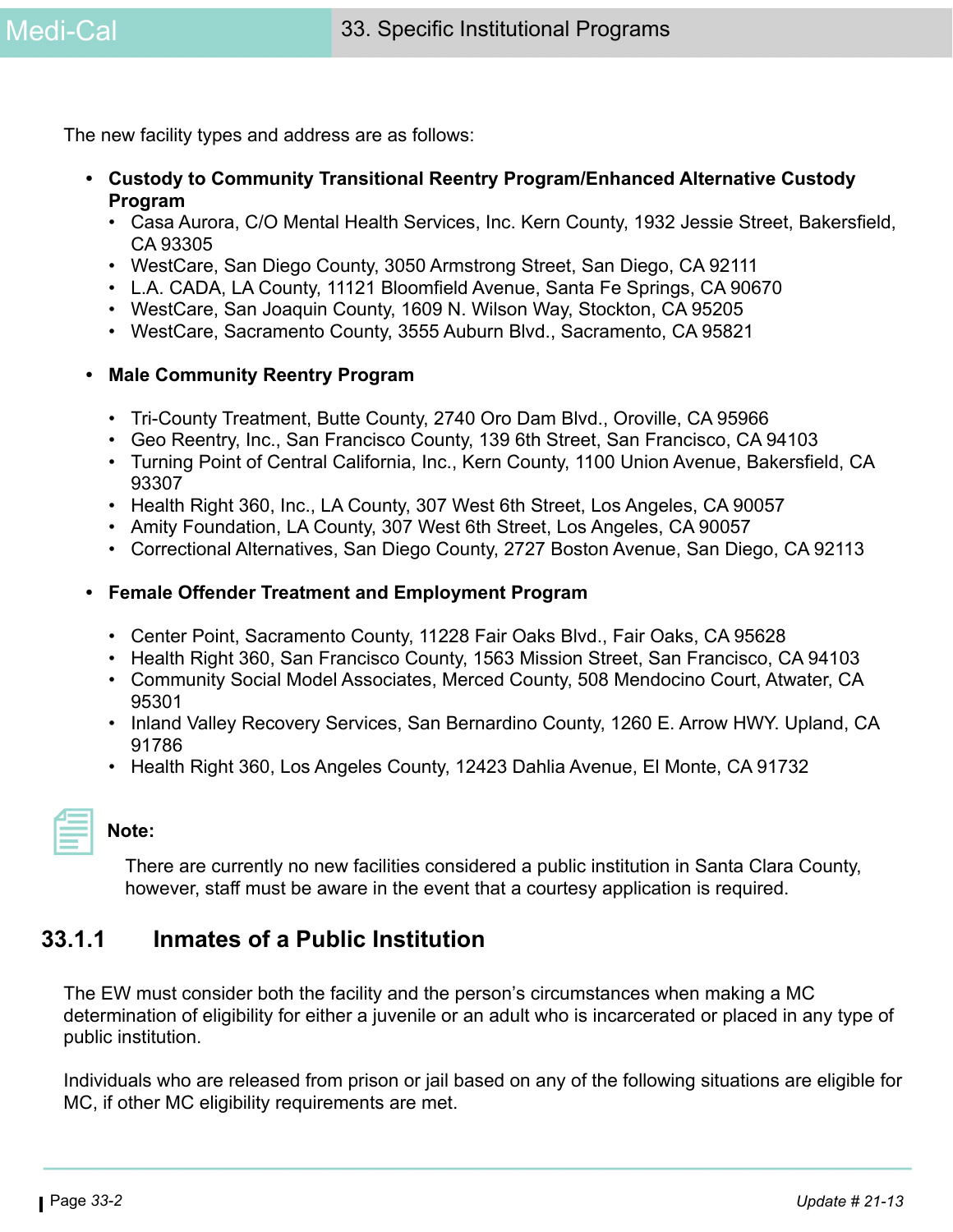- Bail
- Parole
- Permanent release
- Their own recognizance
- Court probation order.

These individuals are potentially eligible for MC because they are no longer under the custody and care of the law enforcement agency.

### **33.1.2 Inmates Who May be Eligible for MC Benefits**

The following individuals may be eligible for MC benefits if they meet other MC eligibility requirements:

- An individual who, after arrest but before booking or sentencing, is escorted by police to a hospital for medical treatment and held under guard
- An individual released from prison or jail, probation, parole, or release order; with a condition of:
	- Home arrest
	- Work release
	- Community service
	- Outpatient treatment
	- Inpatient treatment.
- A minor placed in a juvenile detention center prior to disposition (judgement). If a juvenile resides in a detention center for the sole purpose of receiving physical/mental care and protection, or getting services that are for the best interest of the child, the juvenile is not considered an "inmate of a public institution." If there is a specific plan for him/her that makes the stay temporary (one or two months), he/she may be eligible for MC. This could include those juveniles awaiting placement but still physically present in a juvenile hall
- A minor placed on probation by a juvenile court on juvenile intensive probation with home arrest restrictions
- A minor placed on probation by a juvenile court on juvenile intensive probation to a secure treatment facility contracted with the juvenile detention center if the secure treatment facility is not part of the criminal justice system. This would include juveniles who become wards of the court and placed in a 24-hour non-medical residential facility which provides counseling and other rehabilitative services
- A minor placed on probation by a juvenile court or on juvenile intensive probation with treatment as a condition of probation:
	- In a psychiatric hospital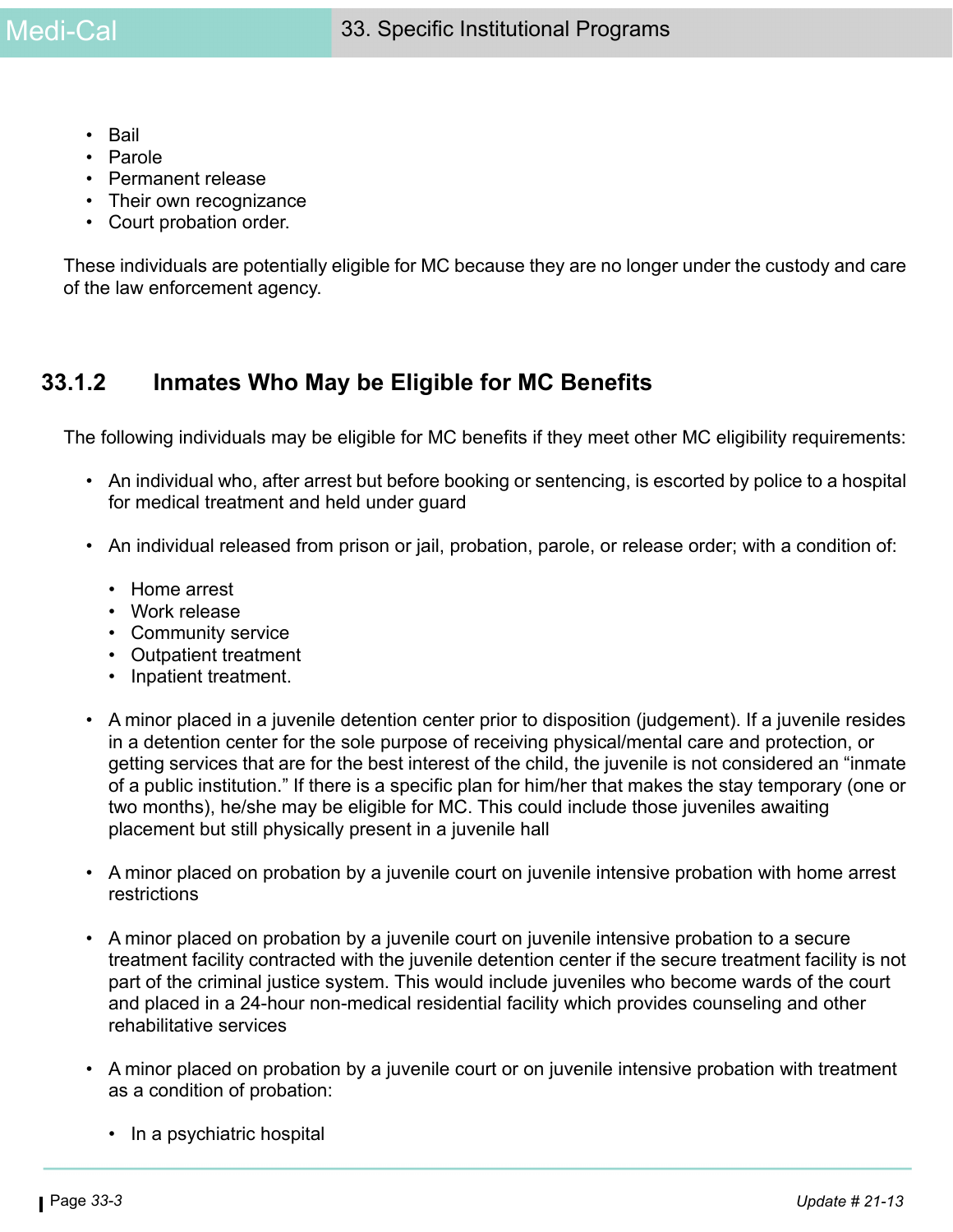- In a residential treatment center, or
- As an outpatient.
- An individual with tuberculosis who is under an order of detention to protect public health in a:
	- Residential treatment center
	- Skilled nursing facility
	- County, city, or tribal jail awaiting placement for treatment.

## **33.1.3 Inmates Ineligible for MC Benefits**

The following individuals are not eligible for MC benefits because they are residents of a public institution:

- An inmate in a prison
- An inmate of a county, city, or tribal jail
- An inmate in a prison or jail: prior to arraignment, conviction, or sentencing
- An individual who is incarcerated, but can leave prison or jail on work release and must return at specific intervals.



#### **Example:**

An individual is sentenced by the court to serve a term in jail. The sentence provides that the individual is to be permitted by the proper authority to leave the jail daily to attend school or go to work. However, the individual must return to jail after work or school each day and remain incarcerated on weekends, holidays, etc.

- An individual temporarily released from prison or jail due to a medical emergency. The individual must go back to jail after the medical emergency. The law enforcement agency maintains the custody and responsibility for the needs of the individual.
- A minor in a juvenile detention center prior to disposition (judgment) due to criminal activity of the minor
- A minor, after disposition, placed in a detention or correctional facility, including a youth ranch, forestry camp, or home which is part of the criminal justice system
- A minor placed on regular or intensive probation by a juvenile court to a secure treatment facility contracted with the juvenile detention center if the secure treatment facility is part of the criminal justice system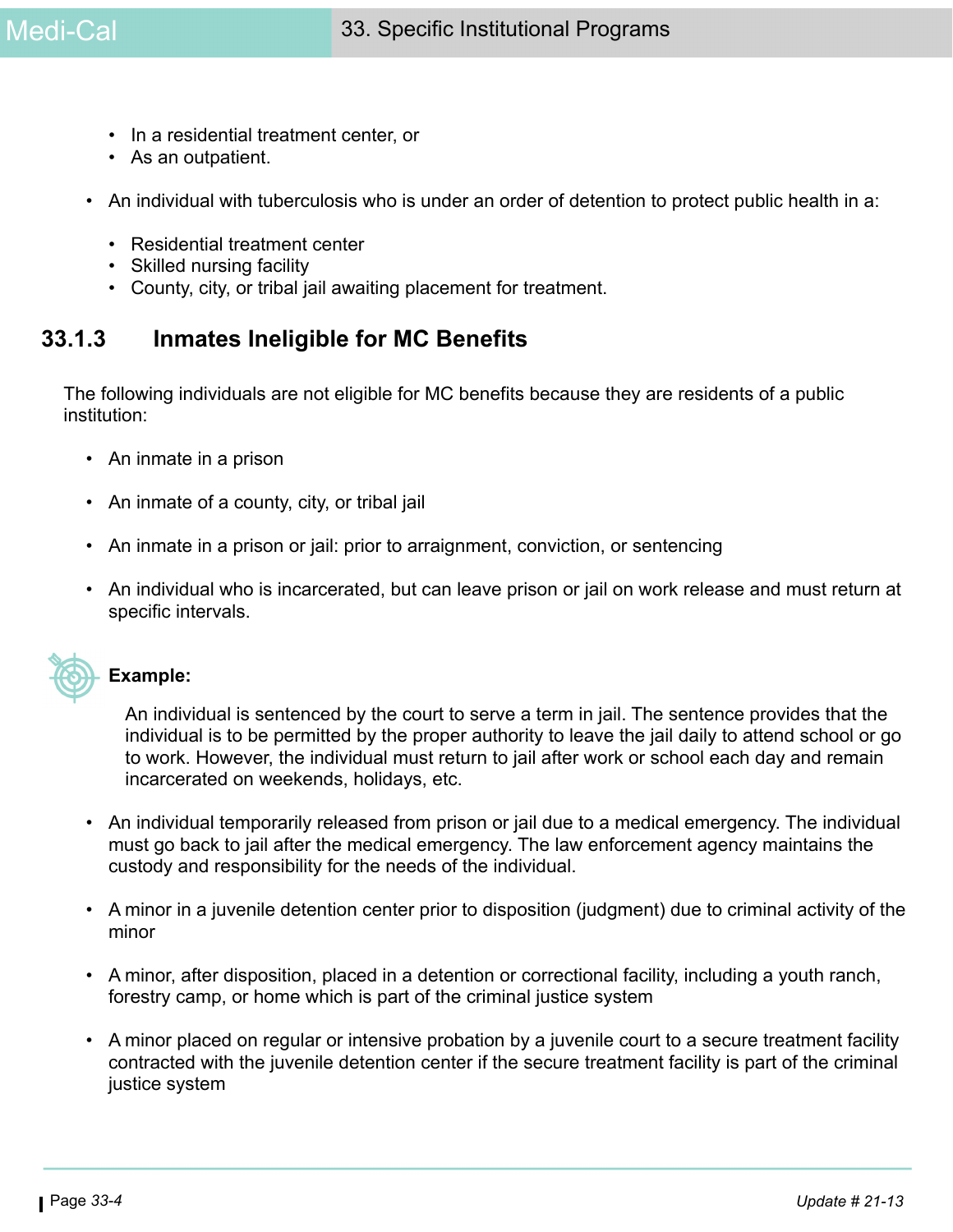- A minor placed on regular or intensive probation by a juvenile court with specific conditions of release, including residence in a juvenile detention center
- A minor sentenced to a term of incarceration but due to inadequate space in the juvenile detention center, is temporarily placed in a foster home pending available space in the detention center. The penal authority retains full responsibility for the minor and anyone serving a sentence and not formally released is ineligible for MC
- Pregnant women serving sentences in jail or prison. However, the newborn child is eligible even if living with the mother in the jail or prison as the child has not committed criminal offense and is not sentenced to the jail/prison regardless of the living arrangement.

### **33.1.4 Inmates Under Penal Code**

Anyone of age who is arrested AND incarcerated is ineligible for MC regardless of the Penal code section used. However, any individual who is released from incarceration on bail or meets any of the following penal code provisions may be eligible for MC:

• Penal Code 1367

Penal Code Section 1367 provides that a person cannot be tried or sentenced while that person is mentally incompetent. If the judge finds reason to believe that the defendant may be incompetent to stand trial, the judge may order that the defendant be referred for a 72-hour treatment and evaluation. If evaluation results in placement of the individual in a mental health facility for treatment, then the individual may be eligible for MC benefits if other MC eligibility requirements are met.

• Penal Code 1370

Penal Code 1370 provides that a Murphy Conservatorship be established if a state hospital patient charged with a serious felony is not restored to competence. A Murphy Conservatorship requires a determination that the patient is gravely disabled in accordance with Welfare and Institutions Code Section 5008(h)(1). The state hospital patient may be eligible for MC benefits, if other MC eligibility requirements are met.

• Penal Code 1372

Penal Code 1372 includes felons who were initially determined incompetent to stand trial, but after treatment at the state hospital, has regained competency and are returned to stand trial. When a defendant is returned to court with a certification that competence has been regained, the court will determine whether the person is entitled to be admitted to bail or not.

An individual who is released from incarceration on bail is not a resident of a public institution and may be eligible for MC benefits, if other MC eligibility requirements are met. If not released on bail, the individual is likely to be held in a prison or jail prior to conviction or sentencing. Hence, the individual would then be a resident of a public institution and is ineligible for MC benefits.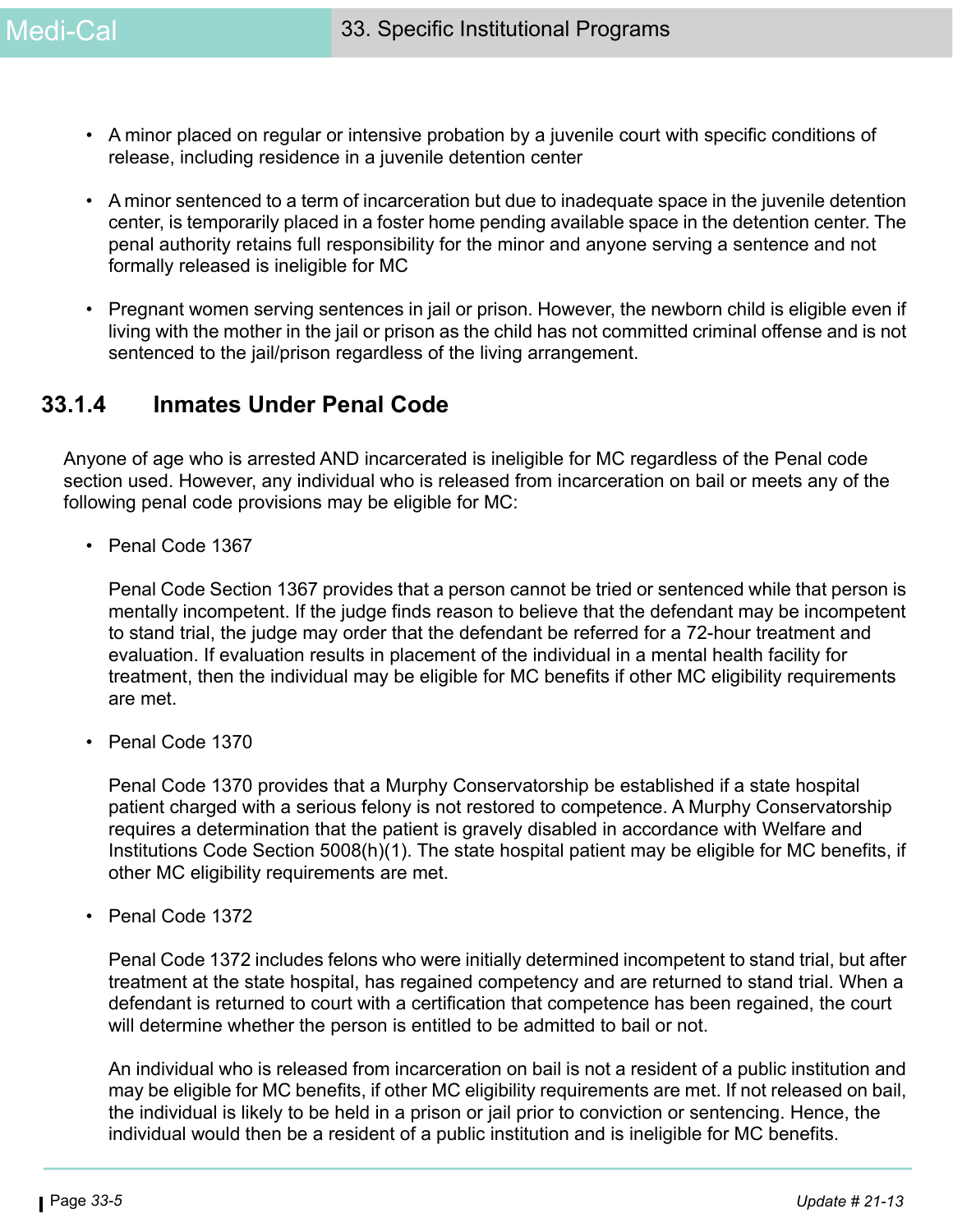### **33.1.5 Fleeing Felon**

A fleeing felon is defined as an individual (either an adult or juvenile) who is fleeing to avoid prosecution, custody or confinement after a:

- Conviction of a crime that is considered a felony under the law from where the individual is fleeing, or
- Violation of a condition of probation or parole.

The existence of a warrant of arrest is presumed to be evidence of fleeing, unless proven otherwise by other evidences.

Fleeing felons are eligible for MC benefits until they are incarcerated, if other MC eligibility requirements are met.

### **33.1.6 Inmate**

A person living or being cared for in an institution. See Section 43.2, 43.3 and 43.8 for a list of institutions.

### <span id="page-5-0"></span>**33.1.7 EW Action to Suspend MC for Inmates**

Upon notification that a client is incarcerated in a public institution the individual's MC benefits must be suspended effective the date the individual becomes an inmate of a public institution. The method of "suspension" will be determined based on the household (HH) composition. The EW must take the following actions:

| Review the household composition of the MC case. |                                                                                                                                                                                                                                                                                                                                                                                                                                |  |
|--------------------------------------------------|--------------------------------------------------------------------------------------------------------------------------------------------------------------------------------------------------------------------------------------------------------------------------------------------------------------------------------------------------------------------------------------------------------------------------------|--|
| If                                               | Then                                                                                                                                                                                                                                                                                                                                                                                                                           |  |
| The client is the only individual<br>on the case | The EW must complete an SCD 1296 to have the aid code suspended on MEDS and<br>mail the "Suspension of Medi-Cal Benefits for an Inmate" (MC 0377 S). The<br>incarceration and suspension information can be found on the [INQU] MEDS screen.<br>[Refer to MEDS Quick Reference Guide for Restriction Codes of incarceration (800)<br>series) and Eligibility Status Codes (69X - full month) or (X5X - partial month]<br>Note: |  |
|                                                  | No 10-Day Notice is required.                                                                                                                                                                                                                                                                                                                                                                                                  |  |
|                                                  | The CalWIN case will remain open with the individual marked in the home and<br>requesting MC.                                                                                                                                                                                                                                                                                                                                  |  |

**Table 78: Process for Suspending MC Benefits**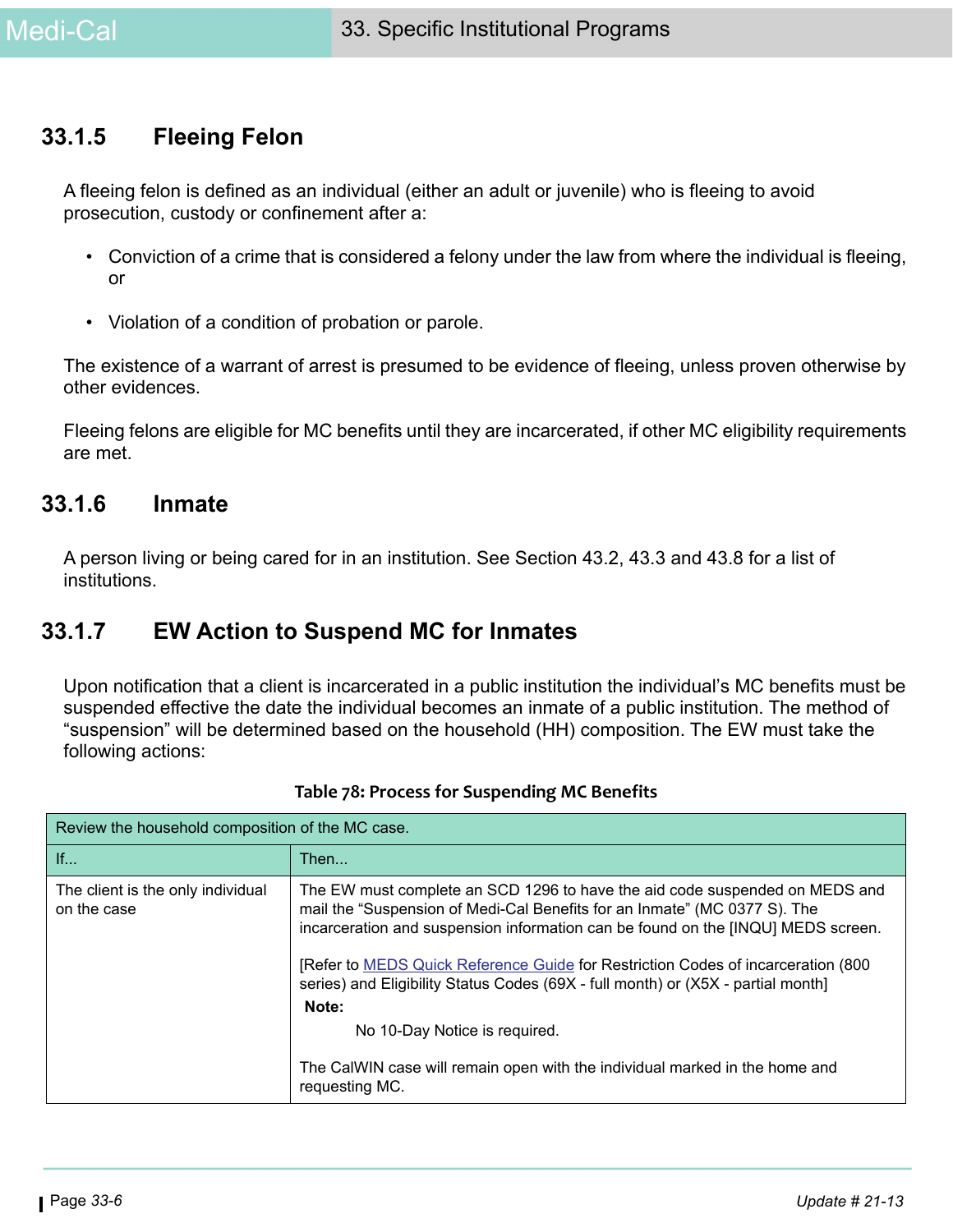| The client's case has additional<br>household members, | The individual must be marked <i>Not in the Home</i> and <i>Not Requesting</i> on the <b>Collect</b><br>Case Individual Detail window in CalWIN. The individual's MC will be "suspended" by<br>discontinuing them in CalWIN, rather than sending the transaction to MEDS. |
|--------------------------------------------------------|---------------------------------------------------------------------------------------------------------------------------------------------------------------------------------------------------------------------------------------------------------------------------|
|                                                        | Eligibility must be reevaluated for the remaining household members, excluding the<br>incarcerated individual. If the reevaluation results in a negative action, follow all noticing<br>requirements.                                                                     |
|                                                        | The EW must mail the "Suspension of Medi-Cal Benefits for an Inmate" (MC 0377 S)<br>for the "Suspended" individual.                                                                                                                                                       |

#### **Table 78: Process for Suspending MC Benefits**

#### **Suspension Period**

MC benefits are suspended for up to one year from the date the individual becomes incarcerated (if otherwise eligible) or until the person is no longer an inmate, whichever is sooner.

Medi-Cal benefits are suspended effective on the date the EW32 online/batch transaction is submitted to MEDS. MEDS determines the Suspend Date and Suspend End Date that can be found on the [INQU] MEDS screen. In addition, Restriction Codes and the Eligibility Status Codes in MEDS are used to indicate incarceration for both partial and full months.

[Refer to [M](https://ssaconnect.sccgov.org/ssa_departments/debs_program/Documents/handbooks/ugss/ugchap01.pdf)EDS Handbook Chapter 1.9.29 for more information of the **Incarceration and Suspension Information** screen and [MEDS QRG](https://ssaconnect.sccgov.org/ssa_departments/debs_program/Documents/reference_materials/meds.qrg.pdf) for Restriction Codes and Eligibility Status Codes.]

#### **Lifting the Suspension**

If the individual is released from the public institution prior to the end of the one year suspension the suspension must be lifted and eligibility restored unless the former inmate is ineligible. The Medi-Cal benefit is restored effective on the date of release. If the individual is incarcerated and released on the same day, there will be no restriction code in MEDS to any active Medi-Cal benefits.

The suspension must be lifted by following the process below:

| Review the household composition of the MC case.  |                                                                                                                                                                                                               |  |
|---------------------------------------------------|---------------------------------------------------------------------------------------------------------------------------------------------------------------------------------------------------------------|--|
| If                                                | Then                                                                                                                                                                                                          |  |
| The client is the only individual<br>on the case. | The EW must complete an SCD 1296 to have the suspension lifted on MEDS via an<br>EW 32 transaction. The "Suspension of Medi-Cal Benefits Removal of Suspension"<br>(MC 0377 RS) must be mailed to the client. |  |
|                                                   | Note:<br>The EW must obtain the incarceration date on [INQU] screen to use on the<br>EW32 online transaction.                                                                                                 |  |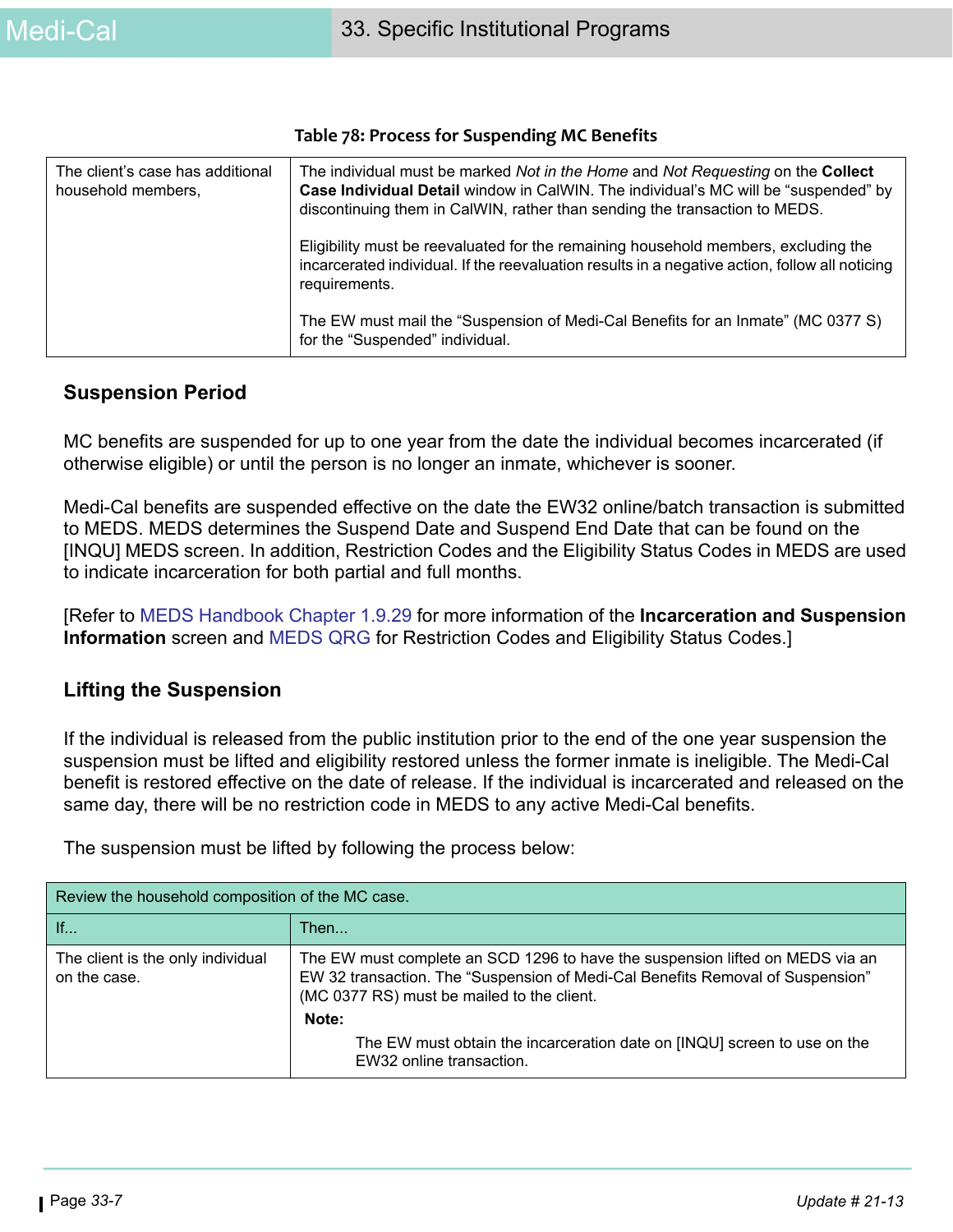| The client's case has additional<br>household members, | The individual must be marked as In the Home and Yes selected from the Requesting<br>Assistance drop down on then Collect Case Individual Detail window in CalWIN. The<br>"Suspension of Medi-Cal Benefits Removal of Suspension" (MC 0377 RS) must be<br>mailed to the client. |
|--------------------------------------------------------|---------------------------------------------------------------------------------------------------------------------------------------------------------------------------------------------------------------------------------------------------------------------------------|
|                                                        | Eligibility must be reevaluated for the remaining household members, including the<br>previously incarcerated individual. If the reevaluation results in a negative action, follow<br>all noticing requirements.                                                                |

#### **Termination of Medi-Cal During the Suspension Period**

When MC eligibility is terminated for an incarcerated individual while under suspension, the EW must mail the MC 0377 D "Discontinuance of Benefits" with appropriate 10 day NOA.

#### **Changes During Suspension Period**

If the basis for ongoing eligibility changes during suspension, eligibility should be updated as appropriate in MEDS (i.e. new aid code) with the suspension still in effect.

If the county discovers an inmate has been released prior to conducting the redetermination review process, the county must immediately remove the suspension from MEDS via an EW32 online transaction, and then complete an Ex- Parte Redetermination Process.

#### **Redetermination**

During the suspension period, all regular Redetermination requirements apply. If the redetermination requirements are not met, suspension must end and eligibility must be terminated with the timely discontinuance NOA mailed to the address listed in MEDS.

# **33.2 Other Institutions**

The following facilities are not considered public institutions and its residents may be eligible for MC if other MC eligibility requirements are met.

### **33.2.1 Institution**

An establishment that provides for four or more persons (unrelated to the proprietor) the following items:

- Food, and
- Shelter, and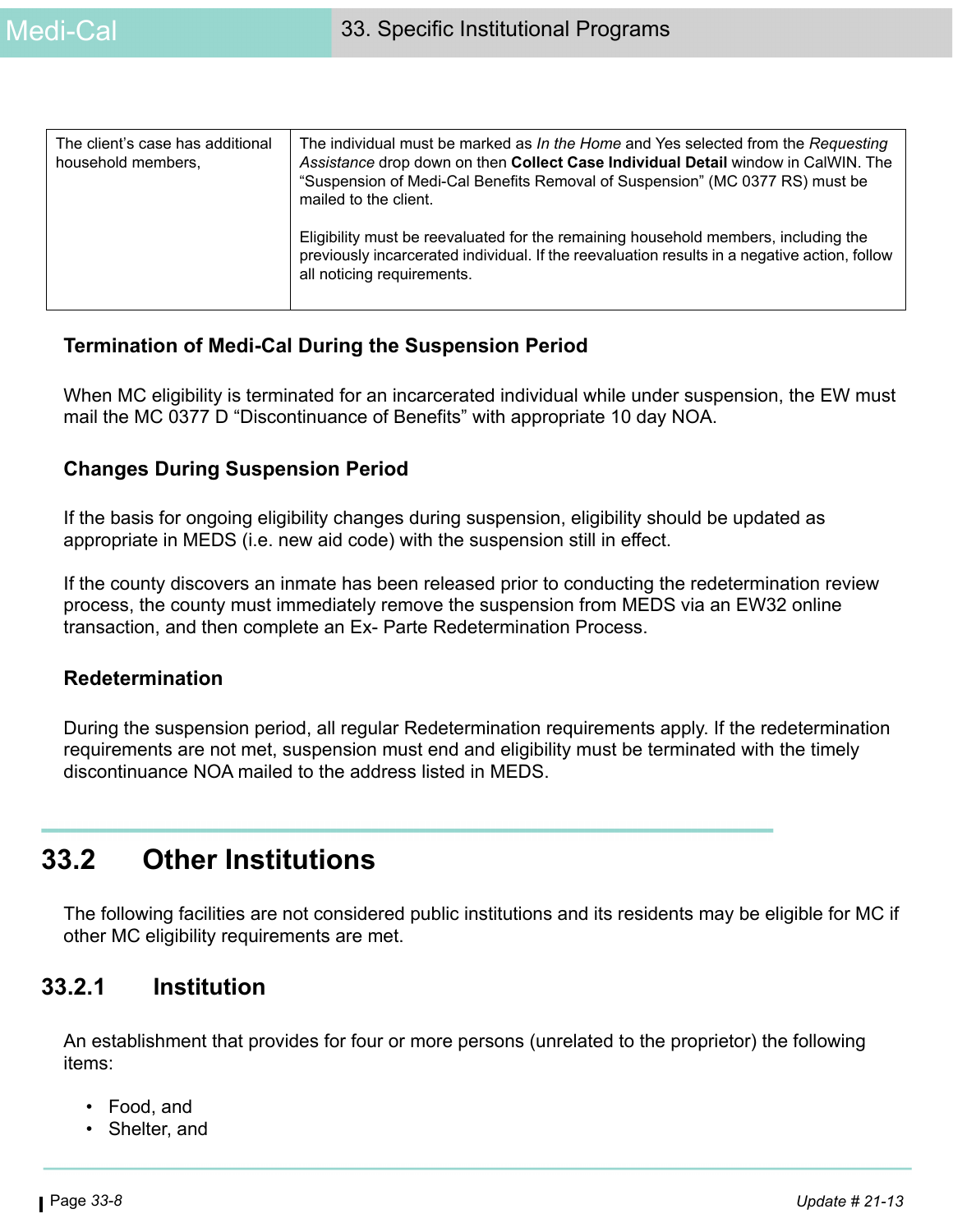• Some treatment or services beyond basic needs.

### **33.2.2 Medical Institution**

Medical institutions include acute care hospitals, state-licensed medical facilities, etc. [See Section 43.1.4]

This includes:

- An acute care hospital
- An acute psychiatric hospital
- A skilled nursing facility
- A state licensed medical facility.

### **33.2.3 Non-medical Institution**

An institution primarily engaged in providing:

- Non-medical residential care
- Custodial care
- Custody or restraint (includes penal institution).

### **33.2.4 Tuberculosis Institution**

An institution primarily engaged in providing diagnosis, treatment, and care of persons with tuberculosis, including:

- Medical attention
- Nursing Care
- Related Services.

Individuals in a tuberculosis institution are eligible for MC if other MC eligibility requirements are met, UNLESS, they are sentenced for a criminal offense and the law enforcement agency retains responsibility for the individual.

### **33.2.5 Intermediate care facility**

An intermediate care facility includes a convalescent hospital.

### **33.2.6 Child Care Institution**

Child Care Institutions are for children who receive: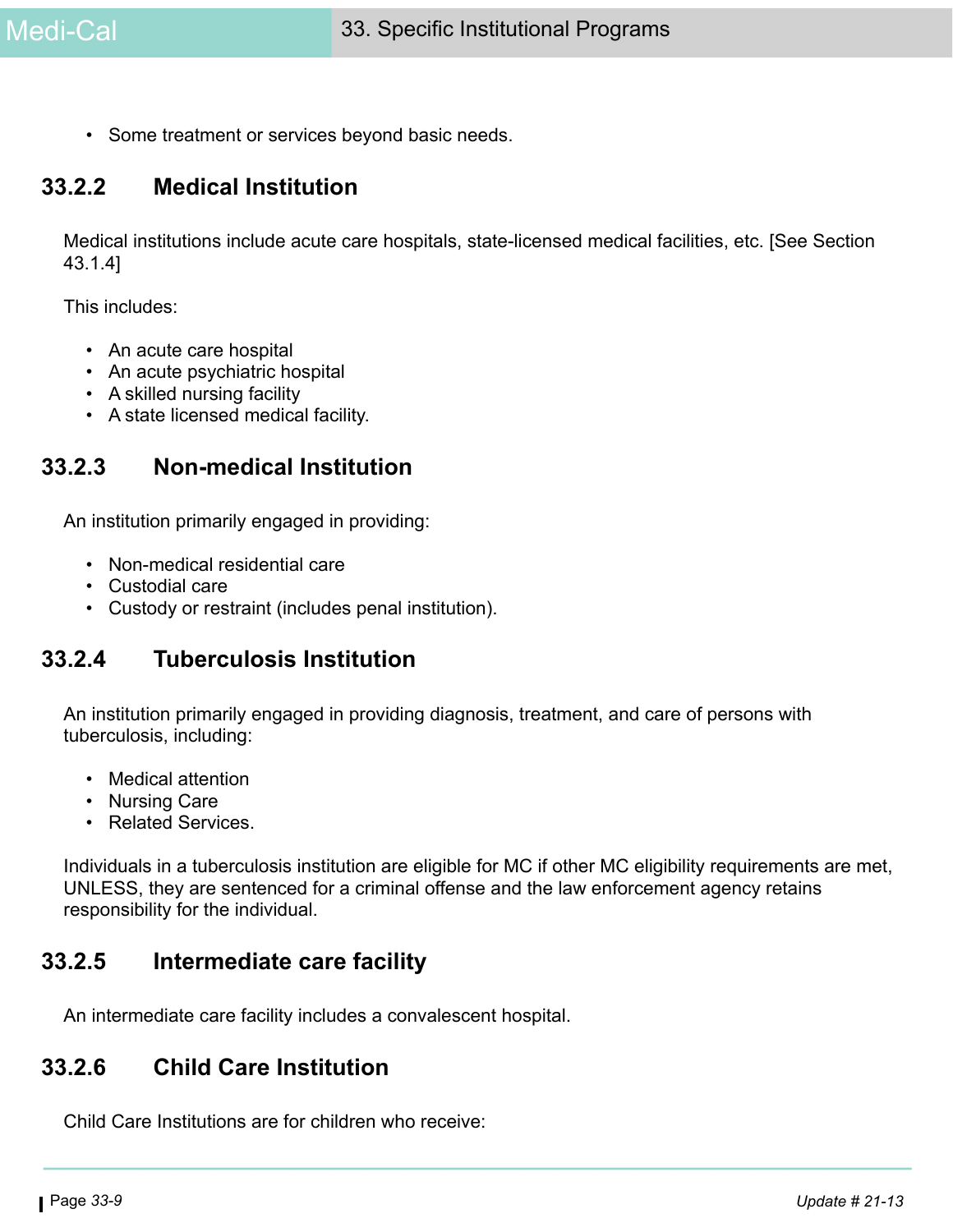- Foster Care payments under Title IV-E of the Social Security Act (SSA)
- CalWORKs-Foster Care under Title IV-A of SSA.

### **33.2.7 Institution for the Mentally Retarded**

An institution for the mentally retarded or persons with mental-related conditions is not considered a public institution. Mental-related conditions include:

- Long-term disability due to cerebral palsy or epilepsy, or
- Any other condition closely related to mental retardation.

Eligibility and placement in this type of institution is usually through a regional center administered by the Department of Developmental Services.



#### **Exception:**

Any individual, regardless of age, who is serving a sentence for a criminal offense and residing in ANY mental institution, is not eligible for MC.

### **33.2.8 Community Care Facility**

A community care facility refers to any facility, place or building which is maintained and operated to provide non-medical, 24-hour residential care. This includes day treatment, adult day care, or foster family agency services for children and adults including but not limited to: physically handicapped, mentally impaired, incompetent persons, and abused or neglected children. Examples of community care facilities are:

- Residential Facility A family home, or group care facility for 24-hour non-medical care of persons in need or personal services, supervision, or assistance essential for sustaining the activities of daily living or for protection of an individual
- Adult Day Care Facility Provides non-medical care to persons 18 years of age or older in need of personal services, supervision, or assistance essential for sustaining the activities of daily living or for protection of an individual on less than 24-hour basis
- Therapeutic Day Services Facility Provides non-medical care, counseling, educational or vocational support, or social rehabilitation services on less than 24-hour basis to persons 18 years or under who would otherwise be placed in foster care or are returning to a family from foster care.
- Foster Family Home A residential facility which provides 24-hour care for six or fewer foster children and is the residence of the foster parent or parents, including their family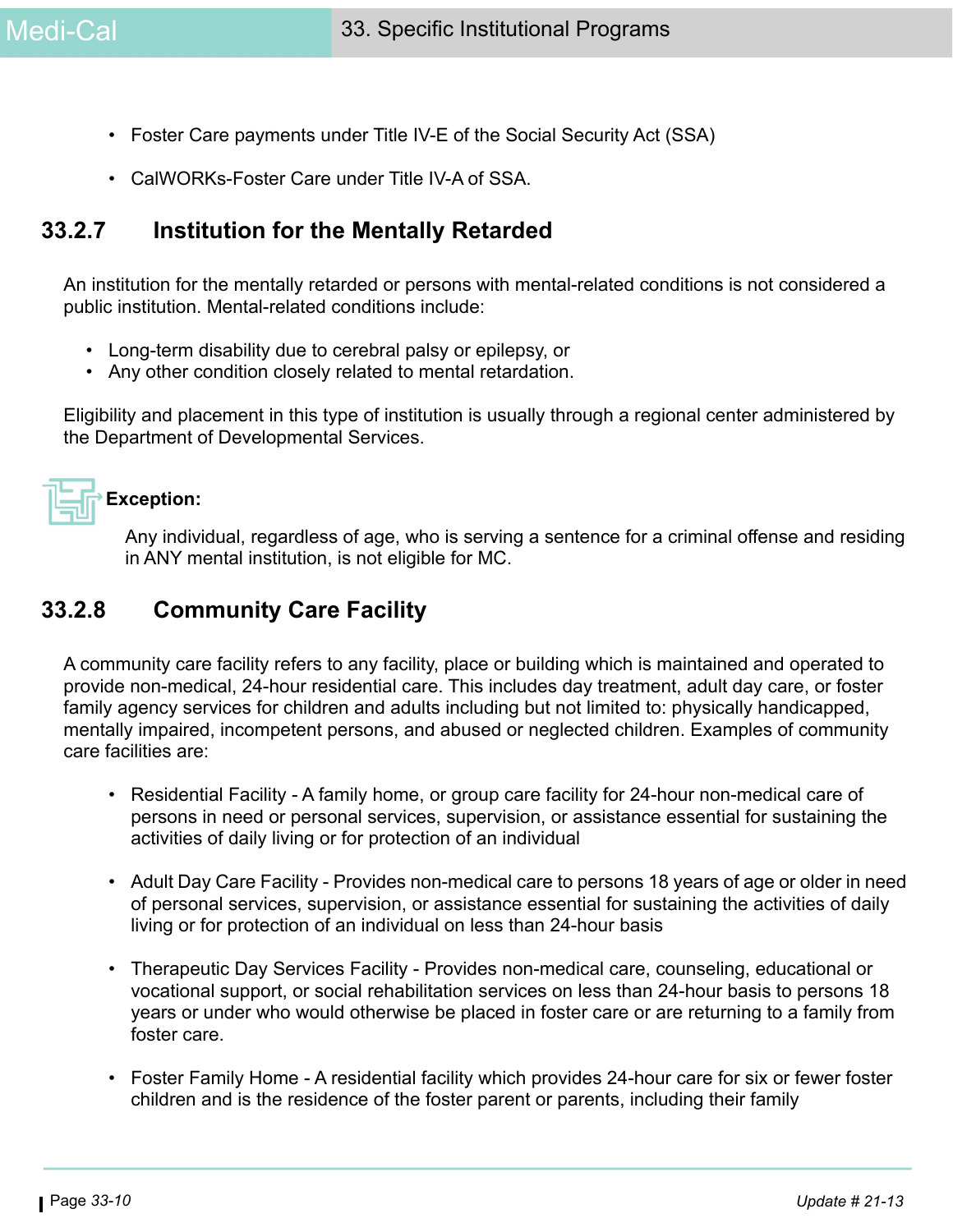- Small Family Home A residential facility which provides 24-hour care to six or fewer foster children who have mental disorders or developmental or physical disabilities and who require special care and supervision as a result of their disabilities. This home can also accept children without special health care needs
- Social Rehabilitation Facility A residential facility which provides social rehabilitation services for no longer than 18 months in a group setting to adults recovering from mental illness who temporarily need assistance, guidance, or counseling
- Community Treatment Facility A residential facility which provides mental health treatment services to children in a group setting
- Group Homes A residential facility which provides 24-hour care and supervision for juveniles under age 18 who have been declared wards of the court for violation of a state or federal law.
- Temporary Shelter Care Facility A 24-hour residential facility owned and operated by the county that provides short-term residential care and supervision for dependent children under 18 years of age who have been removed from their home because of abuse or neglect.

### **33.2.9 Publicly Operated Community Residence**

A publicly operated community residence serving no more than 16 residents and is not considered a public institution.



#### **Exception:**

The following facilities may be publicly operated community residences that serve no more than 16 residents, but are considered public institutions and MC is not available for its residents:

- Residential facilities located on the grounds of or adjacent to any large public institution
- Correctional or holding facilities for prisoners or individuals being held under court order as witnesses
- Detention facilities, forestry camps, training schools, or any other facility for children determined to be delinquent
- Educational or vocational training institutions that provide an accredited program for its residents.

### **33.2.10 Alternatively Sentenced**

An individual may be sentenced by the court to serve a term in jail but with certain conditions. The sentenced individual may be eligible for MC: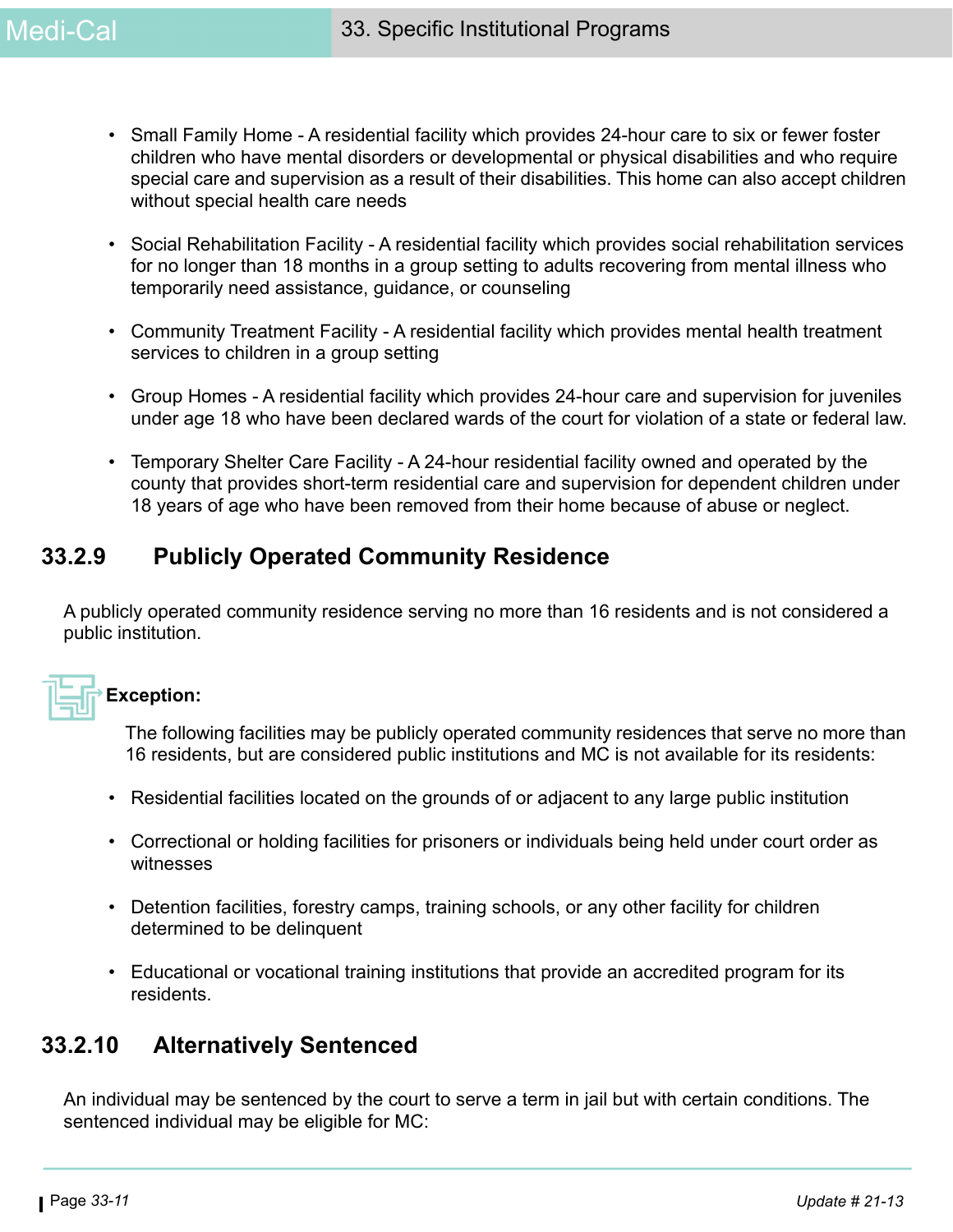- If the sentence given by the court includes a periodic release of the individual, and
- The individual is released from the care and control of the law enforcement agency for periods of not less than 24 consecutive hours, and
- The law enforcement agency no longer maintains the custody and responsibility for the needs of the individual during the release period.

Eligibility for MC depends on the wording of the sentence given by the court as well as the legal responsibility of a law enforcement agency. Use the following examples as guidelines:

#### **Situation # 1:**

An individual is sentenced by the court to serve a term in jail. The sentence provides that the individual is to be permitted to leave the jail daily to attend school or go to work. However, the individual must return to the jail after work or school each day and remain incarcerated on weekends, holidays, etc.

The individual is NOT eligible for MC while serving the sentence. The penal authority has the responsibility for the individual's care and support.

#### **Situation # 2:**

A married couple is sentenced to jail. However, because a minor resides in the home, the court orders that each parent be released on alternate months so that one parent is available to care for the child(ren).

Each parent is eligible for MC for the months spent in the home if other MC eligibility requirements are met, and ineligible for any month in which he/she is incarcerated.

#### **Situation # 3:**

An individual is sentenced to be incarcerated for a given period with no provision for temporary release. The penal authority chooses to place the individual in a program without permission by the court, alteration of sentence, formal parole or probation.

The individual is NOT eligible for MC. The penal authority has not been released from responsibility for the individual's care.

#### **Situation # 4:**

An individual is sentenced to perform community service work in lieu of incarceration. The individual resides at home, performs his/her community service, and is (usually) loosely supervised to make sure he/she completes the sentence.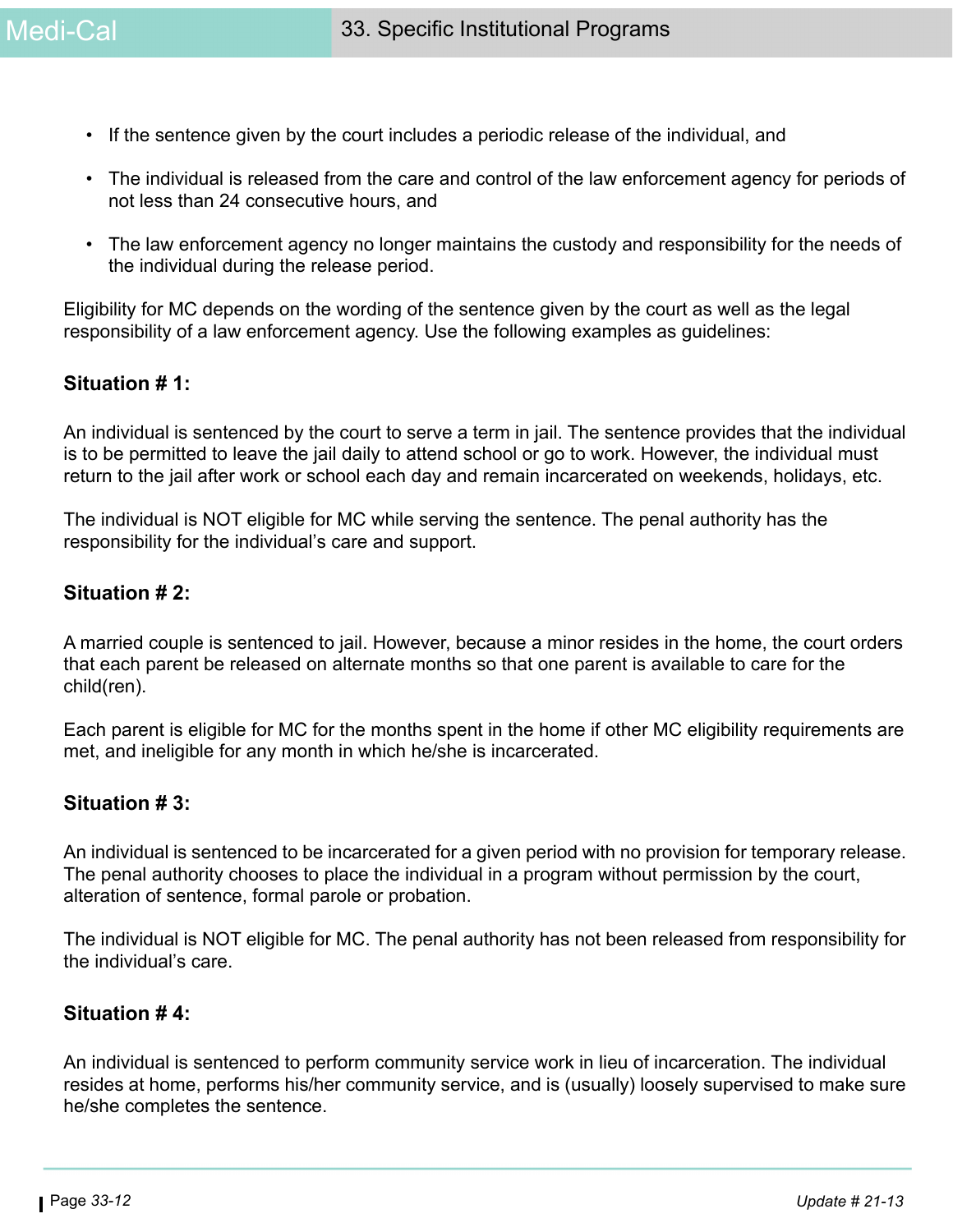The individual is eligible for MC. The individual is not the financial responsibility of a penal authority until and unless the individual fails to comply with the sentence and is, as a result, incarcerated, then the individual becomes ineligible for MC.

### **33.2.11 Status Considerations**

To determine eligibility for persons in an institution, the following must be considered in the order stated below:

- Age
- Inmate Status
- Type of institution/facility
- All other eligibility factors.

(intentional page break)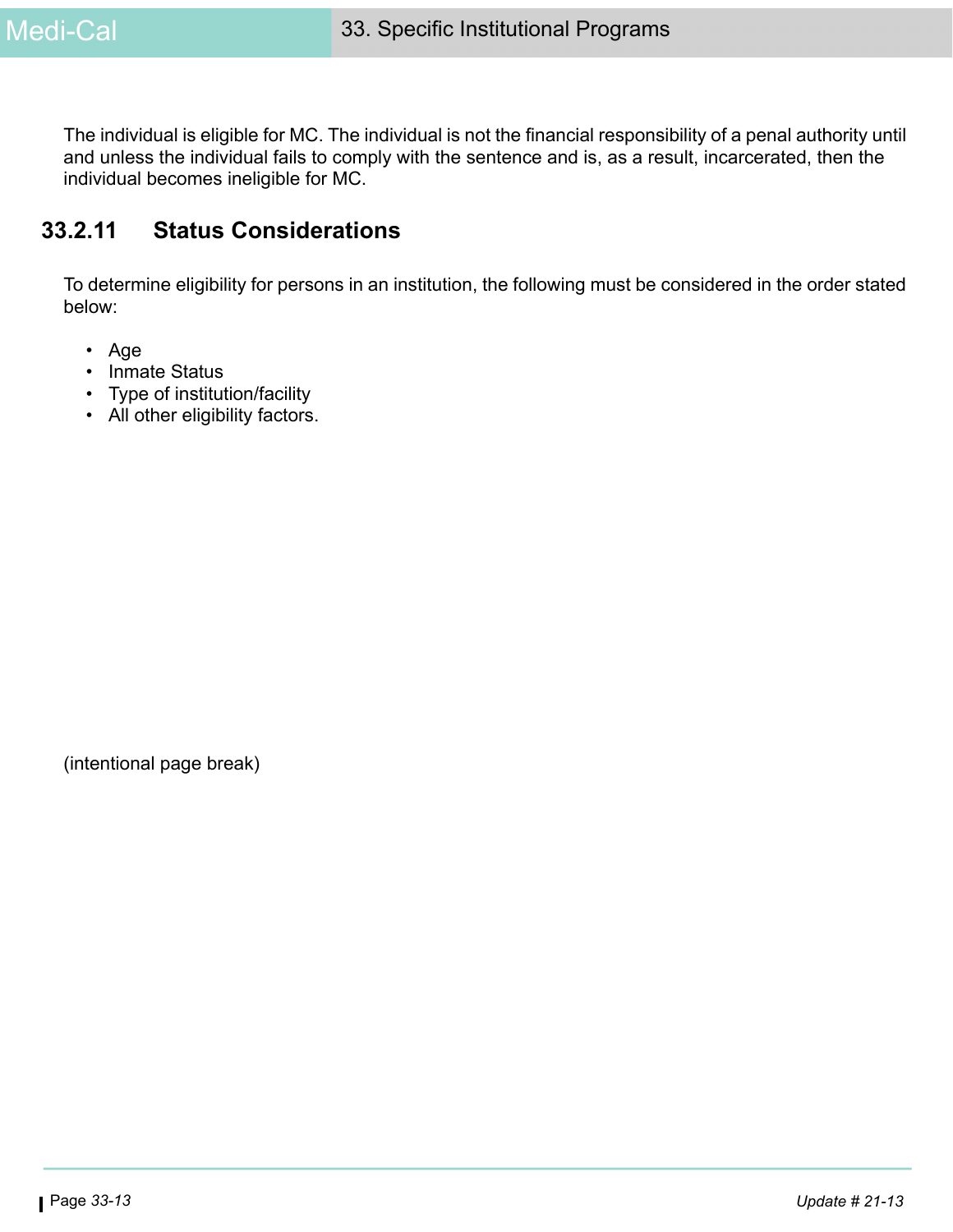# **33.3 Special Institutional Eligibility Summary Chart**

The following chart provides a summary of the different types of institutions and who may or may not be eligible for MC.

|                                                                                                              | <b>Type of Inmate</b> |                                     |             |                                             |                                    |                           |                                                   |            |
|--------------------------------------------------------------------------------------------------------------|-----------------------|-------------------------------------|-------------|---------------------------------------------|------------------------------------|---------------------------|---------------------------------------------------|------------|
| <b>Type of Institution</b>                                                                                   | Pre-                  | Court<br><b>Committed/Sentenced</b> |             | <b>Juveniles</b>                            |                                    |                           | <b>Voluntary (Including</b><br>Parolee/Probation) |            |
|                                                                                                              | <b>Booking</b>        | $21 - 64$                           | 65 or older | <b>Under W&amp;I</b><br>Codes 601<br>or 300 | Sentenced<br>Under W&I<br>Code 602 | <b>Others</b><br>Under 21 | $21 - 64$                                         | 65 or Over |
| Public Non-medical Institution (Correctional)                                                                | Eligible              | Eligible                            | Eligible    | Eligible                                    | Ineligible                         | Ineligible                | Eligible                                          | Eligible   |
| Public or Private General Medical Facility (non-IMD)                                                         | Eligible              | Ineligible                          | Ineligible  | Eligible                                    | Ineligible                         | Eligible                  | Eligible                                          | Eligible   |
| Public or Private Mental Facility (IMD)                                                                      | Eligible              | Ineligible                          | Ineligible  | Eligible to<br>Age 22                       | Ineligible                         | Eligible to<br>Age 22     | Eligible                                          | Eligible   |
| <b>Community Care Facility or Residential Treatment</b><br>Center, or Board and Care Home (non-correctional) | Eligible              | Ineligible                          | Ineligible  | Eligible                                    | Ineligible                         | Eligible                  | Eligible                                          | Eligible   |
| Public or Private Intermediate Care or Skilled Nursing<br>Facility (non-IMD)                                 | Eligible              | Ineligible                          | Ineligible  | Eligible                                    | Ineligible                         | Eligible                  | Eligible                                          | Eligible   |
| <b>House Arrest</b>                                                                                          | Eligible              | Eligible                            | Eligible    | Eligible                                    | Eligible                           | Eligible                  | Eligible                                          | Eligible   |

• A person institutionalized before their 21st birthday is eligible until they reach their 22nd birthday as long as they remain continuously institutionalized and receive inpatient psychiatric care in an acute psychiatric hospital or a psychiatric health facility.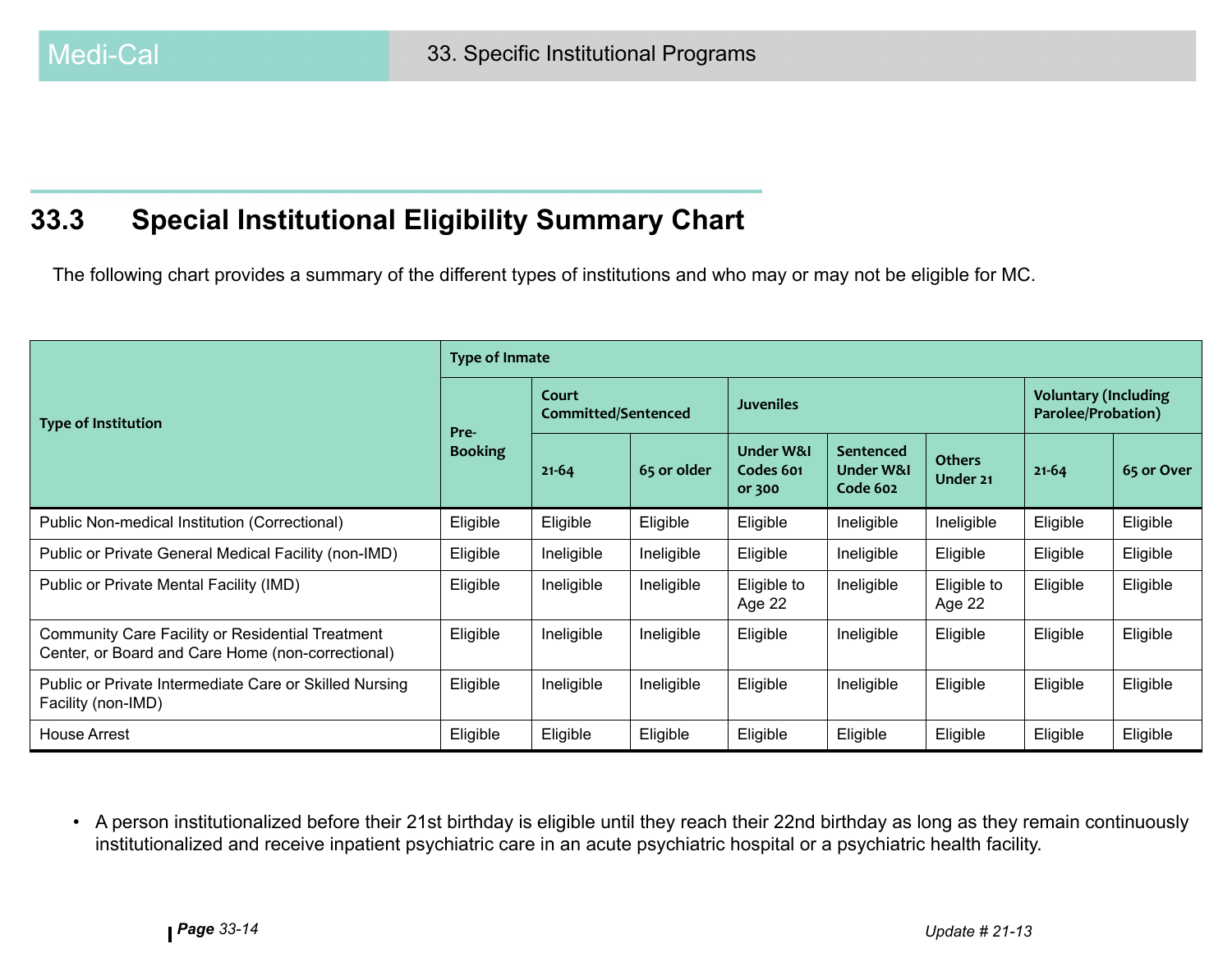- Individuals released on bail or on their own recognizance are eligible for MC.
- Welfare and Institutions Code number explanations:

| W&I 300 | Person needs care due to mental or physical deprivation |
|---------|---------------------------------------------------------|
| W&I 601 | Uncontrollable - ward of court                          |
| W&I 602 | Violation of law                                        |

- Under Penal Code Section 1367, if a person is incompetent to stand trial, he remains in a mental facility and is eligible for MC.
- If a Murphy Conservatorship is established the sentence is terminated. (Refer to Penal Code 1370 on Section 43.4.3).
- If a person is under sentence but transferred to a residential treatment center or board and care home before release, he/she is eligible for MC.
- Fleeing Felons and violators of probation and parole are eligible for MC.
- Individuals under an order of detention because of TB are eligible for MC unless they are booked and sentenced for a criminal offense.

## <span id="page-14-0"></span>**33.4 Authorized Representative**

### **33.4.1 Authorized Representative During Incarceration**

While an individual is incarcerated, the EW may only communicate with the AR listed on the SSApp and the cover letter. If, for any reason, the individual listed as AR on the SSApp and cover letter must be changed (i.e. turn over), a new AR form from page 15 in the SSApp is required. While in custody, the inmate authorizes the California Department of Corrections and Rehabilitation (CDCR) Transitional Case Management Program (TCMP) benefit workers to be their AR for purposes of assisting them in filling out the MC application and submitting the application

The AR is valid until the client cancels or requests a change in AR designation.

| <b>WHO</b>                                                        | <b>ACTION</b>                                                               |
|-------------------------------------------------------------------|-----------------------------------------------------------------------------|
| TCMP (listed on the<br>pre-release cover letter and<br>the SSApp) | Submit a new AR form from page 15 on the SSApp.                             |
|                                                                   | Contact worker via phone to confirm that the updated AR form was received.  |
|                                                                   | Follow up with an email.                                                    |
|                                                                   | Provide the inmate with the contact information for the EW/District Office. |

#### **Table 79: Responsibility WHILE Inmate is INCARCERATED**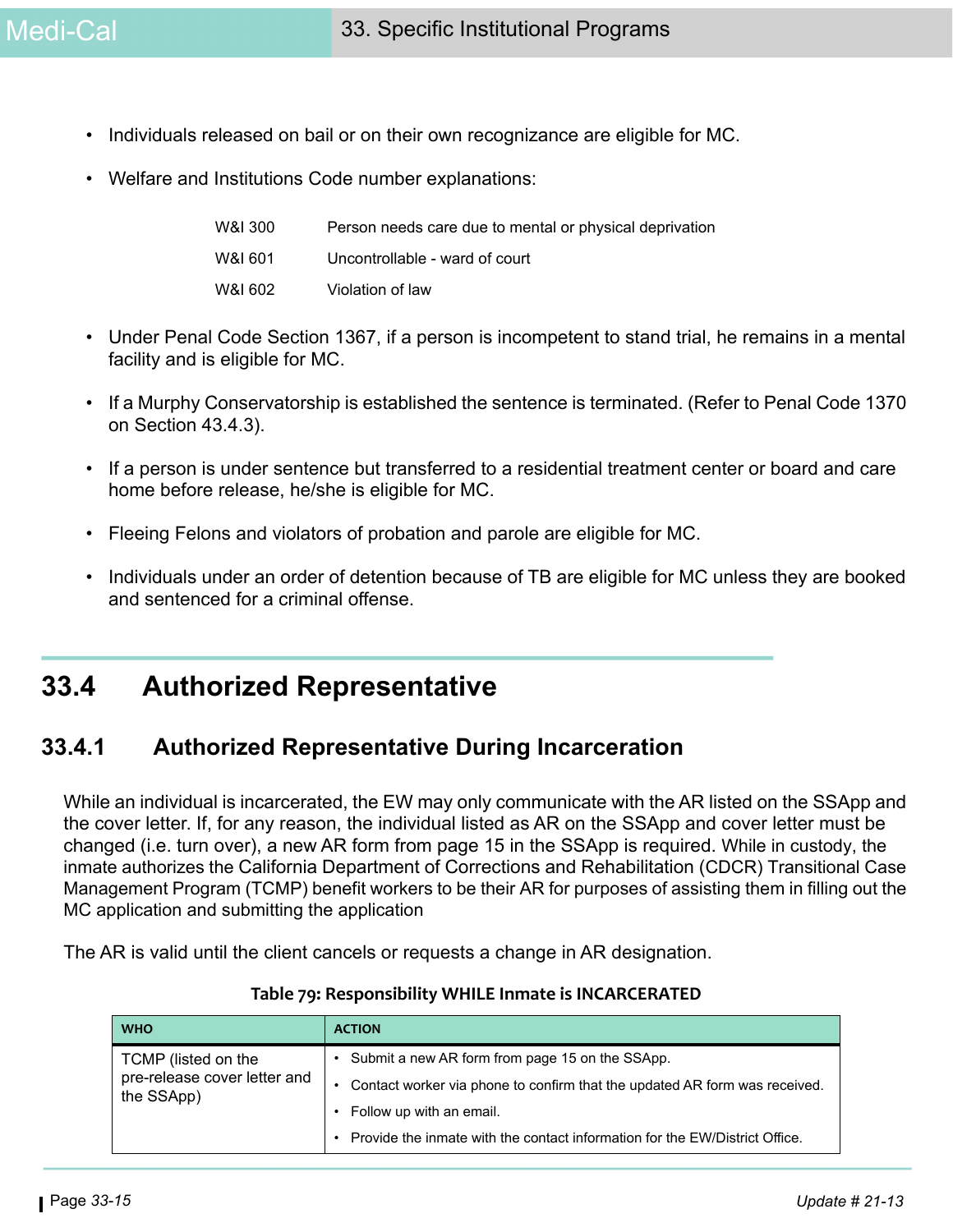| <b>WHO</b>                | <b>ACTION</b>                                                                        |
|---------------------------|--------------------------------------------------------------------------------------|
| <b>Eligibility Worker</b> | Keep AR information up to date in CalWIN.                                            |
|                           | Communicate and share information only with designated<br>individuals/organizations. |
|                           | Complete the pre-release application timely.                                         |

#### **Table 79: Responsibility WHILE Inmate is INCARCERATED**

### **33.4.2 Authorized Representative After Release**

The Authorization of Release of Information CDCR 7385-A form is submitted with the pre-release MC application to identify the individuals and entities who may request information both pre- and post-release. These forms also identify the type of information that may be released, why the information is being requested and when the authorization expires.

| Who                                                                                                                                                                                                                                        | <b>Action</b>                                                                                                                                                                              |
|--------------------------------------------------------------------------------------------------------------------------------------------------------------------------------------------------------------------------------------------|--------------------------------------------------------------------------------------------------------------------------------------------------------------------------------------------|
| TCMP (listed on the pre-release<br>cover letter and the SSApp)                                                                                                                                                                             | No responsibility after the inmate is released                                                                                                                                             |
| CDCR Parole Staff (listed on the<br>CDCR 7385-A):<br>Parole Agents<br>$\bullet$<br>Psychiatrists,<br>$\bullet$<br>Licensed Clinical Social Workers,<br>$\bullet$<br>Parole Services Associates,<br>٠<br>Parole Administrators<br>$\bullet$ | Request and receive eligibility information after release for up to one year.                                                                                                              |
| <b>Eligibility Worker</b>                                                                                                                                                                                                                  | Send all Notices of Action to the address listed in MEDS.                                                                                                                                  |
|                                                                                                                                                                                                                                            | Communicate with designated individuals/organizations listed on the CDCR<br>٠<br>7385-A and share only the specific information listed on the CDCR 7385-A<br>until the date of expiration. |
|                                                                                                                                                                                                                                            | Contact the regional contacts to confirm that the requests for information are<br>valid, if questions or issues arise.                                                                     |

#### **Table 80: Responsibility AFTER the Inmate is RELEASED**

### **33.4.3 Cancellation of the Authorized Representative**

Submission of a new AR form implies that the previous AR is canceled. The EW must take appropriate action in CalWIN to end the previous AR. Page two of the CDCR 7385-A identifies the specific date the client is canceling the AR. The agreement generally allows up to one year, for CDCR to provide continued assistance with MC coverage.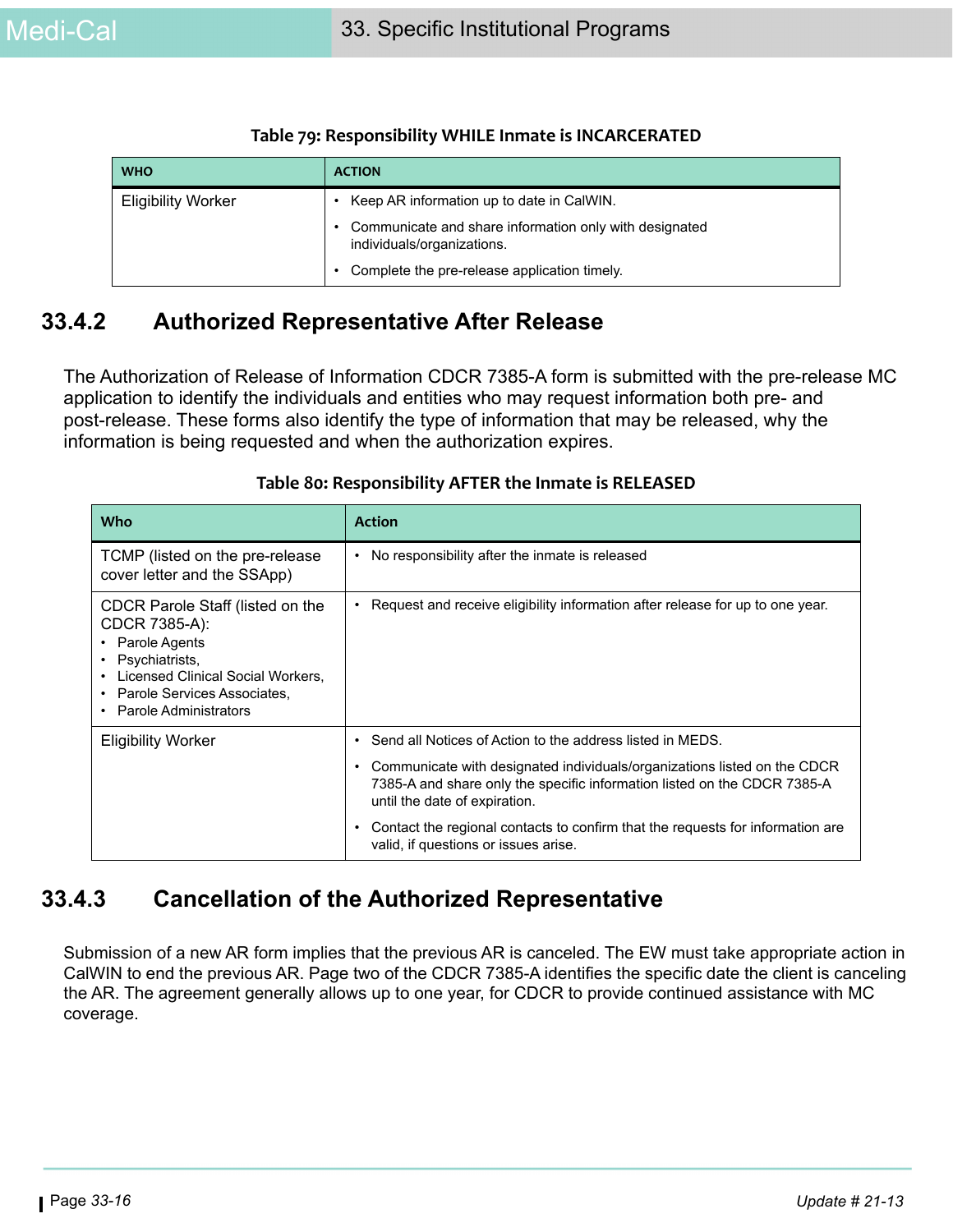# **33.5 Pre-Release Application (AB720)**

Incarceration does not prevent an individual from applying for and receiving MC. The Department of Health Care Services (DHCS) and the CDCR work together to determine potential MC eligibility for incarcerated individuals before their release date to allow for the individual to receive MC cover immediately upon release, if eligible.

Per AB720 the Santa Clara County Sheriff's Department (SD) was appointed in Santa Clara County to act as an Authorized Representative for the purpose of completing the MC application. In certain situations applications for county inmates may be submitted by advocacy groups (i.e. Health Trust) to expedite eligibility for highly sensitive populations.

The CDCR and SD will assist inmates nearing their release date and complete and submit a MC application to the Social Services Agency (SSA) AB720@ssa.sccgov.org e-mail box,. The county will accept pre-release applications, determine MC eligibility for the month of release, and notify CDCR of the eligibility outcome (no notification to SD is necessary for County Jail applicants).

### **33.5.1 CDCR and SD AB720 Application Process Responsibilities**

The responsibilities of the CDCR and SD include:

- Helping the inmate complete and submit the MC application and available verifications before the scheduled release date.
- Provide timely notice to the County of any changes to the inmate's parole date or residence and/or mailing address.
- Ensure that pre-release applicants have the appropriate county contact information upon release.
- Maintain a supply of the Single Streamline Application (SSApp) and other applicable forms.
- Notifying the county of the applicant's parole date and residence address by sending the designated Cover Letter and the Single Streamline Application (SSApp).

### **33.5.2 SSA AB720 Application Process Responsibilities**

The responsibilities of SSA include:

- Process all inmate applications, including add a person requests.
- Receiving all inmate applications by email in the AB720@ssa.sccgov.org e-mail box, by fax or by mail.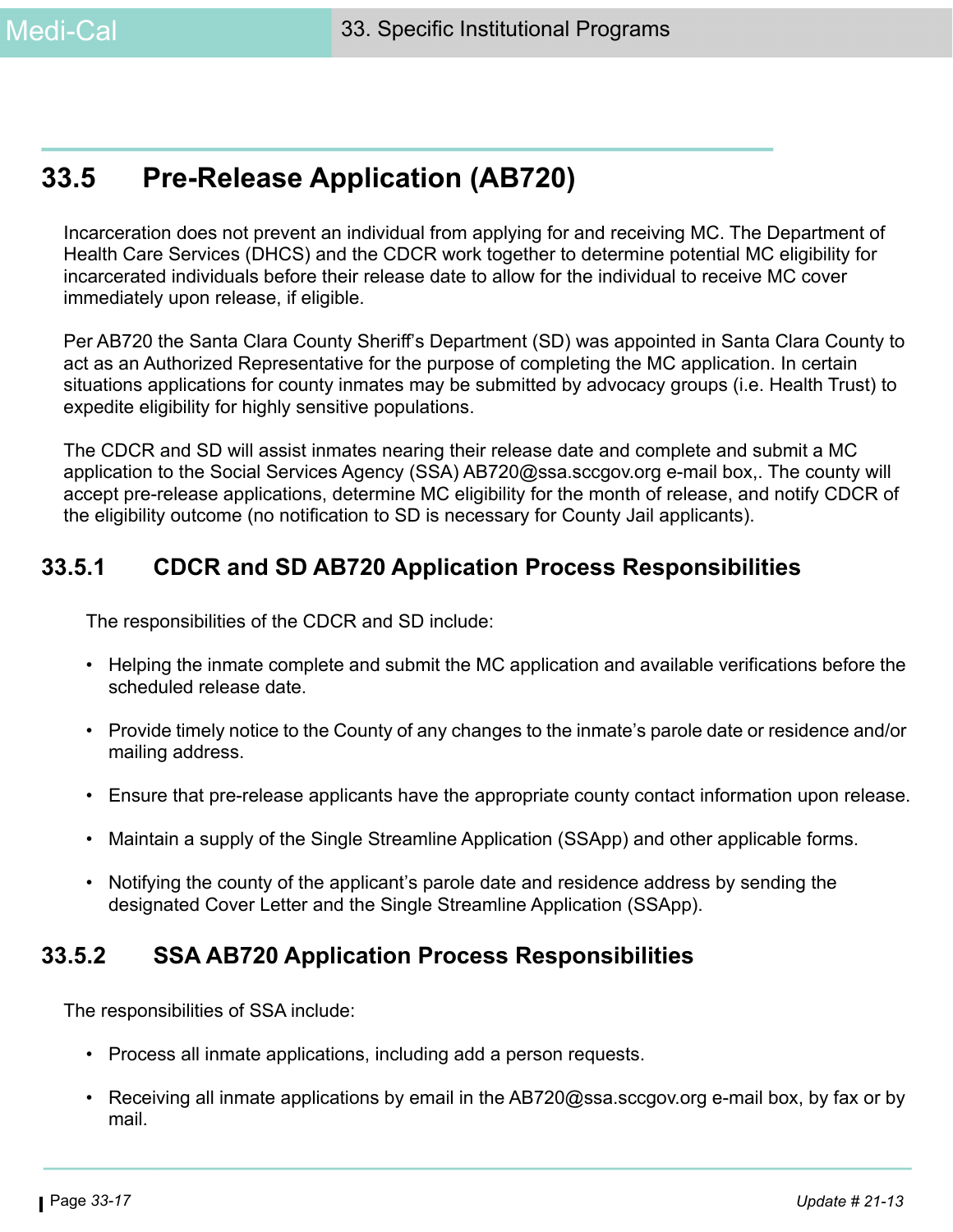- Identifying the source of the application on the **Collect Applicant Information** window in CalWIN when application registration is performed. Select one of the following application source types;
	- *AB 720 County Jail*
	- *AB 720 Health Trust*
	- *AB 720 Prison*
	- *AB 720 Parole*
- Entering the application date as the date the application is received from CDCR or SD, unless the release date is before the received date. If the inmate has been released before the date the application is received, the release date will be the application date.
- Assisting inmates who are homeless upon release with no mailing address by using the General Assistance (GA) office address as their mailing address. **Note:** Mail initially needs to be picked up within 90 days, or will be returned. If client remains homeless, mail will need to be checked every 30 days.

1919 Senter Rd. San Jose, CA 95112

- In order to ensure the client receives their mail to their Santa Clara County address once they are released.
	- Update the inmate's residence address and
	- Delete the AR's mailing address.
- Maintaining contact with CDCR and SD throughout the application process.
- Sending the BIC and Notice of Action (NOA) to the prison address in care of the AR before the release date.

### **Note:**

It will take ten (10) business days for the BIC to be generated from MEDS and additional days to deliver to the mailing address. A paper BIC should be issued and sent to the AR if the inmate will be released prior to receiving the BIC. If time permits, MC Managed Care Enrollment Packet is sent to the inmate's AR, who will ensure the inmate completes the health plan enrollment form.

• Processing the application before the inmate's release date, if possible.

| $\blacksquare$                            | Then                              |
|-------------------------------------------|-----------------------------------|
| There is no active record for the inmate, | Process the Medi-Cal application. |

 **(Chart page 1 of 2)**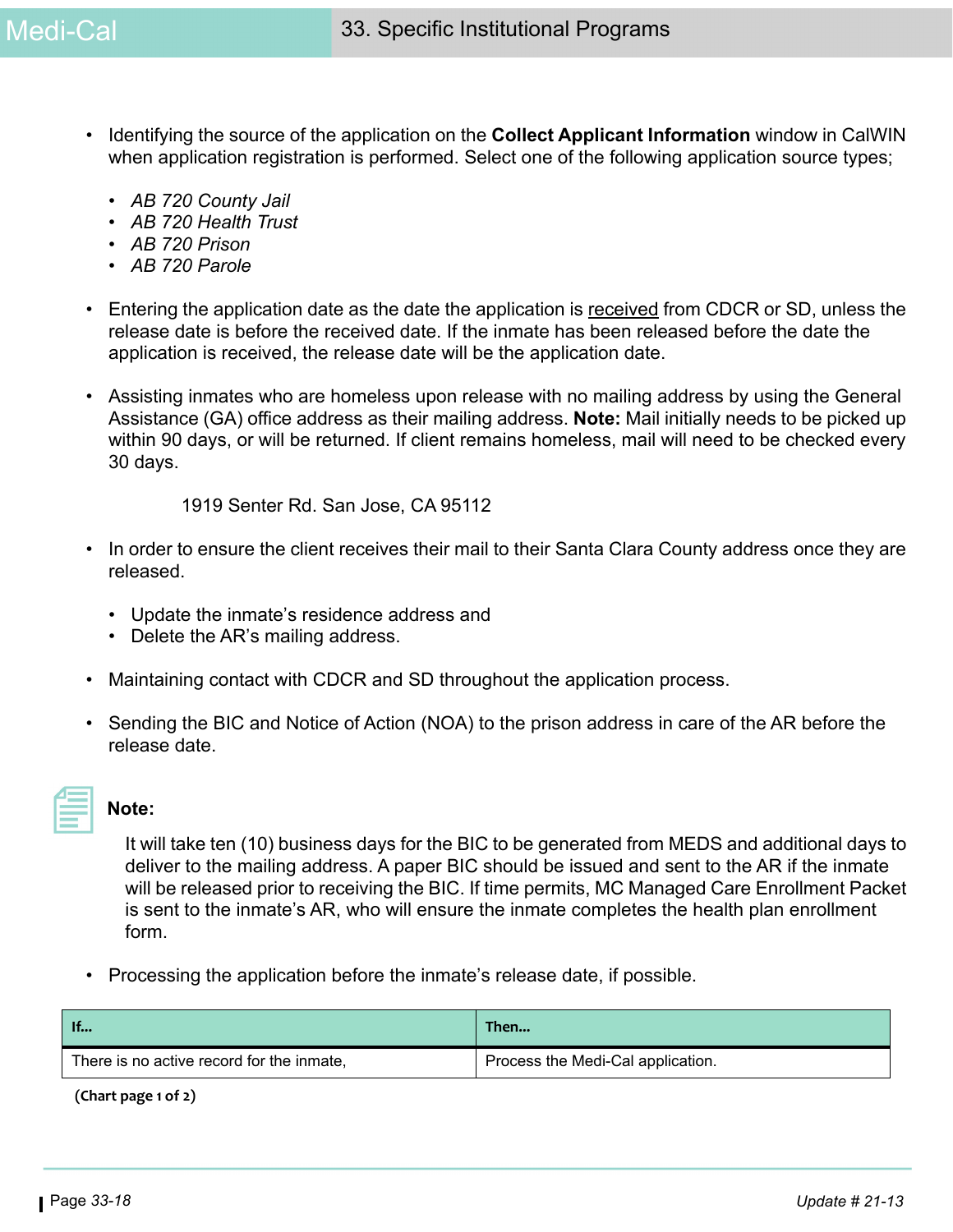| If                                                                                     | Then                                                                                                                                                                                                                                                                                                                |
|----------------------------------------------------------------------------------------|---------------------------------------------------------------------------------------------------------------------------------------------------------------------------------------------------------------------------------------------------------------------------------------------------------------------|
| The inmate will be added to the existing case,                                         | The application will be forwarded to the appropriate<br>district office to process as an add a person/add a<br>program.                                                                                                                                                                                             |
| The inmate is currently active on a CalFresh,<br>CalWORKS, or General Assistance case, | The application will be forwarded to the appropriate<br>district office to process as an add a person/add a<br>program. The continuing EW will follow up with CDCR or<br>SD to determine how long the inmate was incarcerated to<br>discontinue the inmate and generate Overpayments/Over<br>Issuance as necessary. |

 **(Chart page 2 of 2)**

• Completing the Disability Determination Service Division (DDSD) procedures, when applicable.

#### **Note:**

A DDSD referral for an inmate must be identified as an inmate request and include the date of release in the County worker comment(s) section of the "Disability Determination and Transmittal" (MC 221). If DDSD requires a medical exam and the disability determination cannot be made before the inmate's release date, DDSD will return the packet. If the inmate is released within 30 days of the original DDSD referral the EW must resubmit the packet once the inmate is released.

### **33.5.3 MC 0025 form**

- [The "Transmittal to CDCR Public Benefit Specialist on Determination of a Ward's/Inmate's](https://ssaconnect.sccgov.org/ssaforms/debs_forms/MC_0025_en.pdf)  [Medi-Cal Eligibility" \(MC 0025\)](https://ssaconnect.sccgov.org/ssaforms/debs_forms/MC_0025_en.pdf) form must be used to communicate with CDCR as follows:
	- Inform CDCR the application was received.
	- Request for additional information and/or verifications from CDCR following the current verification request time frames.
	- Notify CDCR of the inmate's eligibility status 10 days before the release date.
	- Notify CDCR at least 10 days before release if the eligibility determination will not be completed before the inmate's release date.
	- If there is a change to the inmate's release date, a new MC 0025 describing the change must be sent to CDCR.

A completed MC 0025 should be filed in IDM. The MC 0025 is not a Notice of Action. This form should not be given to the pre-release MC applicant.The MC 0025 must use the "Inmate CDCR Number" on the cover letter submitted with the MC application to identify the client.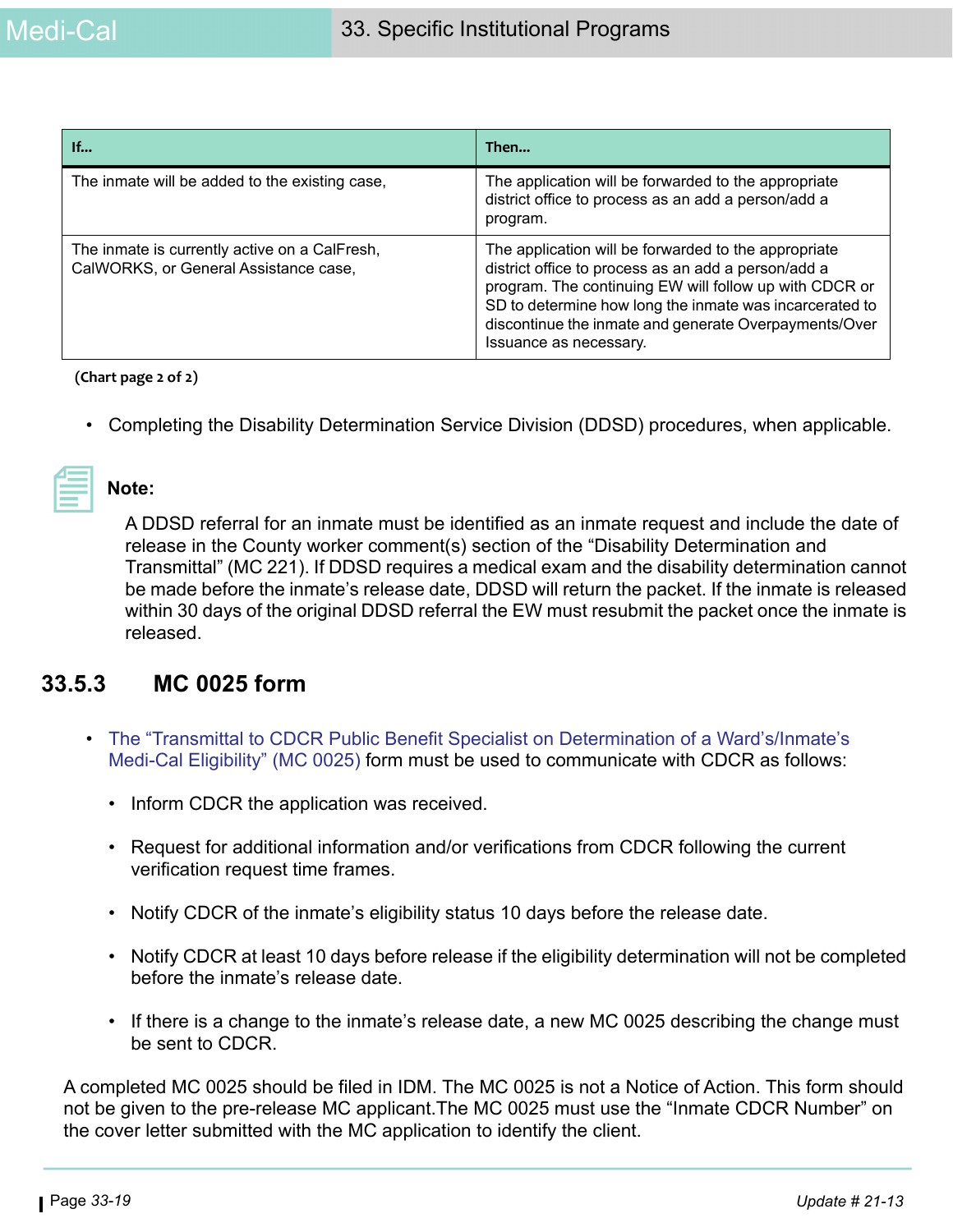### **33.5.4 AB720 Health Trust Application**

Health Trust submits applications for the AB720 population that have Human Immunodeficiency Virus (HIV) or Acquired Immunodeficiency Syndrome (AIDS). These applications are URGENT because the individuals with HIV/AIDS must have MC coverage when they are released from jail to avoid a gap in coverage and necessary medication. The AB720 Pre-Release applications submitted for this population will include the "AB720 Health Trust" (SCD 2363 B) indicating that the application is URGENT.

When clerical staff perform application registration for AB720 Health Trust applications the *AB 720 Health Trust* application type must be used.

### **33.5.5 AB720 Application Procedures**

The following are the procedures to process AB720 Pre-Release applications for inmates:

| <b>Step</b>    | <b>Who</b>        | <b>Action</b>                                                                                                                                                                                                                                                                                                                               |  |  |  |
|----------------|-------------------|---------------------------------------------------------------------------------------------------------------------------------------------------------------------------------------------------------------------------------------------------------------------------------------------------------------------------------------------|--|--|--|
| $\mathbf{1}$ . | CDCR/SD           | Completes, signs and sends the inmate's MC application with a cover letter to the AB720<br>e-mail box (AB720@ssa.sccgov.org). The cover letter will contain information necessary to<br>identify the inmate, release date, contact information and source of application.                                                                   |  |  |  |
| 2.             | AB720<br>Clerical | Receives the MC application and Cover Letter from e-mail box daily:<br>• Performs File Clearance<br>Note:<br>Individuals who must be added to an ongoing case will be<br>processed as an add a person/add a program by a continuing unit.<br>Clerical will forward these applications to the appropriate district<br>office for processing. |  |  |  |
|                |                   | • Performs the Application Registration.                                                                                                                                                                                                                                                                                                    |  |  |  |
|                |                   | The application date is the date the application is received unless the release date is<br>$\bullet$<br>before the received date. If the inmate has been released before the date the application<br>is received, use the release date as the application date.                                                                             |  |  |  |
|                |                   | Enters the appropriate Source Type on the Collect Applicant Information window.<br>$\bullet$                                                                                                                                                                                                                                                |  |  |  |
|                |                   | Records inmate's MC application on the AB720 application log in the S: Drive.<br>Creates a TMT for assignment.                                                                                                                                                                                                                              |  |  |  |

#### **Table 33-1: AB 720 Procedures**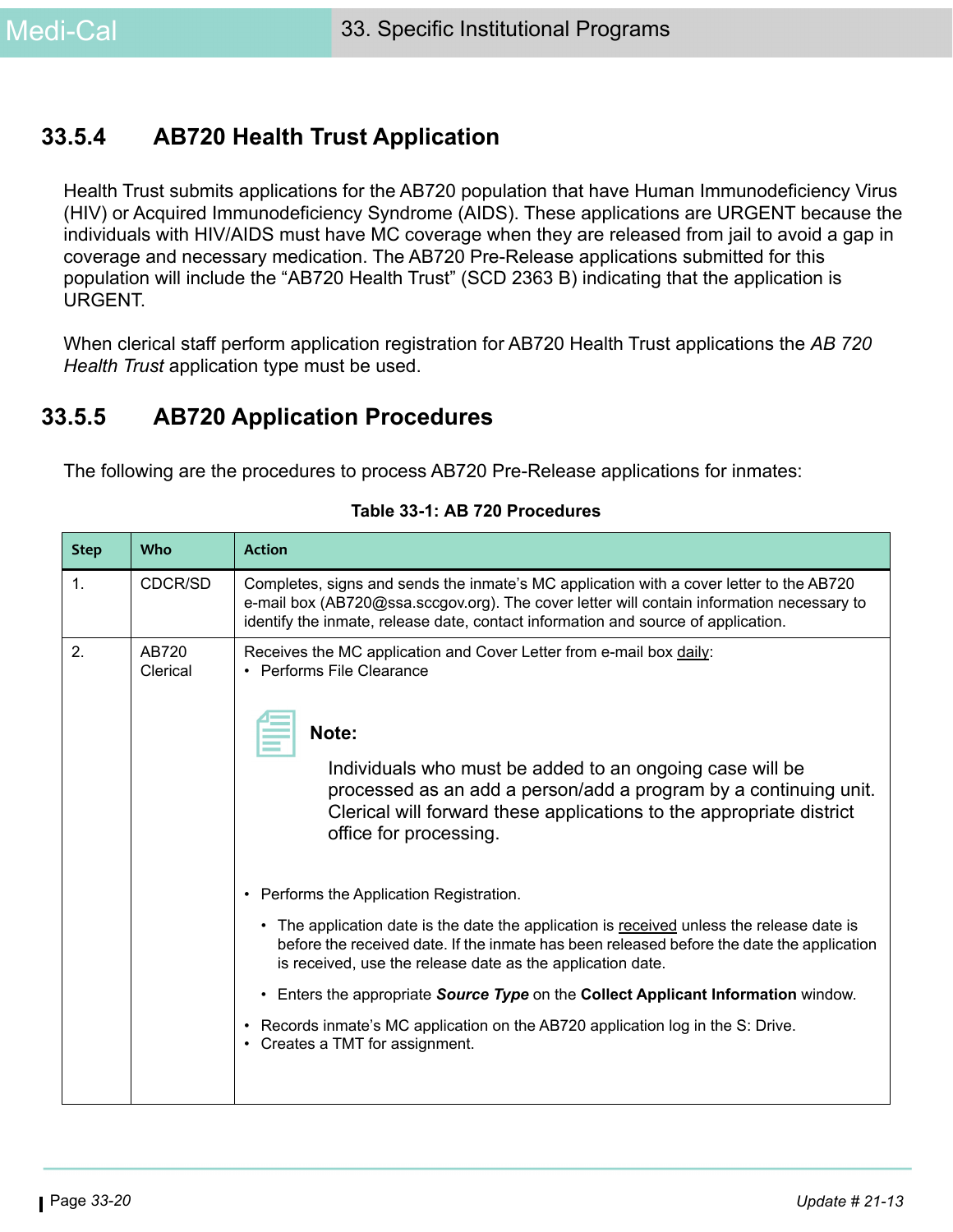| <b>Step</b> | Who              | <b>Action</b>                                                                                                                                                                                                                                                                                                                                                             |  |
|-------------|------------------|---------------------------------------------------------------------------------------------------------------------------------------------------------------------------------------------------------------------------------------------------------------------------------------------------------------------------------------------------------------------------|--|
| 3.          | <b>AB720 EW/</b> | • Receives TMT and evaluates application.                                                                                                                                                                                                                                                                                                                                 |  |
|             | Continuing<br>EW | • If the inmate is active on a CF, CW or GA case, follows up with CDCR or SD to determine<br>how long the inmate has been incarcerated. Discontinue the inmate and generate OP/OI<br>as appropriate.                                                                                                                                                                      |  |
|             |                  | • If the release address is the same as an active family case, contacts the family to<br>determine if the inmate should be added to the case upon their release. If the inmate will<br>be added to the existing case, processes the request.                                                                                                                              |  |
|             |                  | • Informs CDCR the application for the inmate was received using MC 0025 (no notification<br>to the SD is necessary for county jail inmates).                                                                                                                                                                                                                             |  |
|             |                  | Note:                                                                                                                                                                                                                                                                                                                                                                     |  |
|             |                  | The application date should be the date the application was received, unless the<br>release date is before the received date. If the client has been released from prison<br>or jail when application is received, process application with the release date as<br>application date. If necessary, the application date in CalWIN must be changed<br>before running EDBC. |  |
|             |                  | • Reviews the application for completeness, and takes any necessary steps to complete the<br>eligibility determination by the date of release.                                                                                                                                                                                                                            |  |
|             |                  | • Contacts CDCR via MC 0025 or SD if more information or verifications are needed.                                                                                                                                                                                                                                                                                        |  |
|             |                  | • Mails disability referral packet to DDSD if the inmate is claiming a disability.                                                                                                                                                                                                                                                                                        |  |
|             |                  | To obtain eligibility in the appropriate month:                                                                                                                                                                                                                                                                                                                           |  |
|             |                  | • Enters on the Collect Case Individual Detail window, Program Requested tab the first<br>day of the release month as the Effective Begin Date. Do Not request MC for months<br>before the release month.                                                                                                                                                                 |  |
|             |                  | • Enters on the Display Institutional Care Summary window, the MC application date as<br>the Effective Begin Date and the last day of the month before the release month as the<br>Effective End Date. For example, if the client will be released on 12/15/15 the Effective<br>End Date will be 11/30/15.                                                                |  |
|             |                  | • CalWIN will fail any months prior to the release month. Runs EDBC and authorizes the<br>denial for past months and the approval for current and future months.                                                                                                                                                                                                          |  |
|             |                  | • Suppress the denial NOA for all months before the inmate's release.                                                                                                                                                                                                                                                                                                     |  |
|             |                  | Mails BIC and NOA to CDCR before the release date, if the BIC will not arrive by the<br>$\bullet$<br>inmate's release date, sends the paper BIC to CDCR (BIC and NOA should be mailed to<br>the release address for county jail applicants).                                                                                                                              |  |
|             |                  | • Notifies CDCR of the inmate's eligibility status 10 days before release (no notification<br>necessary to SD for county jail applicants).                                                                                                                                                                                                                                |  |
|             |                  | • Send a new MC 0025, if there is a change to the inmate's release date, describing the<br>change must be sent to CDCR (no notification necessary to SD for county jail applicants).                                                                                                                                                                                      |  |

#### **Table 33-1: AB 720 Procedures**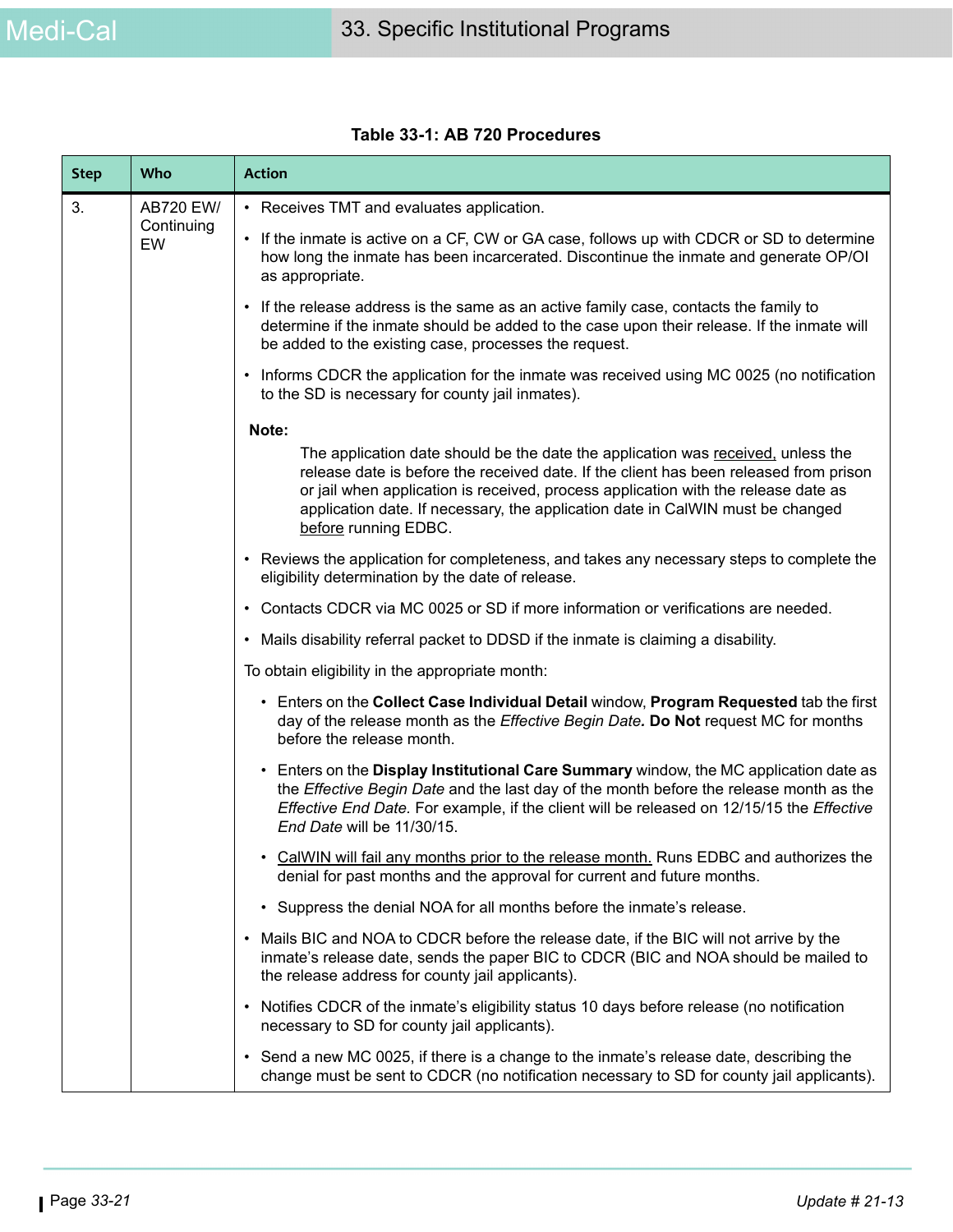#### **Table 33-1: AB 720 Procedures**

| <b>Step</b> | Who                                            | <b>Action</b>                                                                                    |
|-------------|------------------------------------------------|--------------------------------------------------------------------------------------------------|
| 4.          | AB720 Sup<br>(Intake)<br>applications<br>only) | Maintains contact with CDCR and SD.<br>$\bullet$<br>Reviews cases before transfer to continuing. |

### **33.5.6 AB720 Verifications**

All case information must be verified in accordance with current MC rules. If an individual appears to be eligible but there is a verification missing and the individual cannot provide verifications due to incarceration, eligibility should be approved and the EW must follow up with the individual after their release from incarceration.

#### **Household and Tax Filing Status**

Individuals who identify themselves as primary tax filers because their household status or tax filer status is uncertain must be treated as single individuals for purposes of approving the pre-release application. If that status changes after release, the EW must update the case and add the former inmate to the family case if appropriate. If the individual is being added to an ongoing case the EW must communicate with the primary contact to determine if the inmate is part of the tax filing household.

#### **Income**

Income is first verified through the federal hub, if the reported income is not reasonably compatible the EW must review all other electronic systems (MEDS, etc.). If the income cannot be verified and the inmate is not able to resolve the discrepancy due to incarceration, (but is otherwise eligible), the EW must grant eligibility and follow up with the individual to resolve the income issue as soon as possible after the release date.

#### **Identity**

Verification of citizenship and identify through the Social Security Administration electronic verification process meets both citizenship and identity requirements for U.S. citizens. If an inmate is not a citizen or identity is not verified through the electronic verification process, verification by CDCR or SD that the individual is a inmate can be used for identity purposes. Title 22, California Code of Regulations, Section 50167(A)(6)(D)(1) provides that the identity may be verified by presence in the institution if the facility verifies presence in the institution. That basic verification of identity can be accepted for pre-release applicants if there is no other evidence available and no evidence that contradicts the identity information provided by CDCR or SD (such as a discrepant Social Security Number (SSN)).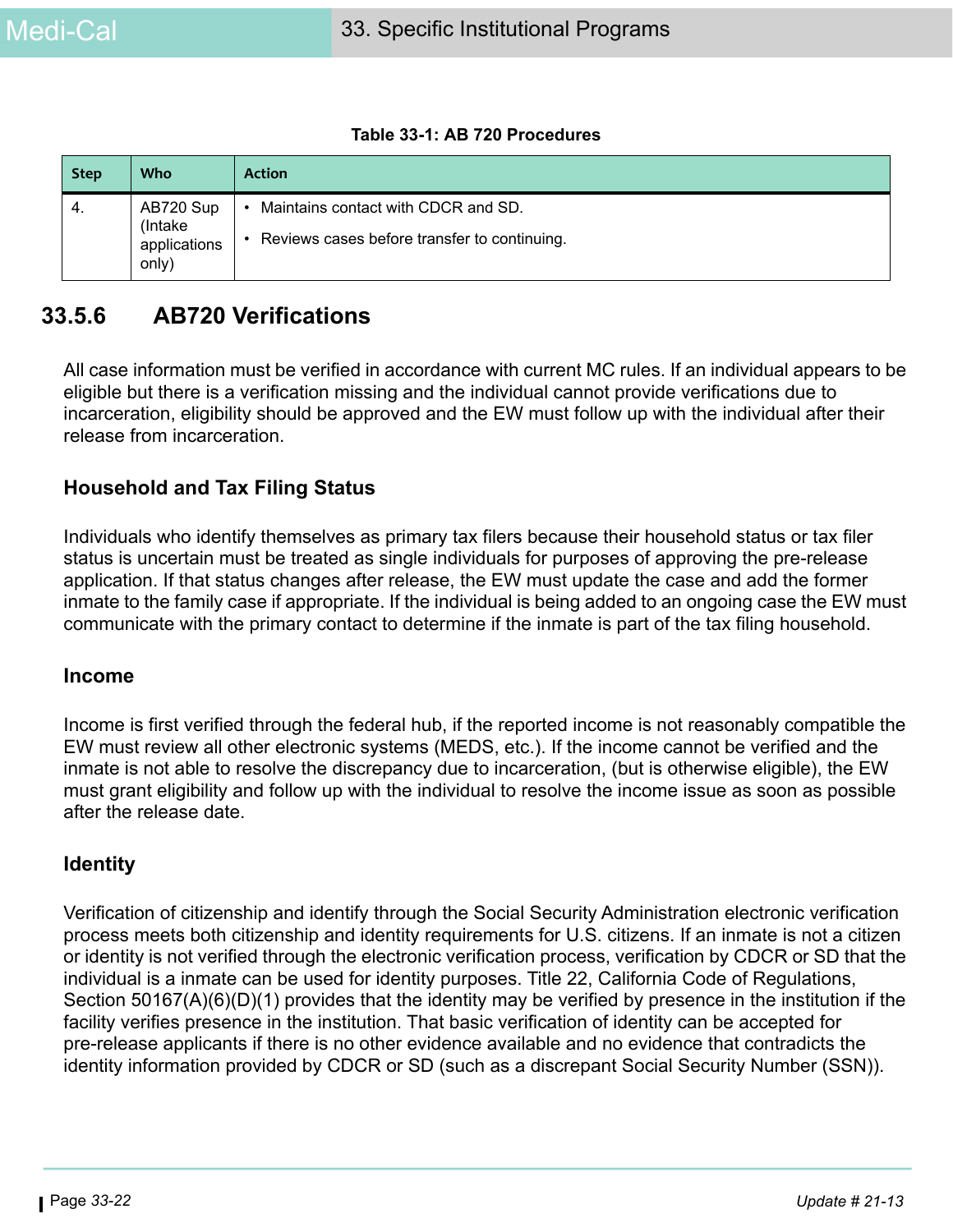#### **Citizenship/Immigration Status**

MC applicants must provide information about their citizenship or immigration status as part of the normal application process. Citizenship and immigration status must be declared, but MC eligibility can be granted while citizenship or immigration status is being verified, in accordance with current MC rules, if the applicant is otherwise eligible.

#### **SSN**

If a pre-release applicant has an SSN, or is taking steps to obtain one, and is otherwise MC eligible, eligibility can be granted but the county must follow up with the inmate upon release to verify the SSN. If the SSN cannot be verified electronically, or there is reason to believe there is a discrepancy with the inmate's SSN, MC eligibility cannot be granted until the issue is resolved.

#### **Property**

MC eligibility must be granted if there are no identified assets that would make the inmate ineligible. Counties should work with the inmate or his or her representative to obtain any additional verification information after the inmate is released.

#### **Residency**

Inmate status may be used to verify California residency if: 1) there is no other evidence of California residency available, 2) CDCR or SD confirms that the inmate is incarcerated in a correctional facility, 3) the inmate declares an intent to reside, and 4) there is no evidence to suggest the inmate will not be a California resident in the month of release. If this verification of residency is used because the inmate cannot obtain the necessary verification due to his or her incarceration, the county may grant MC eligibility, if the pre-release applicant is otherwise eligible. The county must follow up with the inmate upon release to obtain the necessary verification based on the inmate's California residence.

### **33.5.7 AB720 Pre-Release Questions and Answers**

- **Question 1:** How far in advance can a pre-release application be initiated?
- **Answer 1:** 60-90 days before an inmate's release date.
- **Question 2:** What should the county do if eligibility is established but the release date changes and it is too late to correct the eligibility?
- **Answer 2:** The county must suspend the MC benefits of the inmate and then lift the suspension when the inmate is released, if the individual is still eligible.
- **Question 3:** Once a county has placed the pre-release applicant into the appropriate MC aid code, how long will it take for a BIC to be generated and delivered?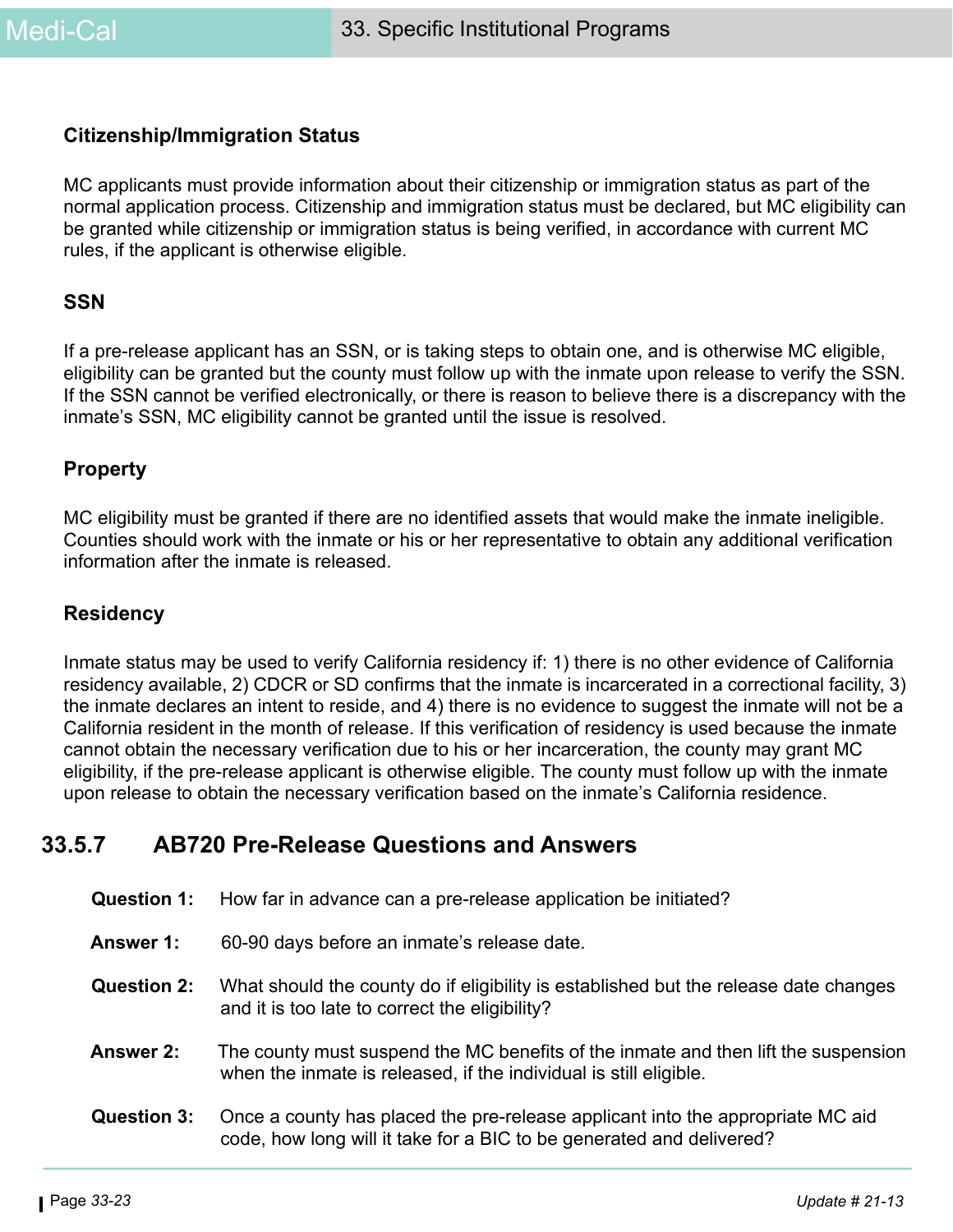- **Answer 3:** It will take up to 10 business days for a BIC to be generated from MEDS and delivered to the mailing address in MEDS.
- **Question 4:** Where will the BIC and MC Managed Care Enrollment Packet be sent?
- **Answer 4:** The BIC and the MC Managed Care Enrollment Packet will be sent to the mailing address in MEDS. For CDCR pre-release applicants, this address will typically be the mailing address of the AR who is helping the inmate apply for MC. Counties should ensure an inmate's mailing address is correct in MEDS so that the BIC and MC Managed Care Enrollment Packet are sent to the pre-release AR whenever possible. The goal is to ensure the inmate has their BIC in hand and has completed the MC Managed Care Enrollment Packet prior to release.
- **Question 5:** When should a temporary paper BIC be issued?
- **Answer 5:** If there is not enough time for the BIC to be generated and sent securely to inmate's AR upon release, counties should securely issue a temporary paper BIC.
- **Question 6:** What if a pre-release applicant is on an inmate aid code in MEDS and the county is unable to update eligibility as needed for a pre-release applicant?
- **Answer 6:** If a pre-release applicant is on an inmate aid code controlled by the state, and the EW is unable to update eligibility in MEDS, county staff should contact state MCIEP staff by sending an e-mail to mciep@dhcs.ca.gov. Counties should take steps to protect confidential or personal information by sending these communications by secure e-mail when necessary.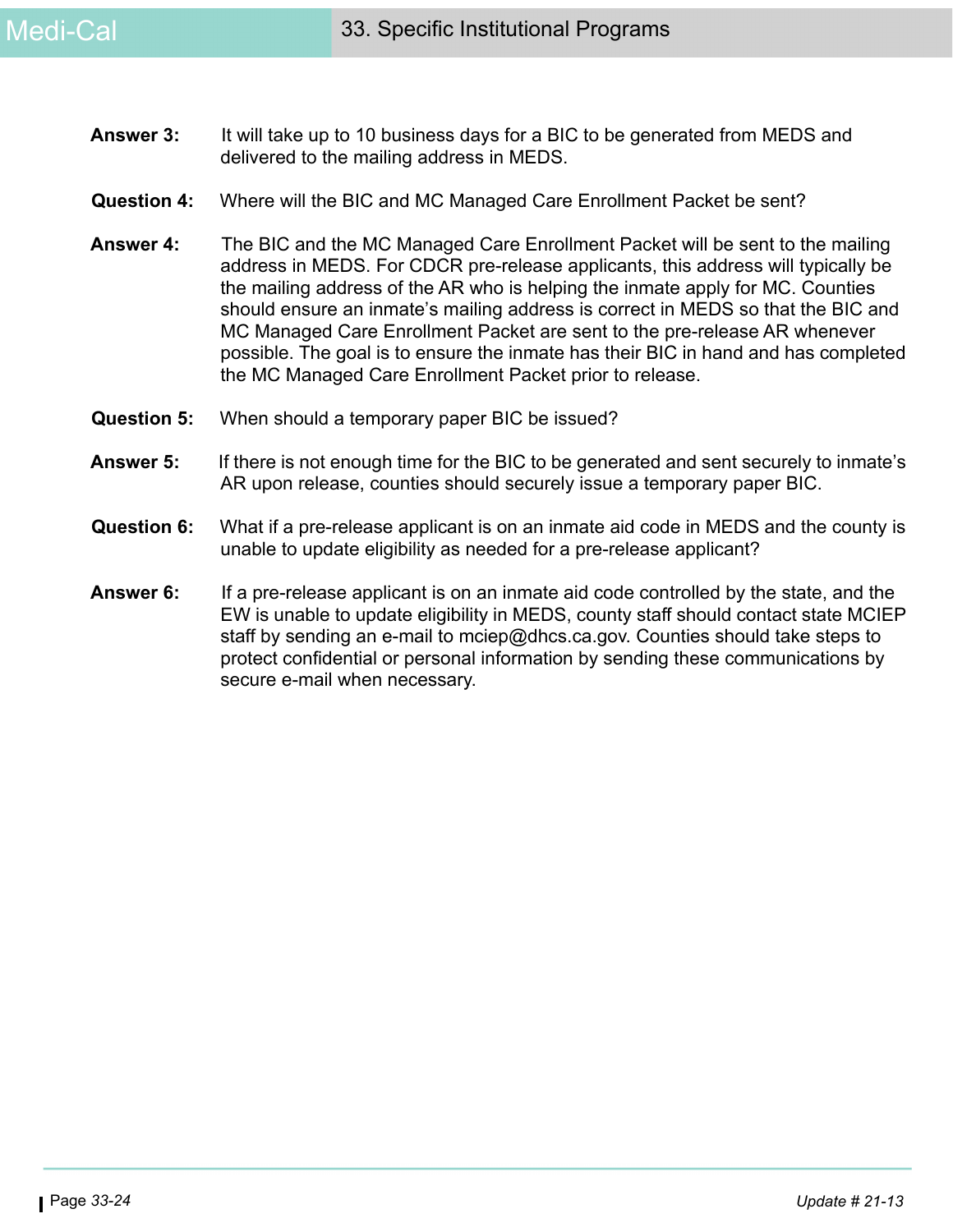# **33.6 Medi-Cal Inmate Eligibility Program (MCIEP)**

The Medi-Cal Inmate Eligibility Program (MCIEP) allows California to claim Federal Financial Participation funding when an inmate receives inpatient hospital services for more than 24 hours off the grounds of the correctional facility if the inmate is otherwise eligible for MC.

### **33.6.1 State MCIEP**

Assembly Bill (AB) 1628 and Senate Bill (SB) 92 authorize the California Department of Corrections and Rehabilitation (CDCR) and the Department of Health Care Services (DHCS) to work together to provide eligible inmates with MC benefits limited to inpatient hospital services off the grounds of the correctional facility for a minimum of 24 hours. The California Correctional Health Care Services (CCHCS) staff complete MC applications on behalf of the state inmate population for CDCR and submit to DHCS for processing. MC can be suspended for up to one year for incarcerated individuals (regardless of age) who are already on MC when they become incarcerated. DHCS began accepting and processing MC applications for adult inmates in a state prison in collaboration with CCHCS on April 1, 2011. Although the MC eligibility determinations are conducted by DHCS, counties have certain roles and responsibilities.

### **33.6.2 County MCIEP**

Per AB720 the county can act on behalf of county inmates and help county inmates apply for health care coverage. The Santa Clara County Sheriff's Department (SD) staff complete MC applications on behalf of the Santa Clara County inmates and submit to Santa Clara County Social Services Agency (SSA) for processing. The county where the inmate is incarcerated is responsible for processing the county inmate MCIEP application and maintenance of case. If the county receiving the MCIEP application is not the inmate's county of incarceration, the application and all received document must be forwarded to the county of incarceration within fifteen (15) days from the application received date for initial eligibility determination and follow-up. If the inmate claims to be disabled, a disability application packet is part of the MC application process. Applicants determined eligible for MC will have eligibility in the Medi-Cal Eligibility Data System (MEDS). However, inmates eligible for MCIEP will not receive a BIC. Additionally, SSA began accepting and processing MC applications for adult inmates in the county jail in collaboration with SD on November 1, 2015.



#### **Note:**

Inmates who are active in an MCIEP aid code and are scheduled to be released may apply for MC. MC applications received for an inmate currently receiving MCIEP who is scheduled to be released or recently released should be considered a change of circumstance and treated as an AB720 Pre-Release application. [\[Refer to Chapter 33, Section 33.4 "Authorized Representative," page-15\]](#page-14-0).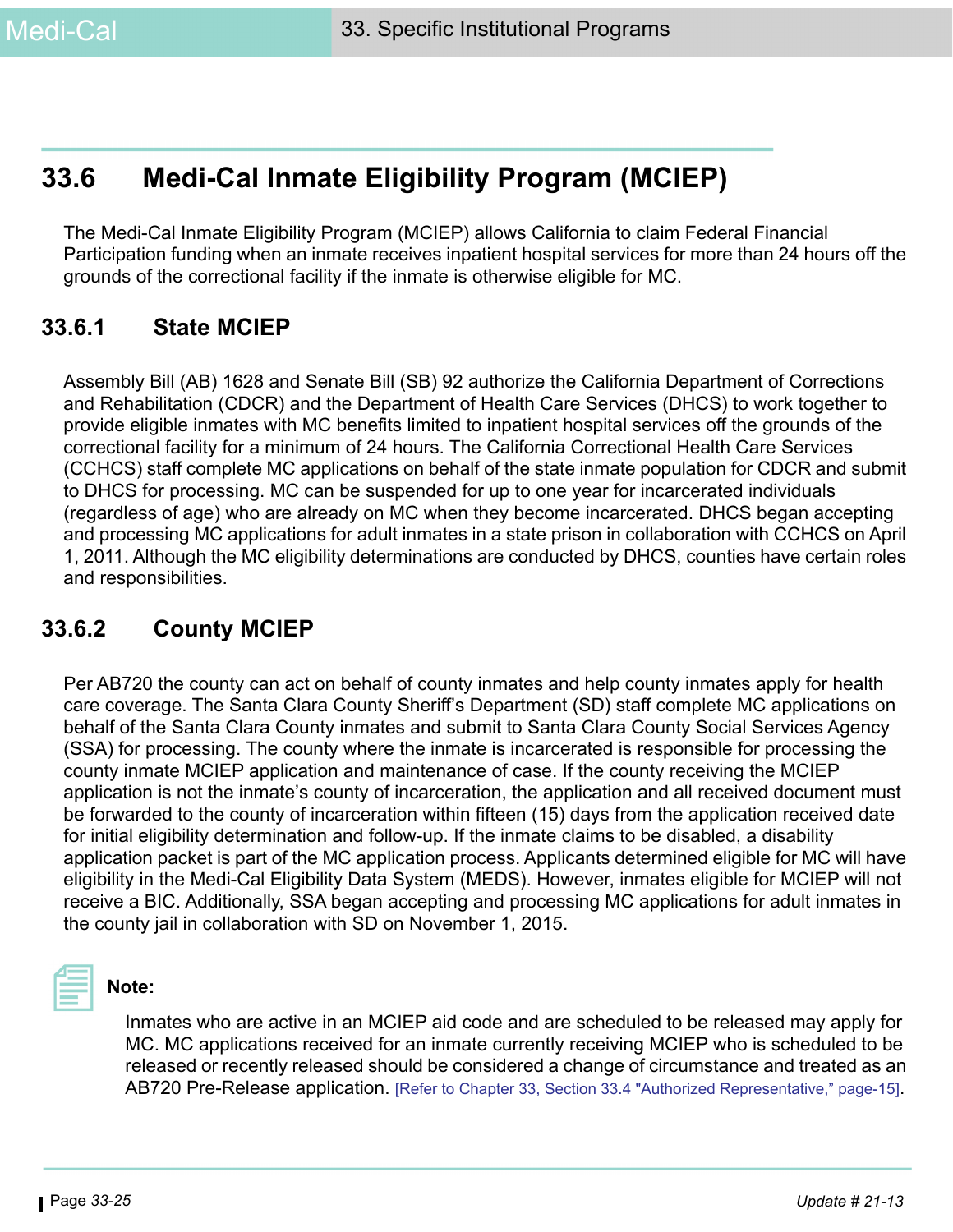### **33.6.3 Eligibility Requirements**

Applications for inmates are submitted by CCHCS to DHCS for state inmates or by SD to SSA for county inmates. DHCS or SSA reviews the MC application, completes the eligibility determination for MC, performs the MC redetermination, and maintains the case record for the inmate population.

In accordance with federal guidelines, an inmate must meet ALL of the following criteria to be eligible for MCIEP:

- Be an inmate of a California State prison or a California County Jail,
- Receive inpatient hospital services off the grounds of the correctional facility for more than 24 hours, AND
- Meet all MC eligibility requirements.

When an inmate is hospitalized or is expected to be hospitalized, an MC application is submitted on behalf of the inmate. The application is reviewed to determine whether the inmate is eligible for MC. Previous disability history is also reviewed and, if necessary, DDSD referral is required for a disability determination.

### **33.6.4 Summary of Responsibilities**

#### **CCHCS or SD staff need to:**

- Identify inmates admitted for inpatient services off the grounds of the correctional facility.
- Forward completed MC applications for inmates to DHCS or SSA.
- Forward all needed documentation.
- Forward medical records, if a DDSD referral is needed.
- Receive eligibility information from DHCS or SSA regarding an inmate's MC determination.
- Update case information as needed.

#### **DHCS or SSA staff need to:**

- Perform state and county inmate eligibility determinations.
- Notify CCHCS or SD of eligibility determination.
- Complete MC RDs.
- Enter information into MEDS and perform ongoing case maintenance.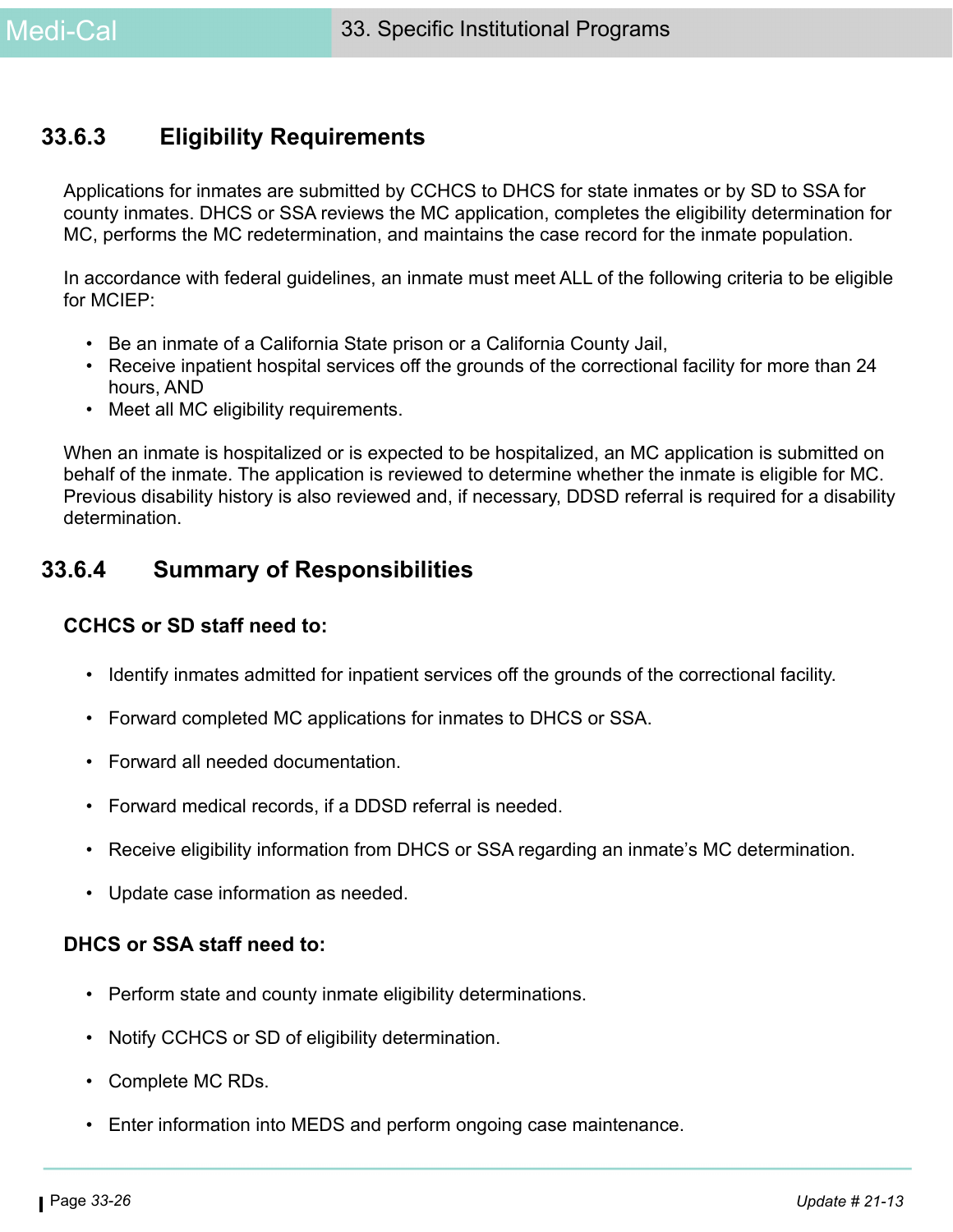• Complete a DDSD referral if a disability determination is required.

#### **Billing and County Responsibility**

With the implementation of moving all State and County inmate MC aid codes from the primary segment (INQM) to the secondary segment (INQ1/INQ2/INQ3) in MEDS as of July 1, 2016, both full scope MC coverage and restricted scope inmate coverage can now co-exist in the same month with different county of responsibility in these segments for an inmate. MEDS also allows for payment of claims for Inmate and non-Inmate coverage within the same month. Therefore, it is imperative that a county MCIEP application must be processed by County of Incarceration even though a MC client has residency in another county (County of Residency). This will prevent the incorrect county being billed for the non-federal share incured by the medical services provided to the MCIEP eligible county inmate. The correct county residency address of incarceration and county responsibility code must be is displayed in the secondary segment in MEDS.

The following scenarios provide guidance on the actions to take for different circumstances:

#### **Scenario 1**:

County A receives an application from County B for an inmate who is incarcerated in County B, but the inmate claims he resides in County A on the MCIEP application.

#### **Action 1:**

County A should return the application back to County B for eligibility determination and maintenance of case.

#### **Scenario 2**:

County A receives an application from the jail in County B for an individual who is incarcerated in County B, but received inpatient services off the grounds of the correctional facility in County A.

#### **Action 2:**

County A should return the application to County B, as County B is the county responsible for processing the MCIEP application and maintenance of case.

#### **Scenario 3**:

Inmate was incarcerated in County A from 1/29/16 to 4/5/16. The inmate reported to the county eligibility worker at the jail facility who took the application he was planning on returning to County B once he was released. This inmate was not living in County A at the time of the arrest.

#### **Action 3:**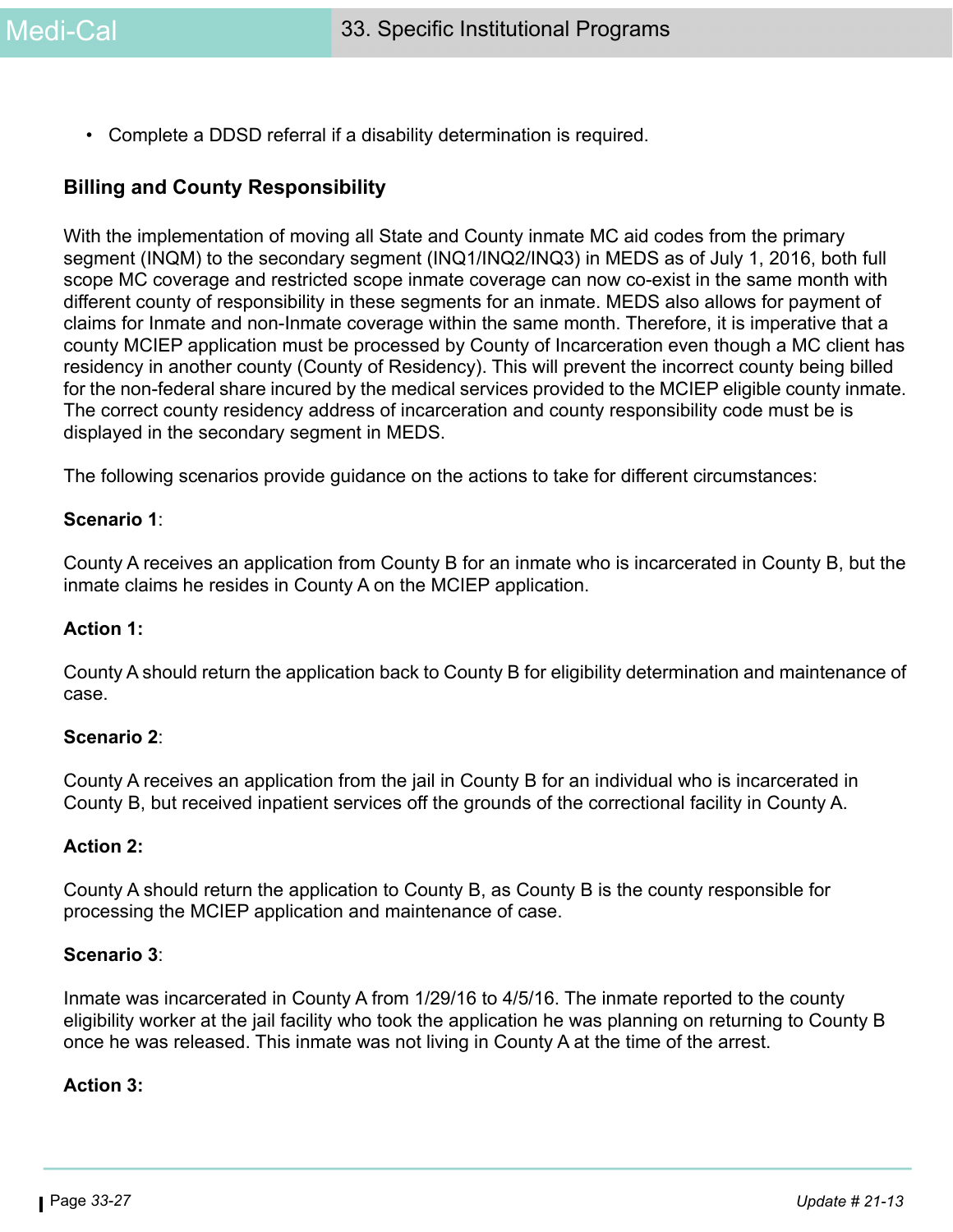County A is the county responsible for processing the MCIEP application and maintenance of case.

#### **Scenario 4:**

County A receives MCIEP application for an incarcerated individual in County A. There is an active MC case that was suspended in County B.

#### **Action 4:**

County A sends a request to County B to lift the suspension. The two counties would need to communicate to ensure the correct county removes the suspension, as only the county which suspended the MC eligibility can remove the suspension. County A is the county responsible for processing the MCIEP application and maintenance of case.

### **33.6.5 County Involvement with MCIEP State Inmates**

Although DHCS administers MCIEP for state inmates, there are some situations in which county involvement is necessary for proper administration of the program. The following situations address circumstances in which the county may come into contact with a State MCIEP case.

#### **State Inmates and Parole**

When it is discovered that an individual is currently receiving MCIEP and released from prison, this is considered a change in circumstances. DHCS should provide the inmate's county of residence with the inmate's case information. When notified that the MCIEP individual is released, the County must follow the Ex Parte process to evaluate eligibility for ongoing MC benefits. The parolee remains in the MCIEP aid code until the Ex Parte process is complete.

| If the parolee is determined | Then $\dots$                                                                                                                                      |
|------------------------------|---------------------------------------------------------------------------------------------------------------------------------------------------|
| Eligible for MC,             | EW must place the parolee in the appropriate MC aid code for<br>ongoing eligibility.<br>Request that a BIC be sent to the beneficiaries' address. |
| Not eligible for MC,         | Follow procedures for discontinuing MC eligibility.                                                                                               |

| <b>Table 33-2:</b> |
|--------------------|
|--------------------|

When a state inmate is paroled, the parole agent may give the parolee a letter with details about their possible eligibility for MC. If the former inmate is released/paroled and he/she applies for aid at the county Social Services office, and he/she has eligibility in MEDS under MCIEP, consider this application a change of circumstance and transition the individual into tan ongoing MC aid code, if otherwise eligible.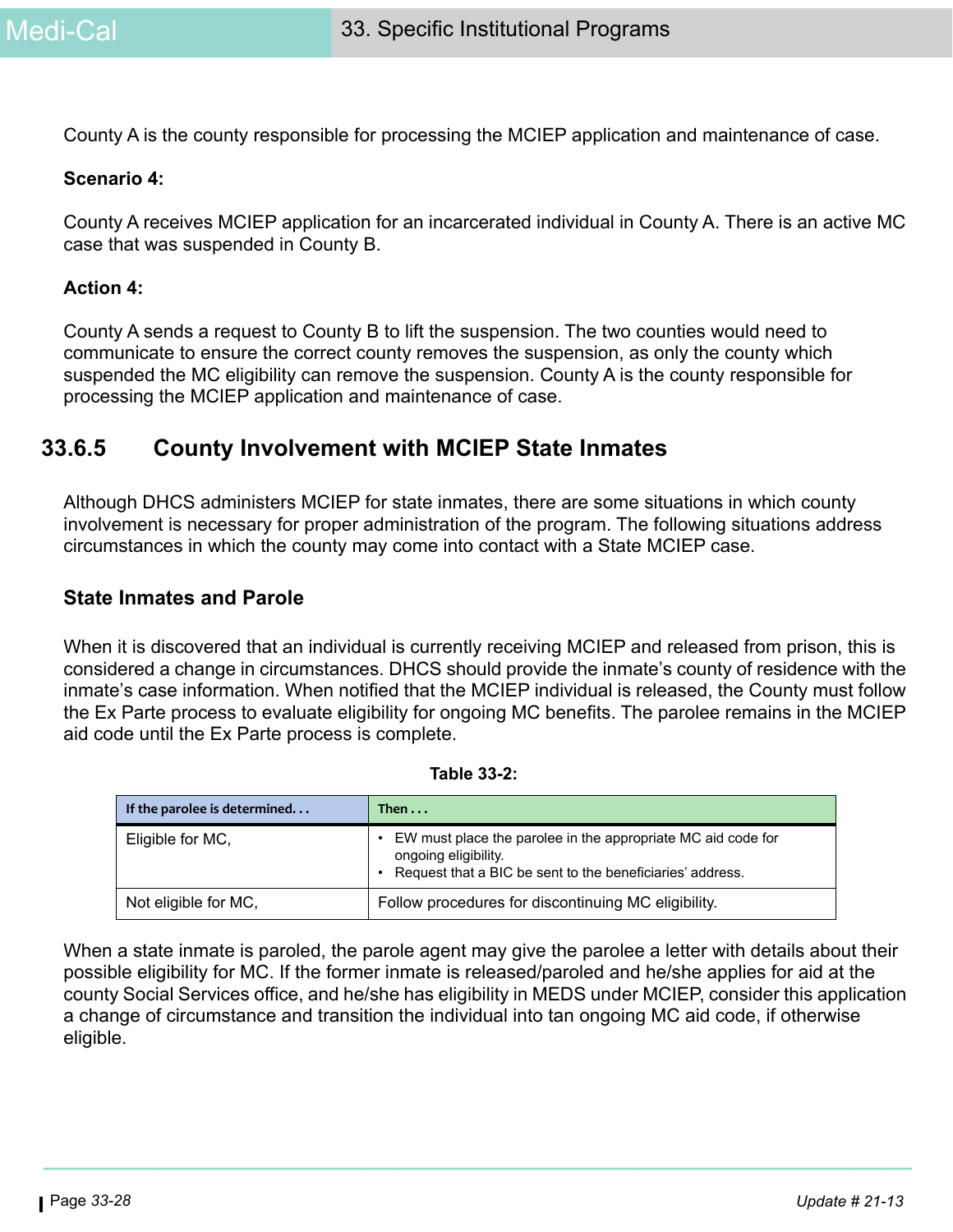#### **Inpatient Services for Pregnant Inmates**

When a pregnant inmate is eligible for and receiving MC at the time of the infant's birth, the infant is automatically deemed eligible for MC without a separate MC application until age one, as long as the infant resides in California.

DHCS will notify SSA of the infant's birth through the "MCIEP DHCS-County Transmittal Form." The county of responsibility will be where the infant resides, unless the infant is under Foster Care placement or pending the adoption process. In those cases, the County must follow the current process for deemed infant, Foster Care, and/or adoption eligibility.

In circumstances when a pregnant inmate is not MC eligible under the MCIEP, the infant does not qualify under Deemed Eligibility. For state inmates, CCHCS has an established MC application process in place for the mother to apply for the infant. For county jail inmates, the infant does not qualify under Deemed Eligibility, but may qualify through the regular MC application process.

#### **MCIEP Recipient Applies for MC After Release**

If an MCIEP individual applies for MC through SSA, consider the application a change of circumstance and transition the individual into the aid code he/she would be eligible for if not incarcerated, if otherwise eligible.

Although benefits for MCIEP are restricted to inpatient services, clients cannot be required to reapply for MC when they are released within 12 months of the MCIEP application. For state inmates DHCS should inform our agency and transfer the case information along with copies of documents when an MCIEP individual is about to be released from prison. The EW must follow the Ex Parte process to determine continuing MC eligibility and if eligible place the inmate in an appropriate MC Aid Code and mail the BIC.

#### **Open MC Case**

If DHCS finds an open MC case, DHCS will advise SSA of the findings. The EW must discontinue the individual from the case effective the first day of the following month and send a Notice of Action (NOA) to the last known address. If the inmate was part of a family case, then the family must be redetermined using the Ex Parte process.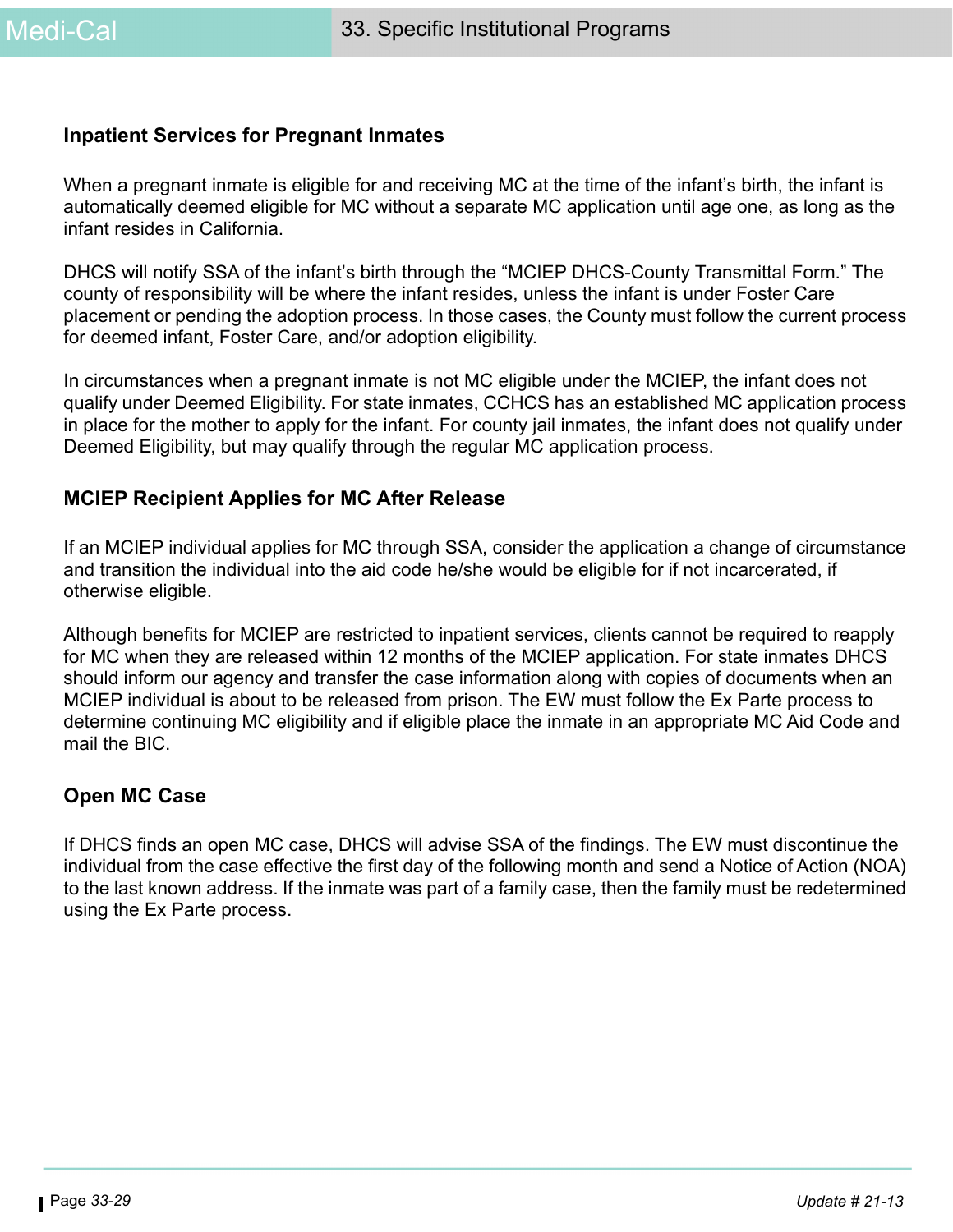### **33.6.6 State Inmate Aid Codes**

The following aid codes are used by DHCS staff to establish eligibility for state inmates who are eligible for the MCIEP program.

| Aid<br>Cod<br>$\mathbf{e}$ | <b>MC</b><br><b>Benefits</b>          | <b>SO</b><br>$\mathsf{C}$ | Program/Description                                                                                                                                                                                                                                                                                                                                                    |
|----------------------------|---------------------------------------|---------------------------|------------------------------------------------------------------------------------------------------------------------------------------------------------------------------------------------------------------------------------------------------------------------------------------------------------------------------------------------------------------------|
| F <sub>1</sub>             | Limited<br>Non-MAGI                   | <b>No</b>                 | MC no share-of-cost (SOC) for Aged, Blind and Disabled State Inmates. MC<br>benefits limited to covered inpatient hospital (Title XIX) services only, for inmates<br>in state correctional facilities who receive those services off the grounds of the<br>correctional facility.                                                                                      |
| F <sub>2</sub>             | Restricted;<br>Limited<br>Non-MAGI    | <b>No</b>                 | MC no SOC for Aged, Blind and Disabled undocumented State Inmates. MC<br>benefits limited to covered inpatient hospital emergency (Title XIX) and<br>pregnancy-related (Title XXI) services only, for inmates in state correctional<br>facilities who receive those services off the grounds of the correctional facility.                                             |
| N <sub>5</sub>             | Limited<br><b>MAGI</b>                | No                        | Medi-Cal benefits limited to covered inpatient hospital only, for adult inmates aged<br>19 through 64 years of age in state correctional facilities who receive those<br>services off the grounds of the correctional facility.                                                                                                                                        |
| N <sub>6</sub>             | Restricted;<br>Limited<br><b>MAGI</b> | <b>No</b>                 | Medi-Cal benefits limited to covered inpatient hospital and pregnancy services, for<br>undocumented adult inmates aged 19 through 64 years of age in state correctional<br>facilities who receive those services off the grounds of the correctional facility.                                                                                                         |
| G <sub>1</sub>             | Limited                               | <b>No</b>                 | MC no SOC for State Juvenile Inmates. MC benefits limited to covered inpatient<br>hospital and inpatient mental health (Title XIX) services only, for juvenile inmates<br>in state correctional facilities who receive those services off the grounds of the<br>correctional facility.                                                                                 |
| G <sub>2</sub>             | Restricted;<br>Limited                | No                        | MC no SOC for undocumented State Juvenile Inmates. MC benefits limited to<br>covered inpatient hospital emergency and inpatient mental health emergency<br>(Title XIX) and inpatient pregnancy-related (Title XXI) services only, for juvenile<br>inmates in state correctional facilities who receive those services off the grounds<br>of the correctional facility. |

| <b>Table 33-3:</b> |
|--------------------|
|--------------------|

### **33.6.7 County Inmate Aid Codes**

The following aid codes have been implemented in MEDS for use by the counties.

| Aid<br>Cod<br>e | MC.<br><b>Benefits</b> | <sub>SO</sub><br>C | Program/Description                                                                                                                                                                                                                                                                   |
|-----------------|------------------------|--------------------|---------------------------------------------------------------------------------------------------------------------------------------------------------------------------------------------------------------------------------------------------------------------------------------|
| F <sub>3</sub>  | Limited<br>Non-MAGI    | No.                | MC no SOC for County Inmates for Aged, Blind and Disabled adult inmates. MC<br>benefits limited to covered inpatient hospital (Title XIX) services only, for inmates<br>in county correctional facilities who receive those services off the grounds of the<br>correctional facility. |

#### **Table 33-4:**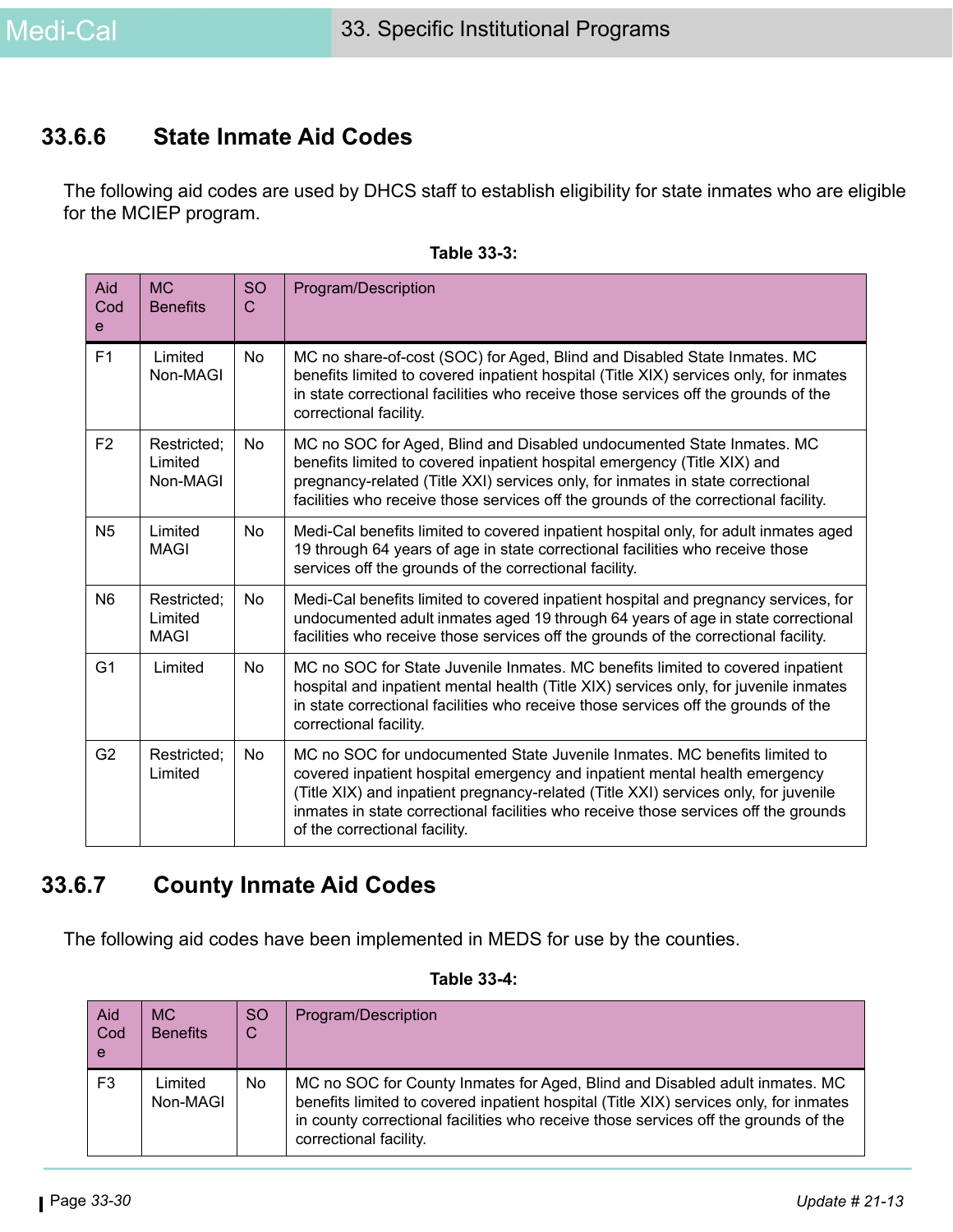**Table 33-4:** 

| Aid<br>Cod<br>e | <b>MC</b><br><b>Benefits</b>       | SO<br>$\mathsf{C}$ | Program/Description                                                                                                                                                                                                                                                                                                                                                                                                                                                                                                                |
|-----------------|------------------------------------|--------------------|------------------------------------------------------------------------------------------------------------------------------------------------------------------------------------------------------------------------------------------------------------------------------------------------------------------------------------------------------------------------------------------------------------------------------------------------------------------------------------------------------------------------------------|
| F <sub>4</sub>  | Restricted;<br>Limited<br>Non-MAGI | No                 | MC no SOC for undocumented County Inmates for Aged, Blind and Disabled<br>adult inmates. MC benefits limited to covered inpatient hospital emergency (Title<br>XIX) and pregnancy-related (Title XXI) services only, for inmates in county<br>correctional facilities who receive those services off the grounds of the<br>correctional facility.                                                                                                                                                                                  |
| K <sub>6</sub>  | <b>Full Scope</b><br><b>MAGI</b>   | No                 | Full Scope MC with no SOC for County Compassionate Release Program<br>(CCRP) and County Medical Probation Program (CMPP) for newly eligible adult<br>group 19 through 64 years old and citizen/lawfully present with income at or below<br>138% FPL, including disabled/blind with income over 128% up to 138%; Title XIX;<br>100% Federal Medical Assistance Percentages (FMAP), 90% Federal and 10%<br><b>County for Family Planning Services</b>                                                                                |
| K7              | Restricted<br>Scope<br><b>MAGI</b> | No                 | Restricted Scope MC with no SOC for CCRP and CMPP for newly eligible adult<br>group 19 through 64 years old undocumented county inmates with income at or<br>below 138% FPL, including disabled/blind inmates with income over 128% up to<br>138% FPL; Title XIX/Title XXI; 88% Federal /12% State FMAP; (Title XXI) limited<br>to pregnancy-related services; 100% FMAP, (XIX) for emergency services<br>including labor and delivery; 100% State funding for postpartum and Long Term<br>Care (LTC) services                     |
| K <sub>8</sub>  | <b>Full Scope</b><br><b>MAGI</b>   | No                 | Full Scope MC with no SOC for CCRP and CMPP for not newly eligible adult<br>group 19 through 64 years old, including disabled /blind recipients without<br>SSI/Medicare and citizen/lawfully present with income at or below 128% FPL;<br>Title XIX; 50% Federal/50% State FMAP for Full Alternative Benefit Plan Services.                                                                                                                                                                                                        |
| K <sub>9</sub>  | Restricted<br>Scope<br><b>MAGI</b> | No                 | Restricted Scope MC with no SOC for CCRP and CMPP for not newly eligible<br>undocumented adult group 19 through 64 years old, including disabled /blind<br>recipients without SSI/Medicare with income at or below 128% FPL; Title XIX/Title<br>XXI; 50% Federal/50% State FMAP (TitleXIX) for emergency services including<br>labor and delivery; 88% Federal/ 12% State FMAP (XXI) for pregnancy-related<br>services; 100% State funding for postpartum and LTC services; 100% State<br>funding for postpartum and LTC services. |
| N7              | Limited<br><b>MAGI</b>             | No                 | Medi-Cal no SOC for County Adult Inmates. Medi-Cal benefits limited to covered<br>inpatient hospital services only, for adult inmates aged 19 through 64 years of age<br>in county correctional facilities who receive those services off the grounds of the<br>correctional facility.                                                                                                                                                                                                                                             |
| N <sub>8</sub>  | Restricted<br><b>MAGI</b>          | No                 | Medi-Cal no SOC for undocumented County Adult Inmates. Medi-Cal benefits<br>limited to covered inpatient hospital services only, for adult inmates aged 19<br>through 64 years of age in county correctional facilities who receive those<br>services off the grounds of the correctional facility.                                                                                                                                                                                                                                |
| G <sub>3</sub>  | Restricted;<br>Limited<br>Non-MAGI | Yes                | MC SOC for County Inmates. MC benefits limited to covered inpatient hospital<br>(Title XIX) services only, for inmates in county correctional facilities who receive<br>those services off the grounds of the correctional facility.                                                                                                                                                                                                                                                                                               |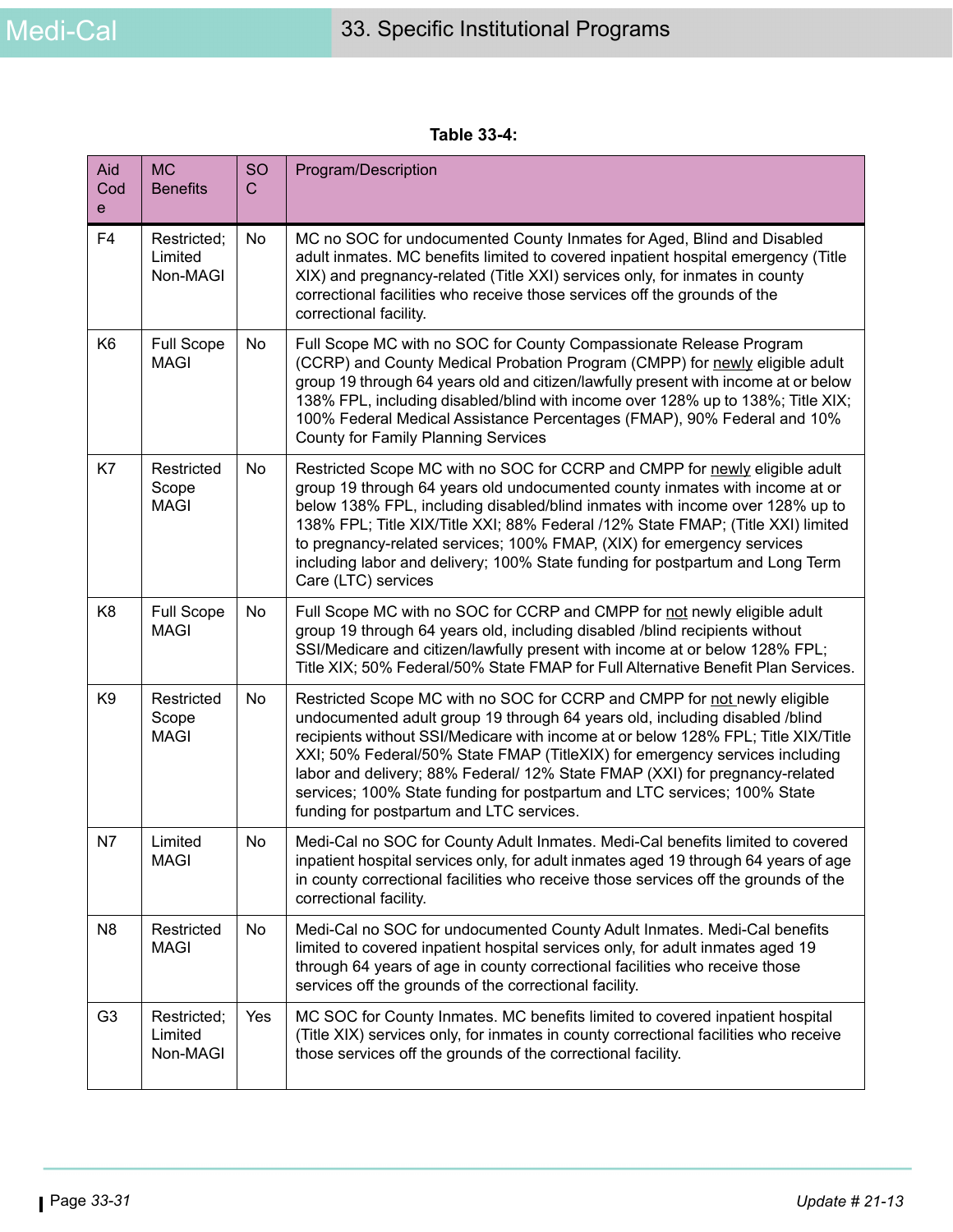| Table 33-4: |
|-------------|
|-------------|

| Aid<br>Cod<br>e | <b>MC</b><br><b>Benefits</b>       | <b>SO</b><br>$\mathsf{C}$ | Program/Description                                                                                                                                                                                                                                                                                                                                                      |
|-----------------|------------------------------------|---------------------------|--------------------------------------------------------------------------------------------------------------------------------------------------------------------------------------------------------------------------------------------------------------------------------------------------------------------------------------------------------------------------|
| G <sub>4</sub>  | Restricted;<br>Limited<br>Non-MAGI | Yes                       | MC SOC for undocumented County Inmates. MC benefits limited to covered<br>inpatient hospital emergency (Title XIX) and pregnancy-related (Title XXI)<br>services only, for inmates in county correctional facilities who receive those<br>services off the grounds of the correctional facility.                                                                         |
| G <sub>5</sub>  | Restricted;<br>Limited             | <b>No</b>                 | MC no SOC for County Juvenile Inmates. MC benefits limited to covered inpatient<br>hospital and inpatient mental health (Title XIX) services only, for juvenile inmates<br>in county correctional facilities who receive those services off the grounds of the<br>correctional facility.                                                                                 |
| G <sub>6</sub>  | Restricted;<br>Limited             | No.                       | MC no SOC for undocumented County Juvenile Inmates. MC benefits limited to<br>covered inpatient hospital emergency and inpatient mental health emergency<br>(Title XIX) and inpatient pregnancy-related (Title XXI) services only, for juvenile<br>inmates in county correctional facilities who receive those services off the grounds<br>of the correctional facility. |
| G7              | Restricted;<br>Limited             | Yes                       | MC SOC for County Juvenile Inmates. MC benefits limited to covered inpatient<br>hospital and inpatient mental health (Title XIX) services only, for juvenile inmates<br>in county correctional facilities who receive those services off the grounds of the<br>correctional facility.                                                                                    |
| G <sub>8</sub>  | Restricted;<br>Limited             | Yes                       | MC SOC for undocumented County Juvenile Inmates. MC benefits limited to<br>covered inpatient hospital emergency and inpatient mental health emergency<br>(Title XIX) and inpatient pregnancy-related (Title XXI) services only, for juvenile<br>inmates in county correctional facilities who receive those services off the grounds<br>of the correctional facility.    |

## **33.6.8 MCIEP Application Process**

The following is the MCIEP Application Process:

| <b>Step</b> | <b>Who</b>              | Action                                                                                                                                                                                                                                                                                                                                                                                                                                                                                              |
|-------------|-------------------------|-----------------------------------------------------------------------------------------------------------------------------------------------------------------------------------------------------------------------------------------------------------------------------------------------------------------------------------------------------------------------------------------------------------------------------------------------------------------------------------------------------|
|             | Sheriff's<br>Department | Complete, sign and send the inmate's MC Application and the "MCIEP Cover<br>Letter" (SCD 2456) to the designated AB720 EW on a monthly basis. The cover<br>letter includes:<br>$\cdot$ The inmate's name,<br>• The jail name,<br>Date of admission to jail,<br>The hospital name,<br>$\bullet$<br>• The number of days in the hospital,<br>• A yes/no field for current MC benefits,<br>• CalWIN case number,<br>• Citizenship/Immigration status, and<br>• The authorized representatives address. |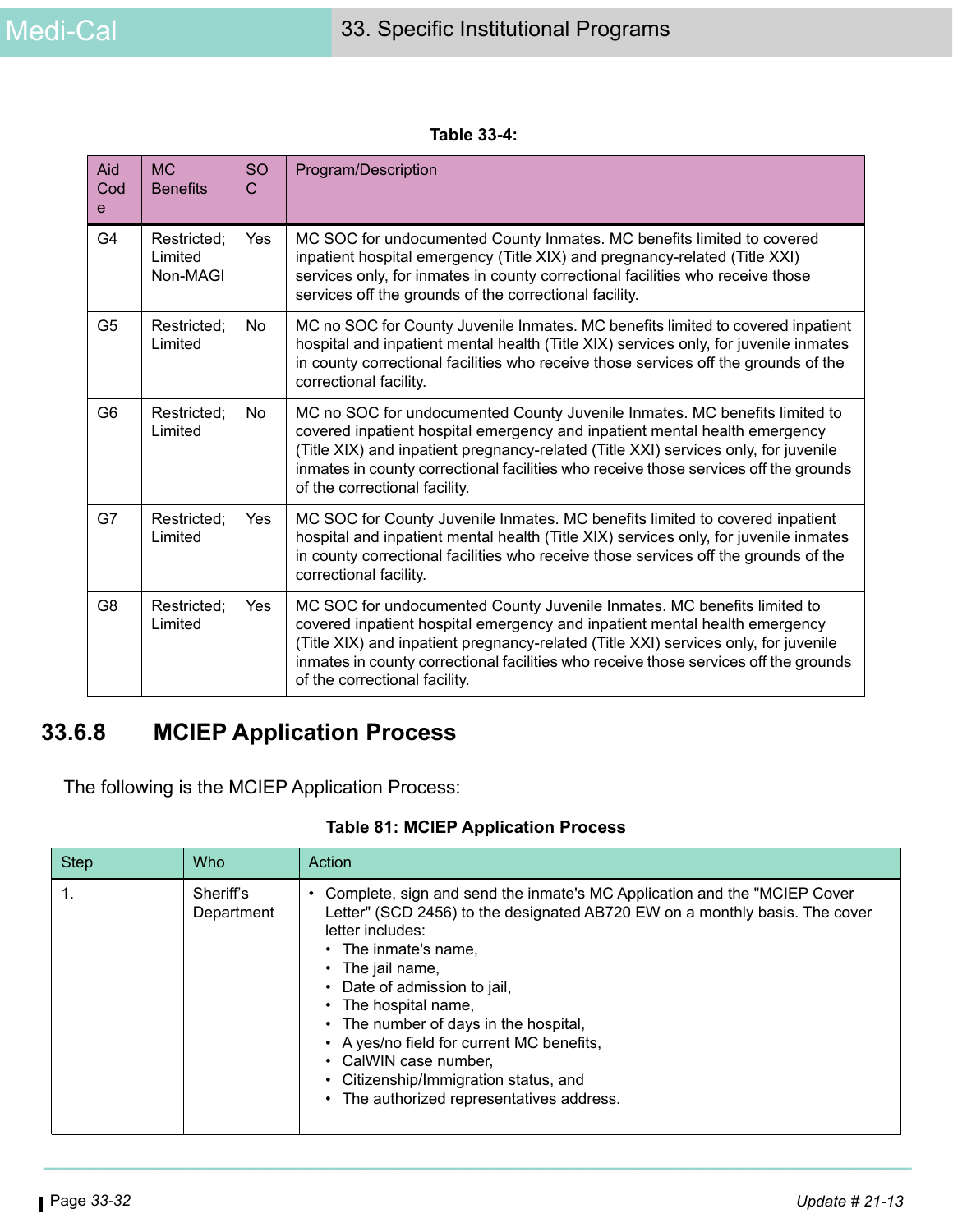| <b>Step</b> | Who             | Action                                                                                                                                                                                                                                                                                                                                                                                                                                       |                                                                                                                                                                                                                                                                                                                                                        |  |
|-------------|-----------------|----------------------------------------------------------------------------------------------------------------------------------------------------------------------------------------------------------------------------------------------------------------------------------------------------------------------------------------------------------------------------------------------------------------------------------------------|--------------------------------------------------------------------------------------------------------------------------------------------------------------------------------------------------------------------------------------------------------------------------------------------------------------------------------------------------------|--|
| 2.          | <b>AB720 EW</b> | • Receives the SCD 2456 and applications via e-mail<br>Reviews applications to determine if the inmate has an open case assigned to an<br>office/EW<br>Sends two separate e-mails with the following information to<br>AB720@ssa.sccgov.org:<br>• All applications for individuals with an active case (subject field- Active/Open<br>Case)<br>• All applications for individuals with no active or open case (subject field-AB720<br>MCIEP) |                                                                                                                                                                                                                                                                                                                                                        |  |
| 3.          | AB720           | Receives e-mail from AB720 EW                                                                                                                                                                                                                                                                                                                                                                                                                |                                                                                                                                                                                                                                                                                                                                                        |  |
|             | Clerical        | If the Individual                                                                                                                                                                                                                                                                                                                                                                                                                            | Then                                                                                                                                                                                                                                                                                                                                                   |  |
|             |                 | Has an open/active case,                                                                                                                                                                                                                                                                                                                                                                                                                     | • Scans application into IDM (F1)<br>Creates a TMT for the assigned<br>EW/Unit under the Verification category<br>with the description of "MCIEP<br>Request"                                                                                                                                                                                           |  |
|             |                 | Not known to CalWIN, MEDS or<br>CalHEERS, (No CIN)                                                                                                                                                                                                                                                                                                                                                                                           | <b>Completes Application Registration to</b><br>$\bullet$<br>assign a CIN. [Refer to Clerical<br>Handbook Chapter 8.2]<br>• Cancels the application in CalWIN.<br>[Refer to Clerical Handbook Chapter<br>$8.6$ ]<br>• Assign the MCIEP Application to an<br>AB720 EW via office process<br>• Saves the application on the Shared<br>Drive/MCIEP folder |  |
|             |                 | Known to CalWIN, MEDS or CalHEERS<br>but no open/active case                                                                                                                                                                                                                                                                                                                                                                                 | • Assigns the MCIEP Application to an<br>AB720 EW via office process<br>• Saves the application on the Shared<br>Drive/MCIEP folder                                                                                                                                                                                                                    |  |
|             |                 | Is only known to CalHEERS                                                                                                                                                                                                                                                                                                                                                                                                                    | Search for an application in the Search<br>for External Referral Data window in<br>CalWIN.<br>Complete full application registration<br>$\bullet$<br>process [Refer to "External Referral,"<br>page 20-1]<br>Mark application type as AB720<br>Hospital.<br>• Assign the application to an AB720 EW<br>via office process.                             |  |

### **Table 81: MCIEP Application Process**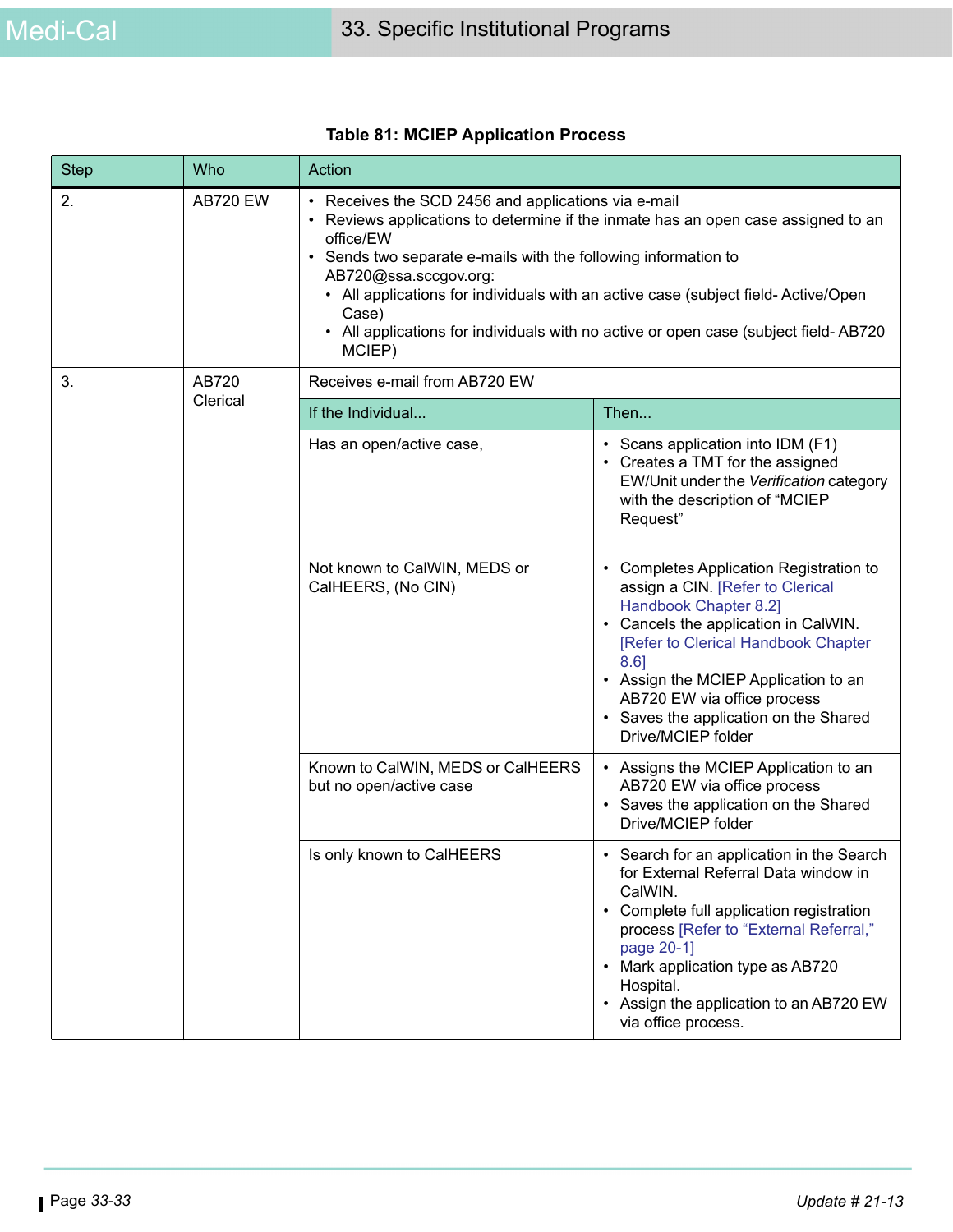| <b>Step</b> | Who | Action                                                                                                                                                                                                                                                                                                                                                                                                                                                                                                                                                                                                                                                                                                                                                                                                                                                                                                                                                                                                                                                                                                                                                                                                                                                                                                                                                                                                                         |                                                                                                                                                                                                                                                                                                                                                                                                                                                                                                                                                                                                                                                                                                                     |
|-------------|-----|--------------------------------------------------------------------------------------------------------------------------------------------------------------------------------------------------------------------------------------------------------------------------------------------------------------------------------------------------------------------------------------------------------------------------------------------------------------------------------------------------------------------------------------------------------------------------------------------------------------------------------------------------------------------------------------------------------------------------------------------------------------------------------------------------------------------------------------------------------------------------------------------------------------------------------------------------------------------------------------------------------------------------------------------------------------------------------------------------------------------------------------------------------------------------------------------------------------------------------------------------------------------------------------------------------------------------------------------------------------------------------------------------------------------------------|---------------------------------------------------------------------------------------------------------------------------------------------------------------------------------------------------------------------------------------------------------------------------------------------------------------------------------------------------------------------------------------------------------------------------------------------------------------------------------------------------------------------------------------------------------------------------------------------------------------------------------------------------------------------------------------------------------------------|
| 4.          | EW  | For Individuals with no open/active<br>case:                                                                                                                                                                                                                                                                                                                                                                                                                                                                                                                                                                                                                                                                                                                                                                                                                                                                                                                                                                                                                                                                                                                                                                                                                                                                                                                                                                                   | For individuals with an open/active case:                                                                                                                                                                                                                                                                                                                                                                                                                                                                                                                                                                                                                                                                           |
|             |     | Reviews application forms<br>٠<br>Performs Ex Parte review<br>$\bullet$<br>• Contacts RO for more information, if<br>necessary<br>Determines the correct aid code to<br>$\bullet$<br>use [Refer to 33.6.7 County Inmate<br>Aid Codes].<br>• Submits an SCD 1296 to update the<br>secondary segment of MEDS.<br>(ensure that the MCIEP aid code is<br>approved for the period in which the<br>inmate was seen in the hospital)<br>• Check MEDS in 2 days to confirm the<br>client is active on the correct aid code<br>• Send the appropriate MCIEP<br>Approval NOA to the Sheriff's<br>Department AR [Refer to PD 17-18].<br><b>IMPORTANT!</b> If a new case was<br>opened as a result of a CalHEERS<br>application, approve the "regular"<br>Medi-Cal aid code if otherwise eligible<br>and immediately suspend it.<br><b>NOTE:</b> Do not make MCIEP entries in<br>CalWIN if no active case exists. At this<br>time all MCIEP entries are made directly<br>in MEDS.<br>If the client is only active on SSI<br>• Completes the MC 195 "County<br><b>Transmittal for MCIEP Applicants</b><br>Receiving SSI".<br>Sends the completed MC 195 to<br>DHCS at MCIEP@dhcs.ca.gov as<br>an encrypted e-mail with the<br>subject type of "MC 195 County<br><b>Transmittal for MCIEP Applicants</b><br>Receiving SSI"<br>Reminder: Do NOT include any<br>Personally Identifiable Information (PII)<br>information in the Subject field. | Suspends current MC aid code [Refer<br>to 33.1.7 EW Action to Suspend MC for<br>Inmates]<br>Reviews application forms<br>Performs Ex Parte review<br>Contacts RO for more information, if<br>necessary<br>• Determines the correct aid code to use<br>[Refer to 33.6.7 County Inmate Aid<br>Codes].<br>• Submits an SCD 1296 to update the<br>secondary segment of MEDS with the<br>correct MCIEP aid code (ensure that<br>the MCIEP aid code is approved for the<br>period in which the inmate was seen in<br>the hospital)<br>Check MEDS in 2 days to confirm the<br>client is active on the correct aid code<br>• Send the appropriate MCIEP Approval<br>NOAto the Sheriff Department AR<br>[Refer to PD 17-18]. |

### **Table 81: MCIEP Application Process**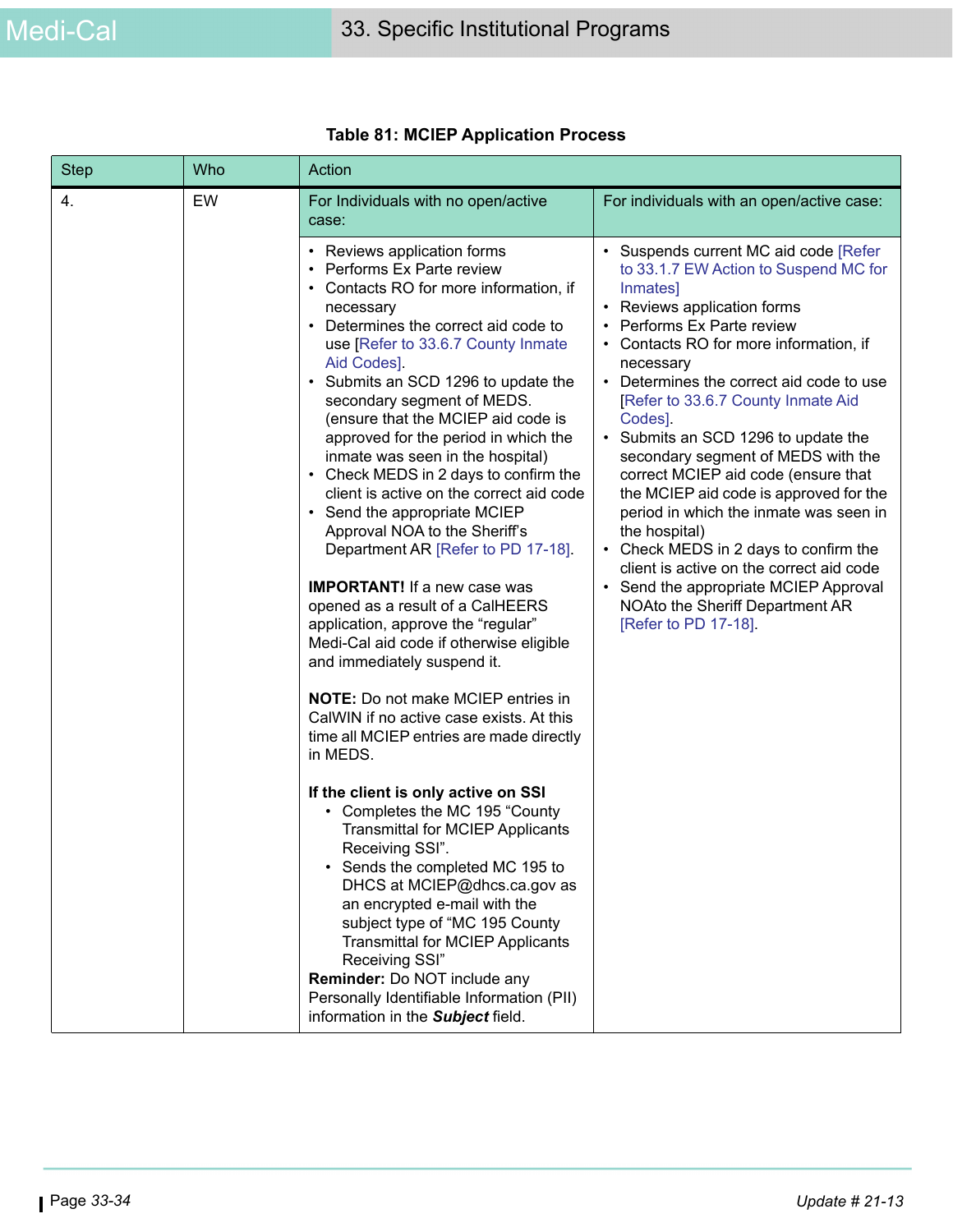### **33.6.9 MCIEP Cover Letter**

The MCEIP cover letter (SCD 2456) is used by the Sheriff Department to submit applications for inmates who have received hospital services over 24 hours.

Inmate Received External Hospital Services More Than 24 hours.

| To:                                                                                               | From:                                                  |  |  |
|---------------------------------------------------------------------------------------------------|--------------------------------------------------------|--|--|
| Santa Clara County - SSA<br>North County<br>AB720 Unit<br>AB720@ssa.sccgov.org                    | Contact:<br>Phone: $\_\_$<br>Email: $\_\_$<br>Address: |  |  |
| County inmate hospitalized outside of the locked facility for more than 24 hours.<br><b>NAME:</b> |                                                        |  |  |
| Name of Jail: _____                                                                               |                                                        |  |  |
| Date of Admission to Jail: _____                                                                  |                                                        |  |  |
| Hospital Name: _____                                                                              |                                                        |  |  |
| Date of Admission to Hospital:                                                                    |                                                        |  |  |
| Length of stay in the Hospital: _____                                                             |                                                        |  |  |
| Current Medi-Cal Record?:     YES<br>$\mathsf{l}$ NO                                              |                                                        |  |  |
| Case #: ______                                                                                    |                                                        |  |  |
| Citizenship/Immigration Status (Citizen, Legal Permanent Resident, Undocumented, etc):            |                                                        |  |  |

# **33.7 Medical Parole and Compassionate Release**

SB 1399 (Chapter 405, Statutes of 2010) authorizes CDCR to grant medical parole to eligible state inmates who have been deemed permanently medically incapacitated by the medical parole board and by the head physician of the institution where the inmate is located.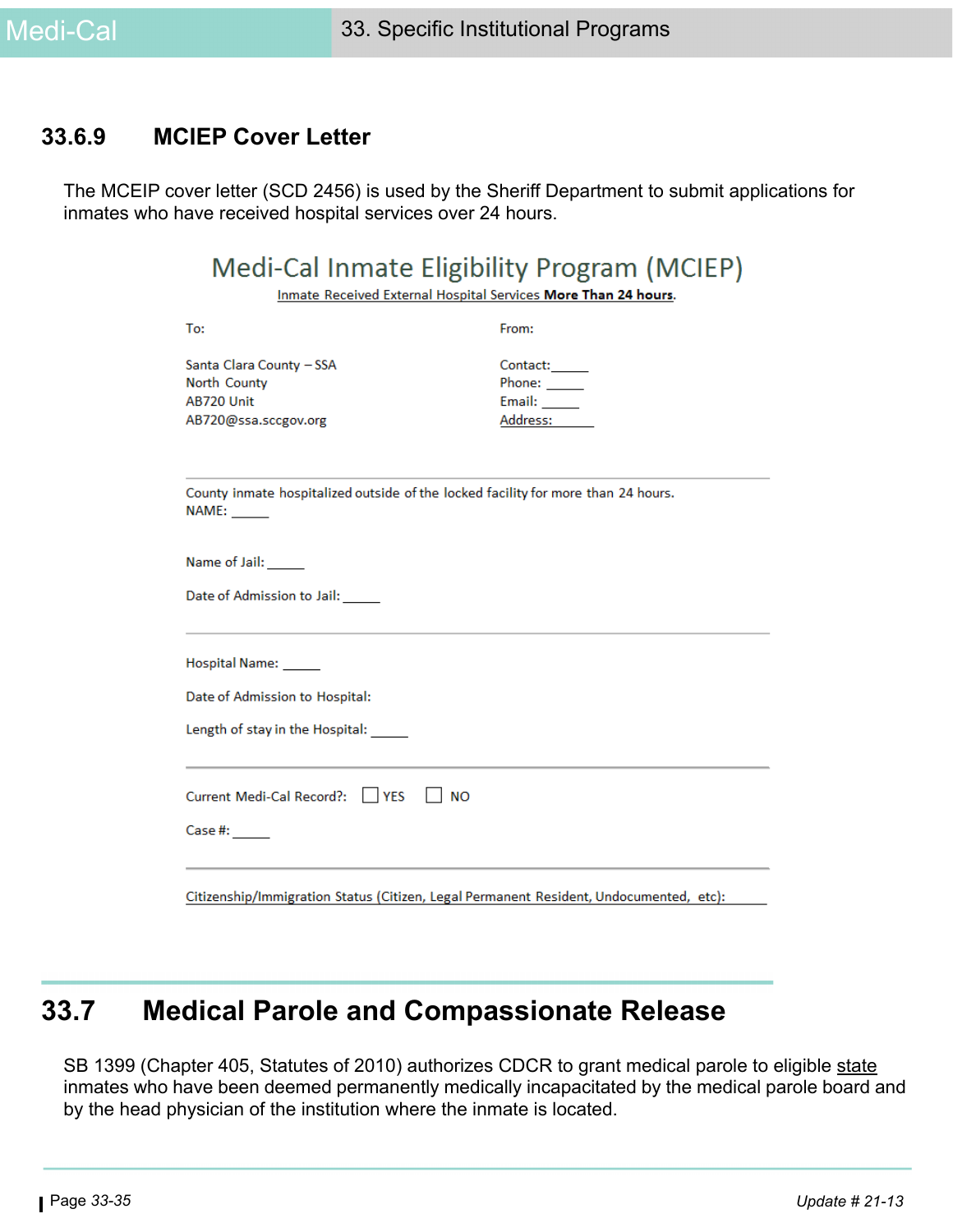An inmate granted medical parole is potentially eligible for full scope MC. Inmates who are medically paroled are typically placed into Long Term Care (LTC) facilities off the grounds of the correctional facility.

SB 1462 (Chapter 837, Statutes of 2012) gives counties the option to grant medical probation for qualifying county inmates, similar to medical parole for state inmates.

#### **Eligibility for Medical Parole for State Inmates**

An inmate must be permanently medically incapacitated, with a medical condition that makes the inmate unable to perform activities of basic daily living and requires 24-hour care to be eligible for medical parole. (The incapacitation must not have existed at the time of sentencing.)

The Board of Parole Hearings must also determine that the conditions under which the prisoner would be released would not reasonably pose a threat to public safety.

#### **Medical Parole may end if the:**

- Inmate's medical condition changes or improves, or
- Inmate is released from the LTC facility and returned to the correctional facility, or
- Inmate is granted regular parole.

CCHCS fills out an application form on behalf of the parolee and submits the form to DHCS. The application is reviewed to determine whether the medical parolee is eligible for MC. When appropriate, the disability history is reviewed and if necessary, a disability determination packet is forwarded to DDSD for a disability determination. When the eligibility determination is completed, DHCS sends a NOA to CCHCS.

#### **CCHCS staff need to:**

- Forward completed MC applications and documentation to DHCS.
- Forward medical records, if a disability determination packet is needed.
- Receive eligibility information NOAs from DHCS regarding an inmate's MC determination.
- Work with DHCS to identify patient services provided to eligible inmates.
- Inform DHCS when the inmate is released, paroled, or transferred.

#### **DHCS staff need to:**

• Perform file clearance for each application.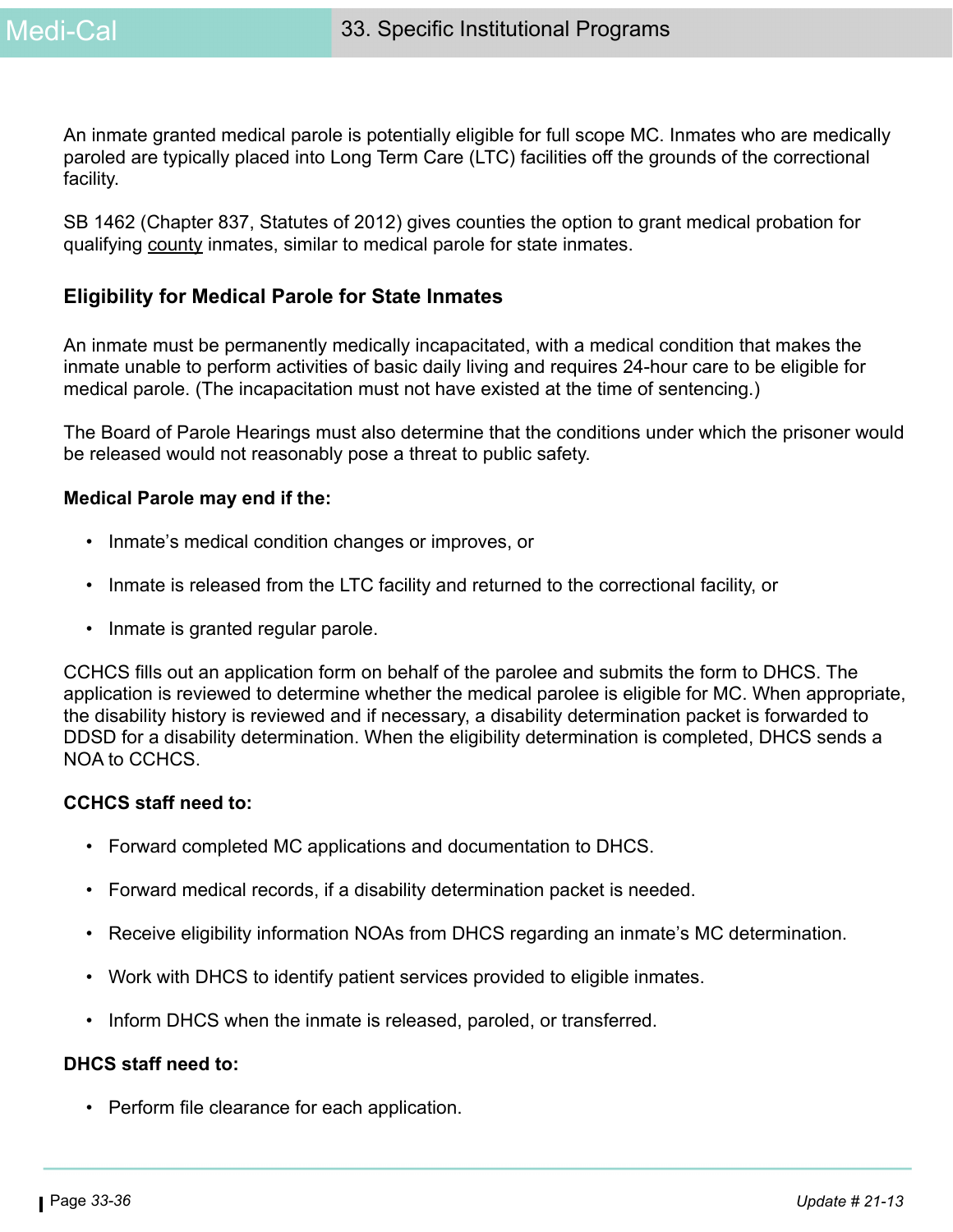- Perform state inmate eligibility determinations.
- Determine the correct aid code for Medical Parolees.
- Perform ongoing case management.
- Process and forward disability determination packets to DDSD-SP for a disability evaluation.
- Forward inmate eligibility information to CCHCS for program administration purposes.
- Perform MC RDs.
- Refer inmate cases for those released on regular parole and still active in MCIEP to the county for an SB 87 eligibility redetermination.
- Forward case information to the county using the MCIEP DHCS-County Transmittal Form and sending via secure e-mail.
- Prepare and send NOAs to CCHCS.

### **33.7.1 State Inmate Aid Codes for Medical Parole**

State medical parolees are eligible for all MC covered services if they meet all eligibility requirements.

The following aid codes are used for state medical parolees:

| Aid<br>Code               | MC.<br><b>Benefits</b> | <b>SOC</b> | Program/Description                                                                                                                                                                                                                                                                                                                                                              |
|---------------------------|------------------------|------------|----------------------------------------------------------------------------------------------------------------------------------------------------------------------------------------------------------------------------------------------------------------------------------------------------------------------------------------------------------------------------------|
| G <sub>0</sub><br>(G-zero | Full-Scope             | No.        | No SOC MC for State Medical Parolees who are entitled to all MC covered (Title<br>XIX) services, because they are not considered to be incarcerated. Aid code G0<br>will be a secondary aid code.                                                                                                                                                                                |
| G9                        | Restricted             | No         | No SOC MC for undocumented State Medical Parolees who are entitled to MC<br>benefits limited to covered emergency and pregnancy-related (Title XXI) services<br>only. Aid code G9 will be a secondary aid code.                                                                                                                                                                  |
| K <sub>2</sub>            | <b>Full Scope</b>      | No         | (Newly Eligible) No SOC MC for State Medical Parolees 19-64 years of age with<br>citizen/satisfactory immigration status. Individuals must have income between zero<br>percent to 138 percent FPL, including disabled/blind individuals with income 128<br>percent to 138 percent FPL. Not entitled to or enrolled in Medicare Parts A or B.                                     |
| K <sub>3</sub>            | Restricted             | <b>No</b>  | (Newly Eligible) No SOC MC for State Medical Parolees 19-64 years of age who<br>are undocumented or have unsatisfactory immigration status. Individuals must<br>have income between zero percent to 138 percent FPL and not be entitled to or<br>enrolled in Medicare parts A or B. Medical benefits are limited to emergency,<br>mental health emergency and pregnancy related. |

**Table 33-5:**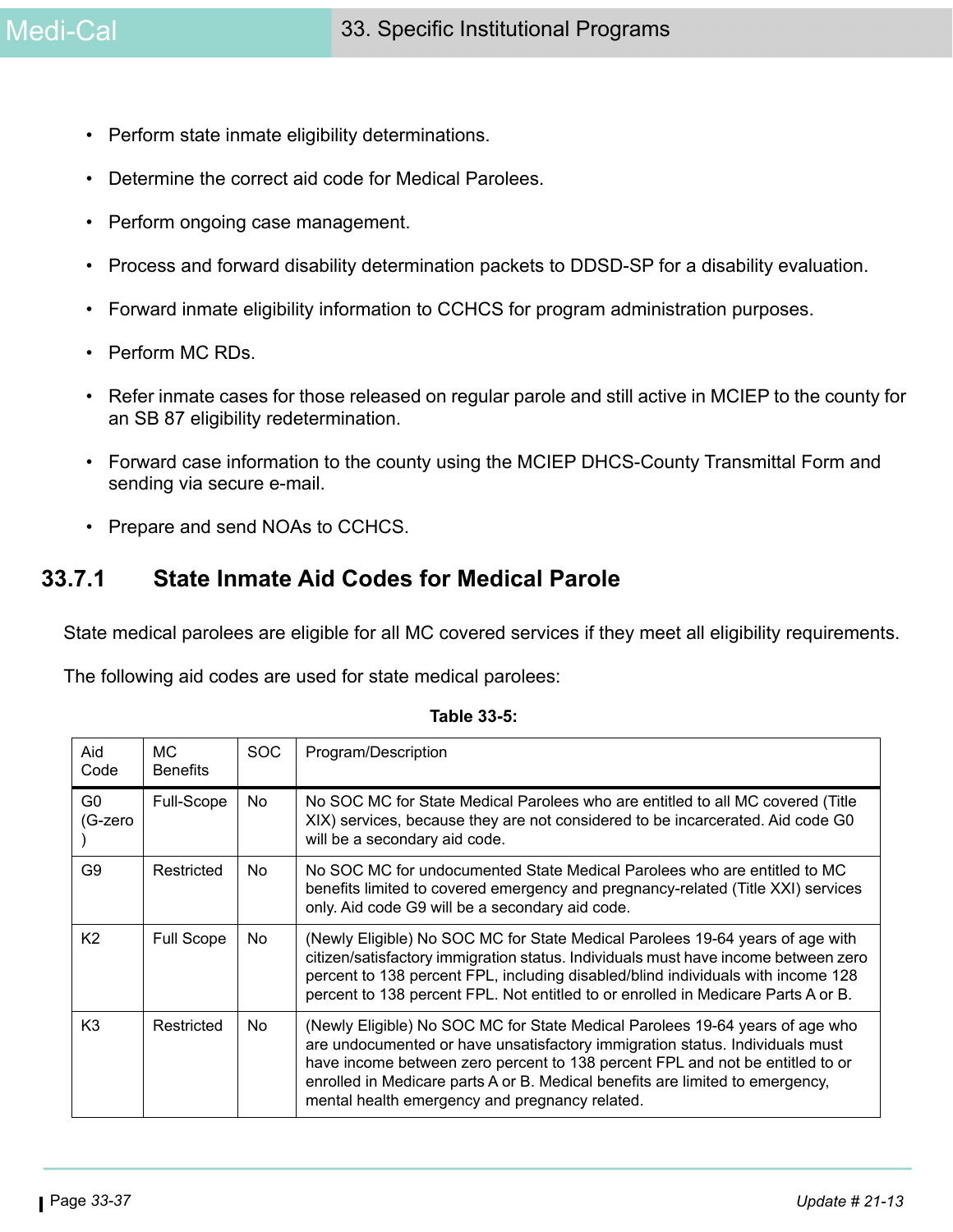**Table 33-5:** 

| Aid<br>Code    | MC.<br><b>Benefits</b> | SOC. | Program/Description                                                                                                                                                                                                                                                                                                                                                                                 |
|----------------|------------------------|------|-----------------------------------------------------------------------------------------------------------------------------------------------------------------------------------------------------------------------------------------------------------------------------------------------------------------------------------------------------------------------------------------------------|
| K4             | Full-Scope             | No   | (Not Newly Eligible) No SOC MC for State Medical Parolees 19-64 years of age<br>disabled/blind with citizen/satisfactory immigration status. Individual must have<br>income between zero percent FPL and 128 percent FPL. Not entitled to or enrolled<br>in Medicare parts A or B.                                                                                                                  |
| K <sub>5</sub> | Restricted             | No.  | (Not Newly Eligible) No SOC MC for State Medical Parolees 19 -64 years of age<br>who are disabled/blind who are undocumented/unsatisfactory immigration status.<br>Individual must have income between zero percent to 128 percent FPL. Not entitled<br>to or enrolled in Medicare Parts A or B. Medi-Cal benefits limited to emergency,<br>mental health emergency and pregnancy related services. |

### **33.7.2 County Medical Probation/Compassionate Release**

SB 1462 (Chapter 837, Statutes of 2012), authorizes a county sheriff, or his/her designee, to:

- Release certain prisoners (compassionate release) from a county correctional facility, and
- Request that a court grant medical probation, or resentencing in lieu of jail time, to certain county inmates.

#### **Compassionate Release**

Below describes the eligibility for county medical probation and county compassionate release. County Sheriffs are authorized to release a prisoner from a county correctional facility on compassionate release if:

- The sheriff, in consultation with a physician, determines that the inmate has a life expectancy of six (6) months or less, and
- The sheriff determines the prisoner would not reasonably pose a threat to public safety, and
- The sheriff notifies the presiding judge of the superior court of his/her intention to release the prisoner, and
- A placement option for the prisoner is secured and SSA examines the prisoner's eligibility for MC or other medical coverage.

#### **Medical Probation**

County Sheriffs are authorized to request medical probation if:

• A prisoner is physically incapacitated with a medical condition that makes the prisoner permanently unable to perform activities of basic daily living, requiring 24-hour care, and if that incapacitation did not exist at the time of sentencing, or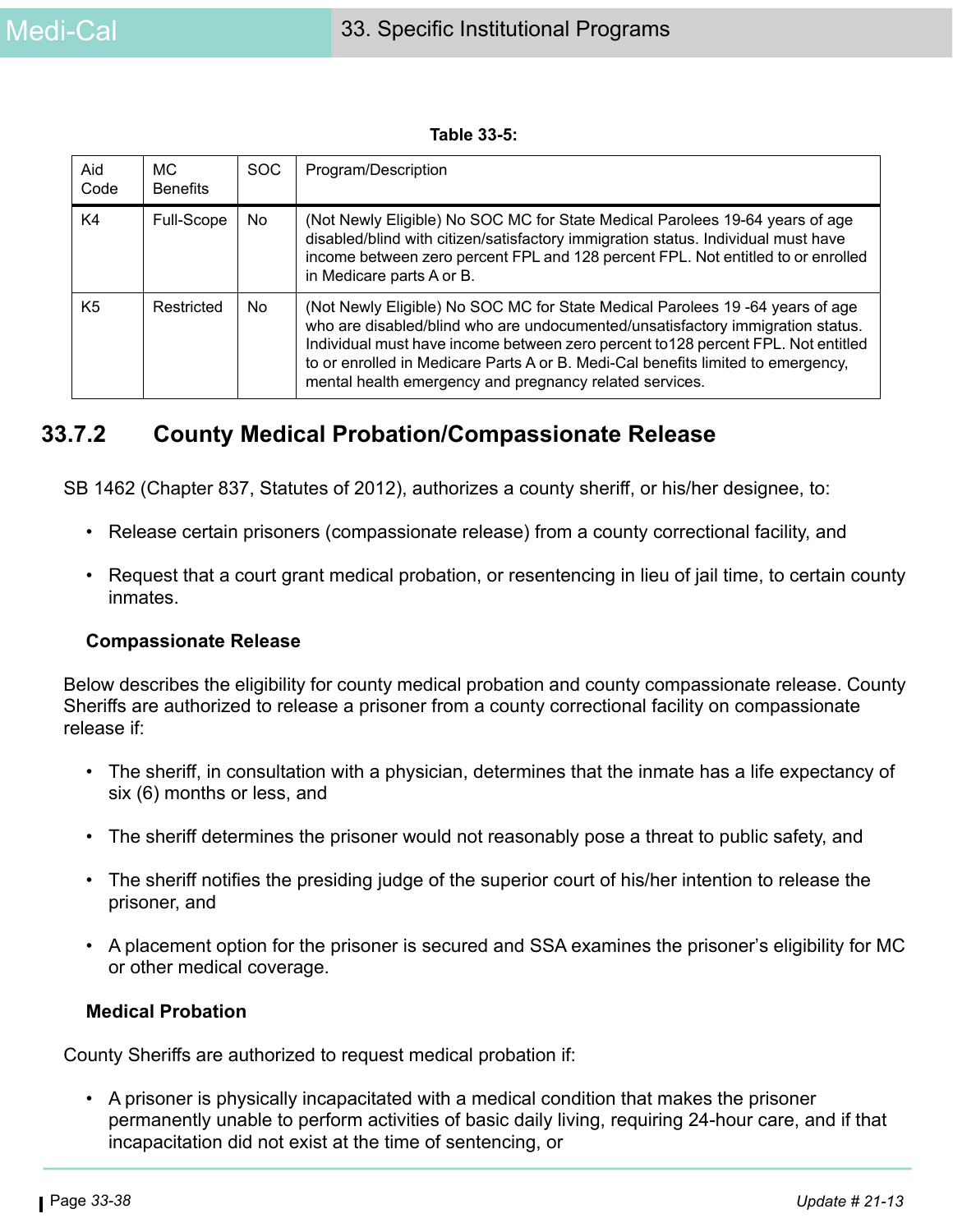- A prisoner would require acute long-term inpatient rehabilitation services, and
- A placement option for the prisoner is secured and SSA determines the prisoner's eligibility for MC or other medical coverage.

| Note: |  |
|-------|--|
|-------|--|

If at any time the court determines, based on a medical examination, that the probationer's medical condition has improved to the extent that the probationer no longer qualifies for medical probation, the court may return the probationer to the custody of the sheriff.

### **33.7.3 County Inmate Compassionate Release and Medical Probation Eligibility Effective Dates and Termination Dates**

When a new application is received for Compassionate Release/Medical Probation the effective eligibility date is the first day of the month of application.

When the client is transitioning from MCIEP the eligibility effective date will be the date of the transfer to Compassionate Release/Medical Probation. The termination date for MCEIP is the day before the transfer to Compassionate Release/Medical Parole. If the individual must be placed back on MCEIP from the Compassionate Release/Medical Parole aid code, the eligibility effective date for MCIEP will be one day after the termination date of the Compassionate Release/Medical Parole eligibility.

Termination of the Compassionate Release/Medical Probation aid code must be at the end of the month following an appropriate Notice of Action.

# **Note:**

If the termination is due to death, the date of death should be used as the termination date.

### **33.7.4 County Inmate Aid Code Medical Probation and Compassionate Release**

The following aid codes are used for county medical probation and compassionate release:

| Aid Code    | Description                                                                                                                                                                                                                                                                                                                                                                                   |
|-------------|-----------------------------------------------------------------------------------------------------------------------------------------------------------------------------------------------------------------------------------------------------------------------------------------------------------------------------------------------------------------------------------------------|
| Aid Code K6 | "(Newly Eligible) Title XIX, Medi-Cal No Share of Cost (SOC) County Compassionate<br>Release/Medical Probation Program Inmates. Citizen/satisfactory immigration status<br>individuals aged 19 through 64 years with income 0 to 138% FPL, including disabled/blind with<br>income 128% to 138% FPL. Full Scope - covers all Medi-Cal covered services, including<br>mental health services." |

#### **Table 33-6: Medical Probation and Compassionate Release Aid Code**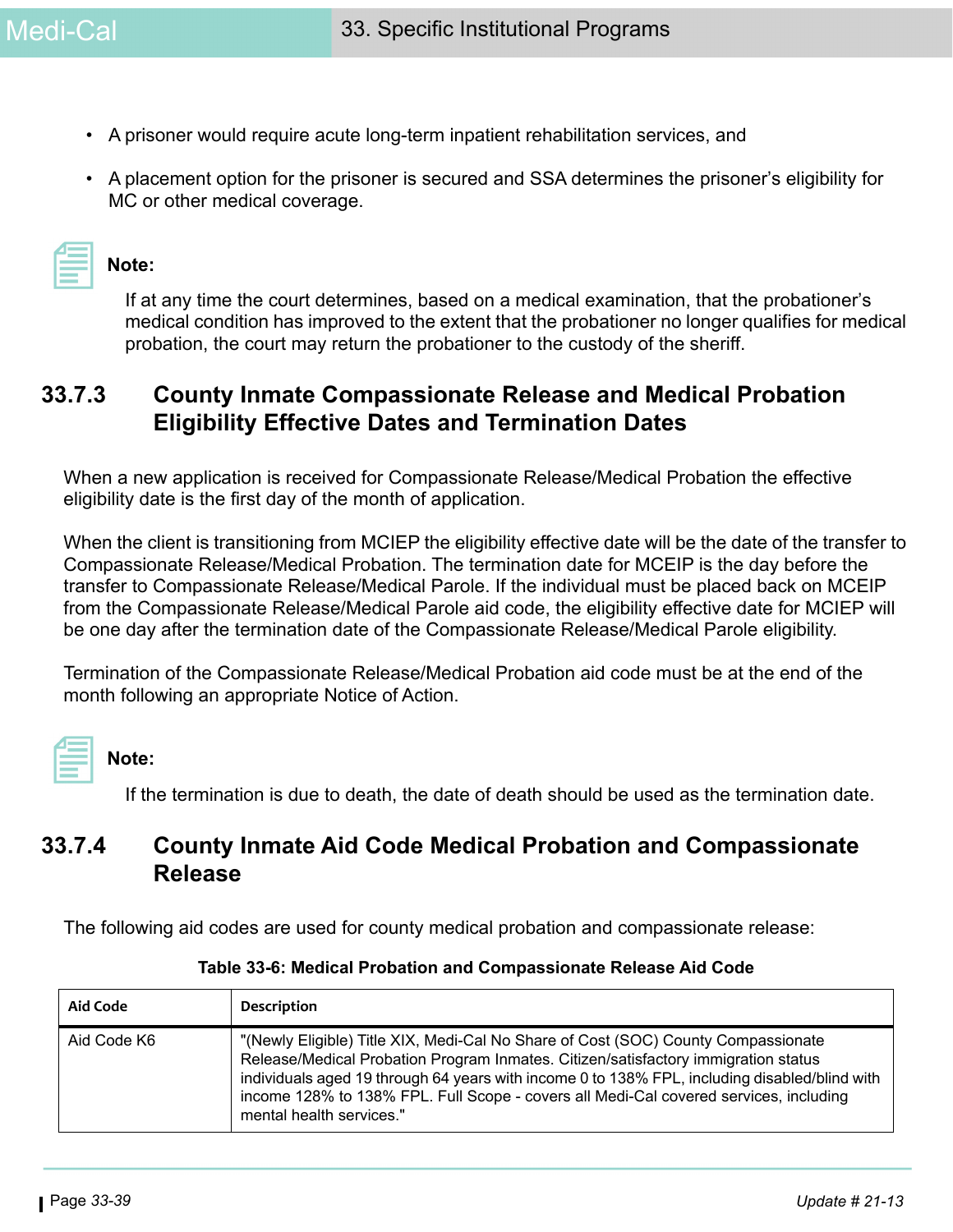| <b>Aid Code</b> | <b>Description</b>                                                                                                                                                                                                                                                                                                                                                                                                                                                                          |
|-----------------|---------------------------------------------------------------------------------------------------------------------------------------------------------------------------------------------------------------------------------------------------------------------------------------------------------------------------------------------------------------------------------------------------------------------------------------------------------------------------------------------|
| Aid Code K7     | "(Newly Eligible) Title XIX/Title XXI, Medi-Cal No SOC for County Compassionate<br>Release/Medical Probation Program Inmates. Undocumented/unsatisfactory immigration<br>status individuals aged 19 through 64 years with income 0% to 138% FPL, including<br>disabled/blind with income 128% to 138% FPL. Restricted Scope - Medi-Cal benefits limited to<br>all Medi-Cal covered emergency, including mental health (Title XIX), and all pregnancy-related<br>(Title XXI) services only." |
| Aid Code K8     | (Not Newly Eligible) Title XIX, Medi-Cal No SOC for County Compassionate Release/Medical<br>Probation Program Inmates. Citizen/satisfactory immigration status individuals aged 19<br>through 64 years, including disabled/blind (not on SSI), with income 0% to 128%. Full Scope -<br>Covers all Medi-Cal covered services, including mental health services.                                                                                                                              |
| Aid Code K9     | (Not Newly Eligible) Title XIX/Title XXI, Medi-Cal No SOC for County Compassionate<br>Release/Medical Probation Program Inmates. Undocumented/unsatisfactory immigration<br>status individuals aged 19 through 64 years, including disabled/blind (not on SSI) with income<br>0% to 128% FPL. Restricted Scope - Medi-Cal benefits limited to all Medi-Cal covered<br>emergency, including mental health (Title XIX), and all pregnancy-related (Title XXI) services<br>only.               |

#### **Table 33-6: Medical Probation and Compassionate Release Aid Code**

# **33.8 Special Institutional Programs MEDS Functionality**

Special Institutional Program MC coverage appears in the special segments in MEDS, allowing any current MC coverage to run concurrently in the primary segment (INQM).

The PGM data element in MEDS indicates the status of the coverage:

| $\mathbf C$ | Current               |
|-------------|-----------------------|
|             | Pending               |
|             | <b>Future Pending</b> |
|             | Historical            |

#### **Table 82: MEDS PGM indicators**

### **33.8.1 MCIEP MEDS Functionality**

Full month eligibility for MCIEP is currently viewable through the Special Segment screens in MEDS (INQ1, INQ2, or INQ3). Partial month eligibility for MCIEP displays on the [INQV] MEDS screen.

[Refer to [MEDS Handbook Chapter 1](https://ssaconnect.sccgov.org/ssa_departments/debs_program/Documents/handbooks/ugss/ugchap01.pdf) for details of [INQV] screen.]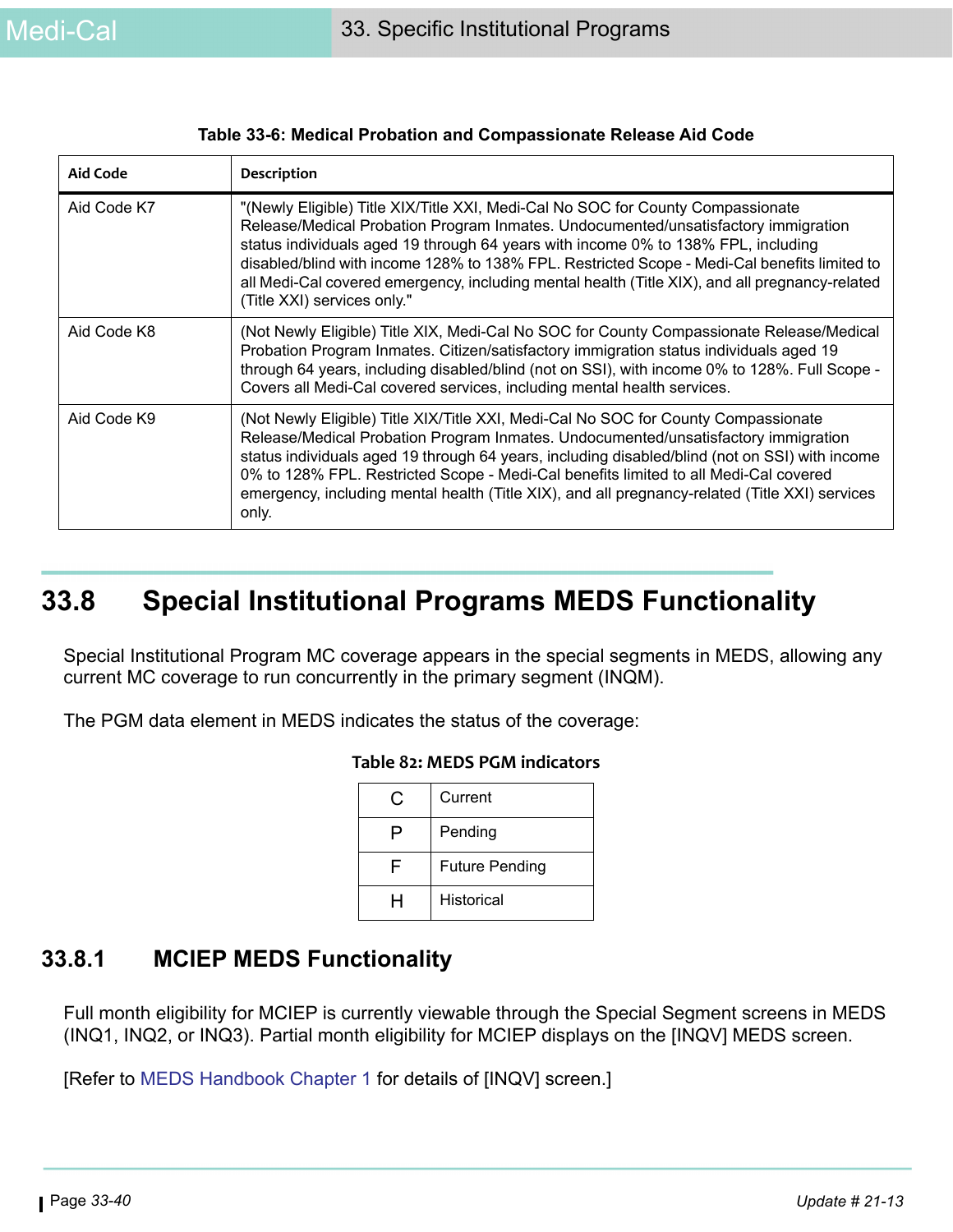#### **Retroactive Eligibility/Eligibility Effective Date**

For MCIEP, the effective begin date (EFF-DATE) should be the first date that the MCIEP eligibility begins. Individuals are eligible for MCIEP for 90 days before the date of application, if all other eligibility criteria are met.

|  | Note: |
|--|-------|
|--|-------|

This policy differs from Retroactive MC which is for three months before the date of application.

#### **MEDS Worker Alert**

MEDS will issue the alert number 9572 at renewal for contradiction eligibility: 'Conflicting Eligibility - Check for Eligibility Termination'.

### **33.8.2 County Inmate Compassionate Release and Medical Probation MEDS**

#### **MEDS Worker Alert**

Renewal Worker Alert number 9574 will generate when the end of the acceptable age range is approaching for a client who is 64 years and 10 months old.

#### **MEDS Functionality**

County Compassionate Release Program/County Medical Probation Program aid codes reside in the PAROLE special segment type in MEDS.

| INQ2                                                                                    |   | ** SPECIAL PROGRAM 2 INFORMATION ** $\overline{XXX}$ - 02/15/17 |                        |     |       |  |                            |             |            |          |            |             |
|-----------------------------------------------------------------------------------------|---|-----------------------------------------------------------------|------------------------|-----|-------|--|----------------------------|-------------|------------|----------|------------|-------------|
|                                                                                         |   |                                                                 |                        |     |       |  |                            |             |            |          | 15:35:45   |             |
| CASE-NAME                                                                               |   |                                                                 | DISTRICT MEB XXXXXXXXX |     |       |  |                            |             |            | , XXXXXX |            |             |
| COUNTY-ID 19-K6-XXXXXXX-X-XX EW-CODE B304                                               |   |                                                                 |                        |     |       |  |                            |             |            |          |            |             |
| MEDS-ID XXX-XX-XXXX SSN-VER A RV-COMP 12-2016 XXXX XXXXXXX ST                           |   |                                                                 |                        |     |       |  |                            |             |            |          |            |             |
| BIRTHDATE XX-XX-XXXX DOB-VER C SEX M GOV-RSP 1 XXXXXXXXXXXX CA XXXXX                    |   |                                                                 |                        |     |       |  |                            |             |            |          |            |             |
| CHAINED-ID CHAINED-ID LAST-MC/CP-CHG 10-06-16 ADDRESS-FLAG D RES-COUNTY 19              |   |                                                                 |                        |     |       |  |                            |             |            |          |            |             |
| PRIOR-MEDS-ID LAST-OTH-CHG 11-23-16 APDP PICKLE RECOVERY                                |   |                                                                 |                        |     |       |  |                            |             |            |          |            |             |
| WELFARE-PGM 001 DEATH-DT                                                                |   |                                                                 |                        |     |       |  | DEATH-CD TERM-DT TERM-REAS |             |            |          |            |             |
| CIN 9XXXXXXXX 2 HIC-NO BIC-ISSUE 06-09-15 PAPER-ISSUE                                   |   |                                                                 |                        |     |       |  |                            |             |            |          |            |             |
| PGM: M 1(INMATE) H 2(PAROLE) C H 3 FS                                                   |   |                                                                 |                        |     |       |  |                            |             |            |          | CW         |             |
|                                                                                         |   |                                                                 |                        |     |       |  |                            |             |            |          |            |             |
|                                                                                         |   | 02-17 PEND JAN FEB MAR APR MAY JUN                              |                        |     |       |  |                            | JUL AUG SEP |            | OCT      | <b>NOV</b> | <b>DEC</b>  |
| COUNTY 19                                                                               |   | 19                                                              |                        |     |       |  |                            |             |            |          |            |             |
| AID-CODE K6                                                                             |   | K6                                                              |                        |     |       |  |                            |             |            |          |            |             |
| ELIG-STAT 001                                                                           |   | 001                                                             |                        |     |       |  |                            |             |            |          |            |             |
| $SOC-AMT$                                                                               |   |                                                                 |                        |     |       |  |                            |             |            |          |            |             |
| CERT-DAY                                                                                |   |                                                                 |                        |     |       |  |                            |             |            |          |            |             |
| OHC                                                                                     | N | $\mathbb N$                                                     |                        | N N | N N N |  |                            | N N         | $_{\rm N}$ | N        | N          | $\mathbf N$ |
| RESTRICT                                                                                |   |                                                                 |                        |     |       |  |                            |             |            |          |            |             |
| MEDICARE                                                                                |   |                                                                 |                        |     |       |  |                            |             |            |          |            |             |
| HCP1-NUM                                                                                |   |                                                                 |                        |     |       |  |                            |             |            |          |            |             |
| $HCP1-STAT$                                                                             |   |                                                                 |                        |     |       |  |                            |             |            |          |            |             |
| OPTION <f13=valid options=""> F3=SUMMARY; F7=BACK; F8=FORWARD; ENTER=RETURN</f13=valid> |   |                                                                 |                        |     |       |  |                            |             |            |          |            |             |
|                                                                                         |   |                                                                 |                        |     |       |  |                            |             |            |          |            |             |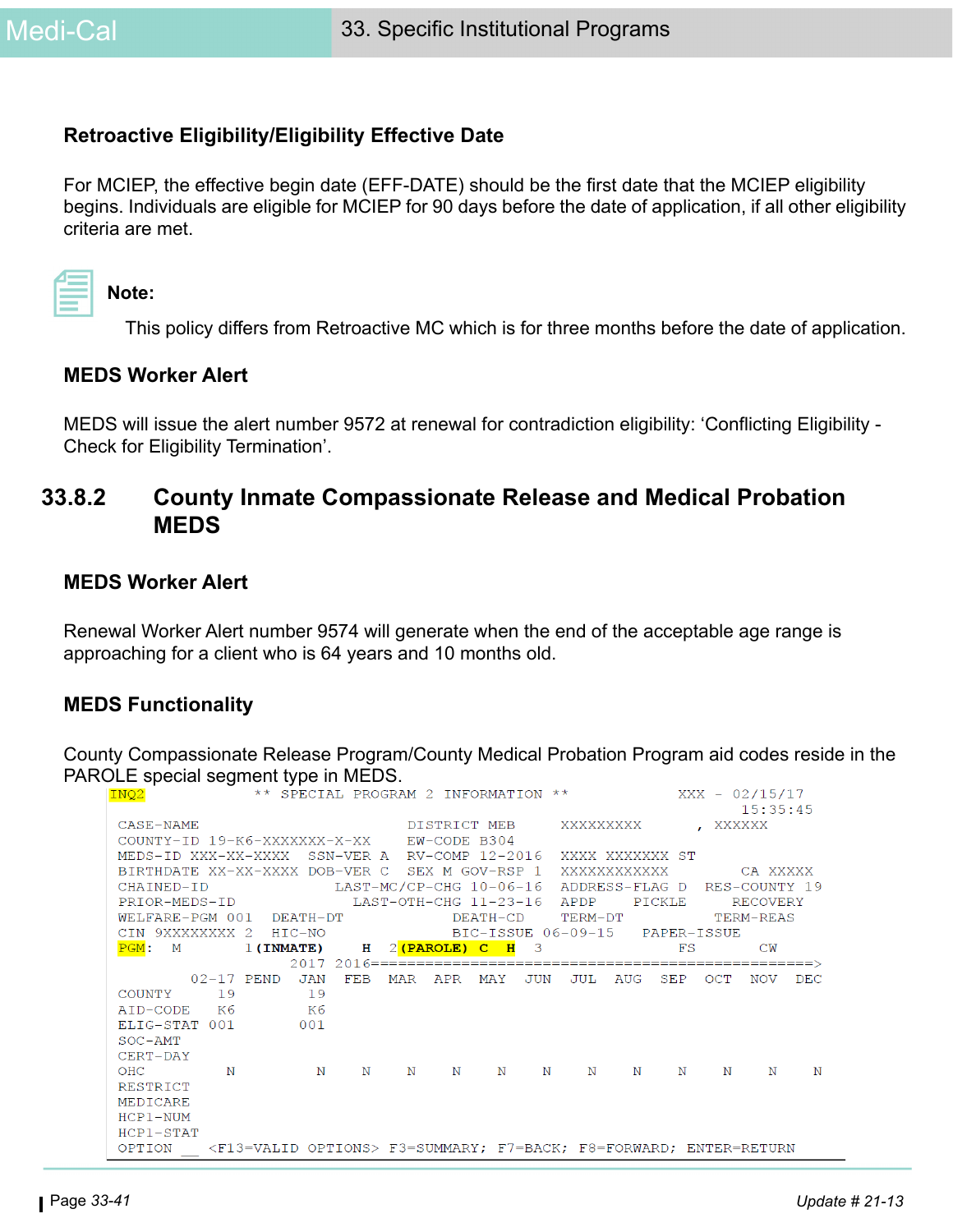# **33.9 Juveniles in Public Institutions**

In determining the MC eligibility of juveniles (under age 18,) the nature of the detention, pre- and post-disposition situations, and types of facilities must be considered.

### **33.9.1 Disposition**

Disposition in a juvenile case is the decision made by the court for the juvenile's welfare. A disposition order is the court decision as to whether the minor will be placed in foster care, sentenced, placed on probation, or released either temporarily or permanently. When the juvenile is ordered a "Ward of the Court" and is awaiting foster care placement and not awaiting sentencing for a criminal violation of law, the juvenile may be eligible for MC.

### **33.9.2 Before Disposition**

A juvenile who is in a detention center due to criminal activity is a resident of a public institution and not eligible for MC.

If a juvenile resides in a detention center for the sole purpose of receiving physical/mental care and protection, or getting services that are for the best interest of the child, the juvenile is not considered an "inmate of a public institution." If there is a specific plan for him/her that makes the stay temporary (one or two months), he/she may be eligible for MC.

### **33.9.3 After Disposition**

Juveniles placed on intensive probation that are residents of a detention center (which is part of the criminal justice system) are not eligible for MC benefits until the individual is released by the court.The juvenile may be eligible for MC if the facility is not part of the criminal justice system.

### **33.9.4 Nature of the Facility**

The nature of the facility and status of the juvenile is important in determining MC eligibility because Title 42, Code of Federal Regulations (CFR) prohibits MC benefits to "inmates of public institutions." Refer to Section 43.4 for a definition and list of those considered inmates of public institutions. A juvenile is not eligible for MC if he/she is a resident of a public institution for a criminal offense.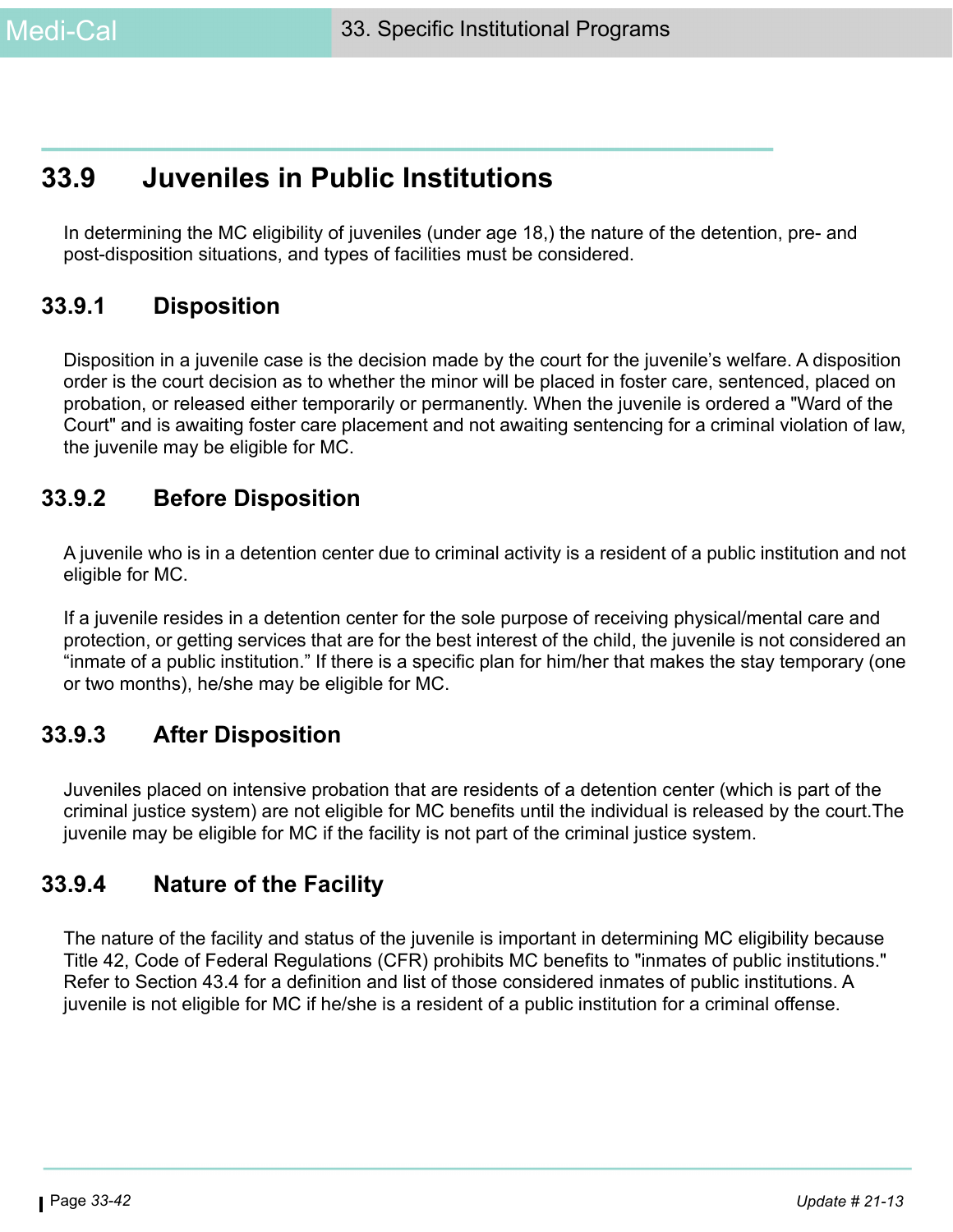### **33.9.5 Sample Disposition Orders**

The decision or dispositional order must be reviewed by the EW to determine both the status of the minor and nature of the facility where the minor will be placed.

| <b>Juvenile Court Order Status</b>                                                                                                                                                                                                                                                              | <b>MC Benefits</b> |
|-------------------------------------------------------------------------------------------------------------------------------------------------------------------------------------------------------------------------------------------------------------------------------------------------|--------------------|
| Minor is in Foster Care in Licensed Residential Treatment Facility                                                                                                                                                                                                                              | Eligible           |
| Minor is on Probation Awaiting Placement in Foster Care                                                                                                                                                                                                                                         | Eligible           |
| Minor is on Probation with residence in Licensed Residential Facility pending permanent placement                                                                                                                                                                                               | Eligible           |
| Minor placed in a psychiatric facility - awaiting order of detention under Section 602                                                                                                                                                                                                          | Not Eligible       |
| Minor is placed in a Residential Treatment Center and then a Psychiatric Hospital                                                                                                                                                                                                               | Eligible           |
| Minor is placed with parents with permission to place the minor in a hospital. This would be viewed<br>as Foster Care/Probation Placement with parents.                                                                                                                                         | Eligible           |
| Minor is released on probation to parents with a hospital stay, then placement to a 24-hour school<br>upon release from hospital.<br>Exception:<br>If the 24-hour school is part of the criminal justice system and is a correctional facility, then the<br>minor would not be eligible for MC. | Eligible           |
| Minor is declared a Ward of the Court and is placed in a non-profit, residential facility which is a<br>boy's camp to receive mentoring and counseling services. The facility is a 24-hour, non-medical<br>facility which is not part of the criminal justice system.                           | Eligible           |

#### **Table 33-7:**

### **33.9.6 SB 1469 Pre-Release Application Process for Wards in County Juvenile Facilities**

A juvenile loses MC eligibility if he/she is:

- In a detention center due to criminal activity and a resident of a public institution, or
- On intensive probation with a plan of release which includes residence in a detention center.

SB 1469 allows the MC application process to begin before the ward is released from custody allowing eligibility to begin immediately upon release from the juvenile detention facility.

A ward who previously would have had to re-apply for MC benefits after release from incarceration can, under SB 1469, apply for MC before release.

SB 1469 requires County juvenile detention facilities, in Santa Clara County this is the Probation Department, provide specific information to the Social Services Agency (SSA), to allow SSA to expedite MC eligibility determination for juvenile wards being released.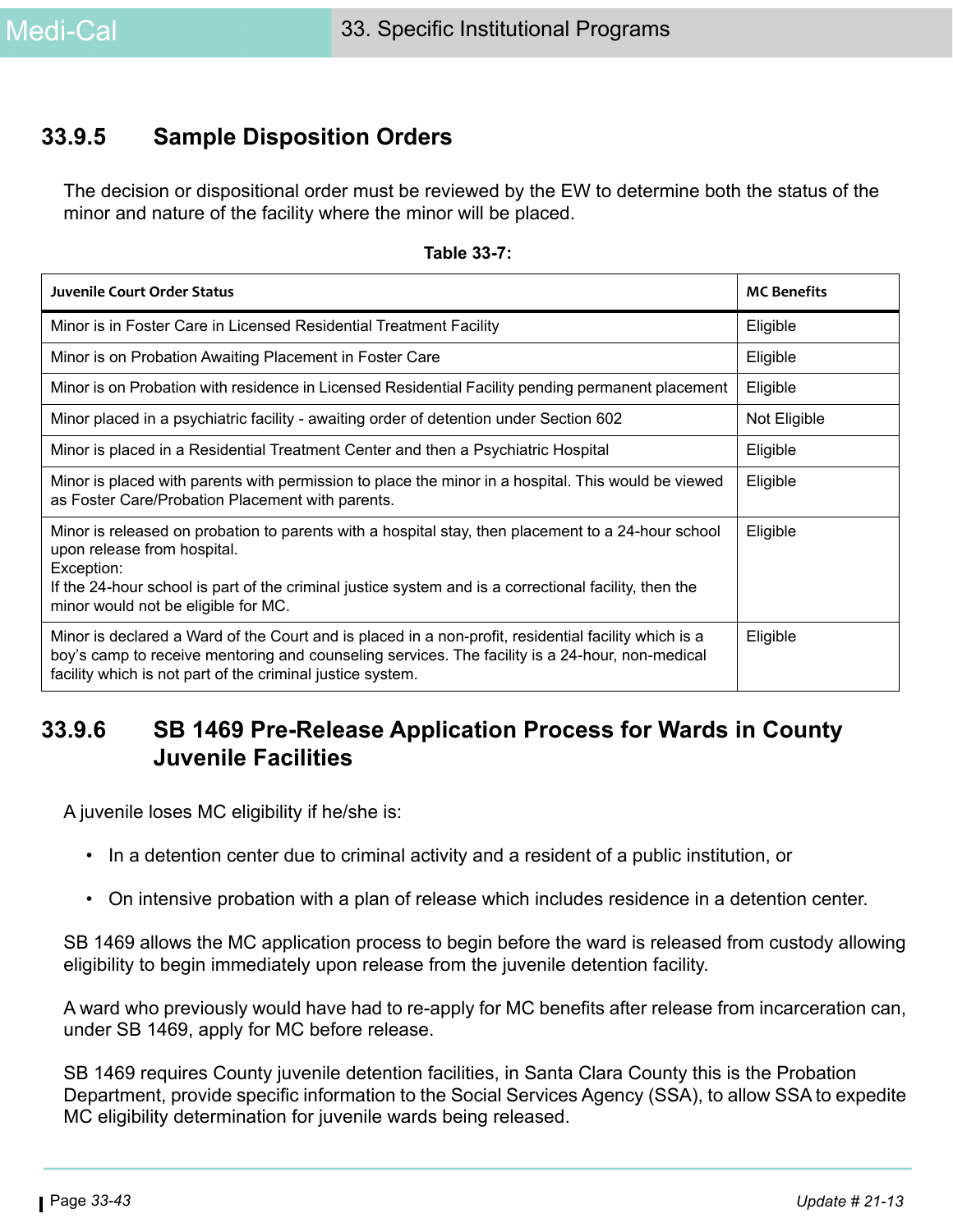### **33.9.7 SB 1469 Application Process**

The provisions of SB 1469 require:

| <b>Step</b>    | <b>Who</b>                               | <b>Action</b>                                                                                                                                                                                                                                                                                                                                                                                                                                                                                                                                 |
|----------------|------------------------------------------|-----------------------------------------------------------------------------------------------------------------------------------------------------------------------------------------------------------------------------------------------------------------------------------------------------------------------------------------------------------------------------------------------------------------------------------------------------------------------------------------------------------------------------------------------|
| $\mathbf{1}$ . | Juvenile<br>Court                        | Issues an order pertaining to the disposition of the ward of the county, committing that<br>ward to a juvenile hall, camp, or ranch for 30 days or more.                                                                                                                                                                                                                                                                                                                                                                                      |
| 2.             | County<br><b>Probation</b><br>Department | Provides SSA with:<br>$\cdot$ The ward's name<br>• The scheduled or actual release date, or if applicable, notify the SSA about<br>placement into a medical/mental health facility<br>• Any known information regarding the ward's MC status prior to disposition and/or<br>any other health coverage available.<br>• Sufficient information when available, to begin the process of determining MC<br>eligibility<br>• Contact information for the ward's parent or guardian, if available, and<br>• Any changes in the ward's release date. |
| 3.             | EW                                       | Processes the MC application.<br><b>NOTE:</b> The EW will generally need to request additional information in order to<br>complete the eligibility determination. However, there is NO change to existing<br>eligibility policies and procedures, including citizenship/identity verification<br>requirements and Performance Standards.                                                                                                                                                                                                      |

### **33.9.8 Eligibility Requirements**

Applications submitted for juvenile inmates are processed like any other MC applications.The application may be signed by the person/agency responsible for the ward in accordance with current MC policy.

SB 1469 applications submitted by the Probation Department are processed by the MC Benefits Assistance (MBA) office. SB 1469 applications must be processed as URGENT.

The following rules apply:

• When the release date is scheduled for the ward, the Probation Department immediately notifies the ward's parent/guardian of the referral for MC benefits for the ward and allows 30 days for a response.

**Note:** 

If the parent/guardian informs the Probation Department that they do not want an application to be submitted on behalf of their child, no application will be initiated and the process ends. If the parent/guardian does not respond, the process continues.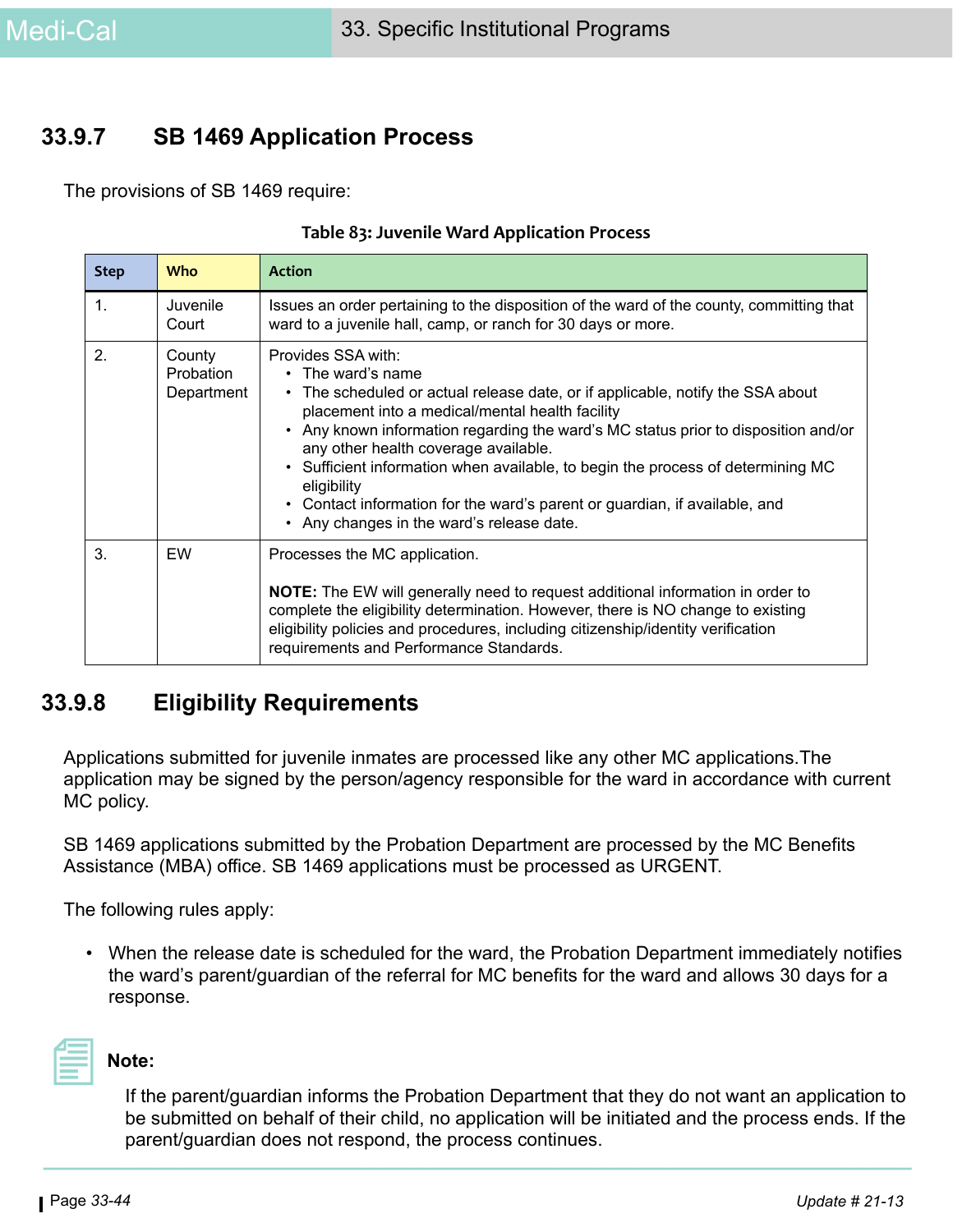• Within 45-90 days before the scheduled release date, the Probation Department sends a Transmittal form with the ward's information to MBA via E-mail along with supporting documentation, if applicable. MBA will acknowledge receipt of the referral via E-mail within 10 days of receiving the information.

| 2008년 - 대한민국의 대한민국의 대한민국의 대한민국의 대한민국의 대한민국의 대한민국의 대한민국의 대한민국의 대한민국의 대한민국의 대한민국의 대한민국의 대한민국의 대한민국의 대한민국의 대한민국의<br><b>Contract Contract Contract</b><br>$\mathcal{L}(\mathcal{L})$ and $\mathcal{L}(\mathcal{L})$ and $\mathcal{L}(\mathcal{L})$ and $\mathcal{L}(\mathcal{L})$ and $\mathcal{L}(\mathcal{L})$<br>the contract of the contract of the contract of |  |
|-----------------------------------------------------------------------------------------------------------------------------------------------------------------------------------------------------------------------------------------------------------------------------------------------------------------------------------------------------------------|--|
| _______                                                                                                                                                                                                                                                                                                                                                         |  |

#### **Note:**

If a disability is claimed for the ward, the Probation Department will also provide all known medical information for the EW to request a disability evaluation.

- The assigned EW works with Probation Department staff, and with the ward's parent/guardian as necessary to complete the MC application process.
- When the Probation Department is contacted for additional information, all MC application requirements apply. Eligibility cannot be established upon the ward's release unless all necessary information is provided.
- The application can be denied if the responsible individual does not cooperate with the request for information/verification needed.

| a sa bandar a ta 1970.<br>Tagairtí                                                                                    |
|-----------------------------------------------------------------------------------------------------------------------|
|                                                                                                                       |
|                                                                                                                       |
| 2008년 - 대한민국의 대한민국의 대한민국의 대한민국의 대한민국의 대한민국의 대한민국의 대한민국의 대한민국의 대한민국의 대한민국의 대한민국의 대한민국의 대한민국의 대한민국의 대한민국의 대한민국의         |
|                                                                                                                       |
|                                                                                                                       |
| <b>Contract Contract Contract Contract Contract Contract Contract Contract Contract Contract Contract Contract Co</b> |
|                                                                                                                       |
|                                                                                                                       |
|                                                                                                                       |
|                                                                                                                       |
|                                                                                                                       |
| _______                                                                                                               |
|                                                                                                                       |
| _______                                                                                                               |

#### **Note:**

Only the minimum information needed to determine or restore eligibility in accordance with current MC policy may be requested.

- MC eligibility begins on the date of release.
- The Probation Department must be notified whether the ward is eligible for benefits.

| __________ |  |
|------------|--|

#### **Note:**

The application must be forwarded to the Healthy Kids program if the ward is not eligible for MC/OTLIC as long as consent is given.

- The Probation Department must be notified at least 10 days prior to the expected release date if the MC determination is not completed.
- If the ward is scheduled for release in less than 45 days, the pre-release application process must be expedited.
- An immediate need paper BIC must be issued for the juvenile as soon as eligibility is established to allow the ward to access services immediately upon release. The temporary card must be sent to the facility before the release date.
- All MC Notice of Action requirements apply.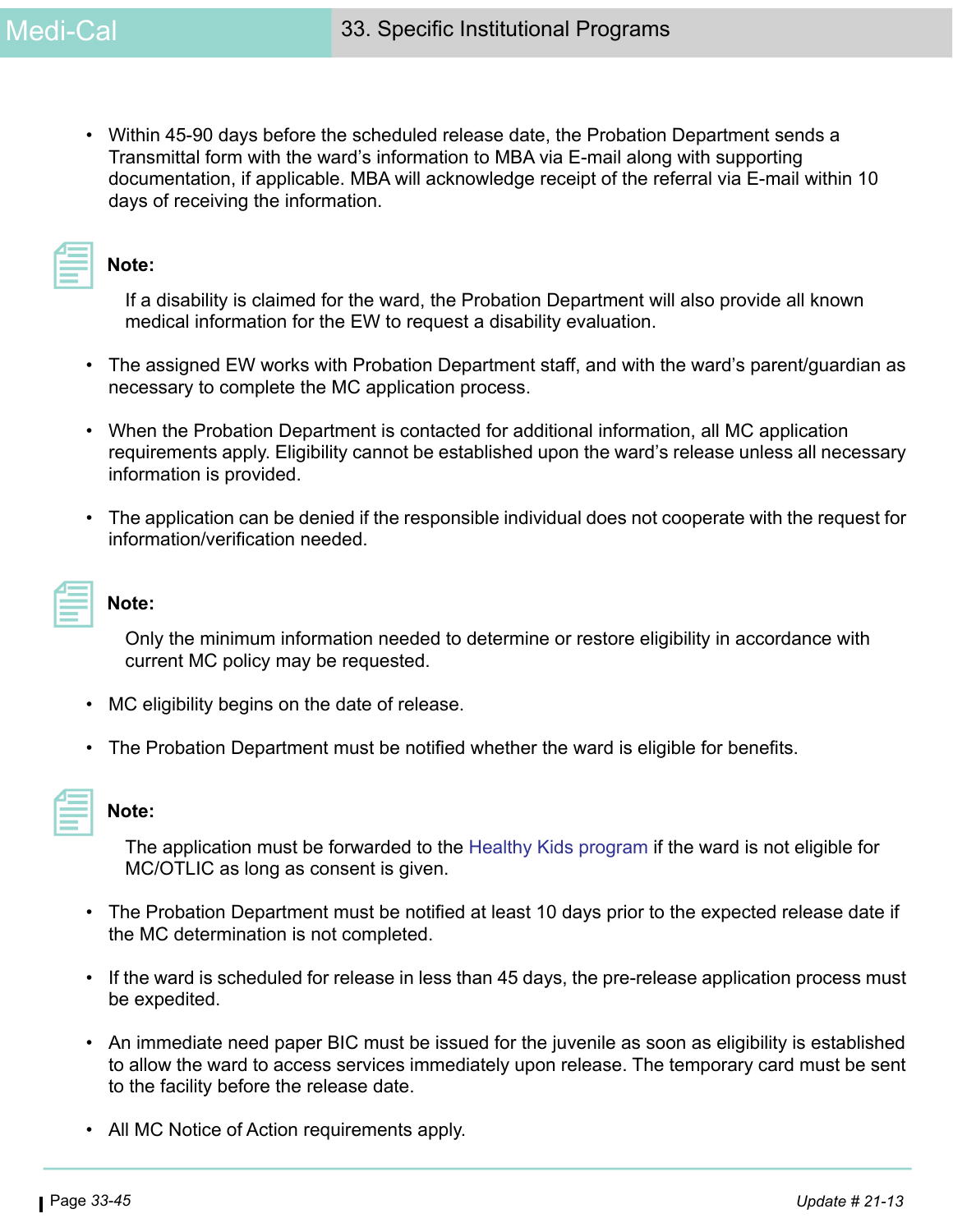### **33.9.9 MBA SB 1469 Juvenile Intake Procedures**

The following chart provides instructions for processing SB 1469 applications. The shaded column section of the chart refers to the columns that are completed in the *SB1469 Minor Probation Medi-Cal Ins. Log* (JPD Log). The unshaded column section of the chart refers to the columns that are completed in the *JPD SB 1469 Application Log* (MBA Log).

| <b>Step</b>    | <b>Who</b> | <b>Action</b>                                                                                                                                                                                                                                                                                                                                                      | Column<br>in the<br><b>MBA Log</b> |  |
|----------------|------------|--------------------------------------------------------------------------------------------------------------------------------------------------------------------------------------------------------------------------------------------------------------------------------------------------------------------------------------------------------------------|------------------------------------|--|
| $\mathbf{1}$ . | <b>JPD</b> | Makes at least 2 attempts to contact the parent/guardian by mail/phone to<br>$\bullet$<br>inquire if they want to apply for MC or ask if they have Other Health<br>Coverage (OHC).                                                                                                                                                                                 | J,K,M,N                            |  |
|                |            | Documents the date the parent/guardian was contacted and if they want to<br>$\bullet$<br>apply for MC or have OHC.                                                                                                                                                                                                                                                 |                                    |  |
|                |            | • Within 30-60 days of the release date, sends the referral transmittal via<br>e-mail for wards who have or want apply for MC to MBA e-mail box<br>(BACAppRegSB1469@ssa.sccgov.org) and documents the date the<br>transmittal was sent. The email should provide the release date, and the<br>e-mail subject line should include SB 1469 and the ward's last name. |                                    |  |
|                |            | On the first Monday (or next working day when Monday is a holiday) of every<br>$\bullet$<br>month, sends the excel version of the JPD Log of wards via e-mail to MBA<br>e-mail box with information on wards who have OHC and are not interested<br>in applying for MC. The e-mail subject line should include SB 1469.                                            |                                    |  |
|                |            | Note: If there are no referrals for 2 weeks in a row, JPD will send an email to<br>the MBA e-mail box notifying them that there have been no SB 1469 referrals in<br>the last 2 weeks.                                                                                                                                                                             |                                    |  |
| 2.             | <b>MBA</b> | • Retrieves the referral transmittal from e-mail box.                                                                                                                                                                                                                                                                                                              |                                    |  |
|                | Clerical   | IDs the child in CalWIN, CalHEERS and MEDS to determine if the child is<br>$\bullet$<br>currently enrolled in MC.                                                                                                                                                                                                                                                  | $A-J$                              |  |
|                |            | • Records the referral transmittal on the MBA Log for tracking purposes.                                                                                                                                                                                                                                                                                           |                                    |  |

| Table 33-8: |  |  |
|-------------|--|--|
|             |  |  |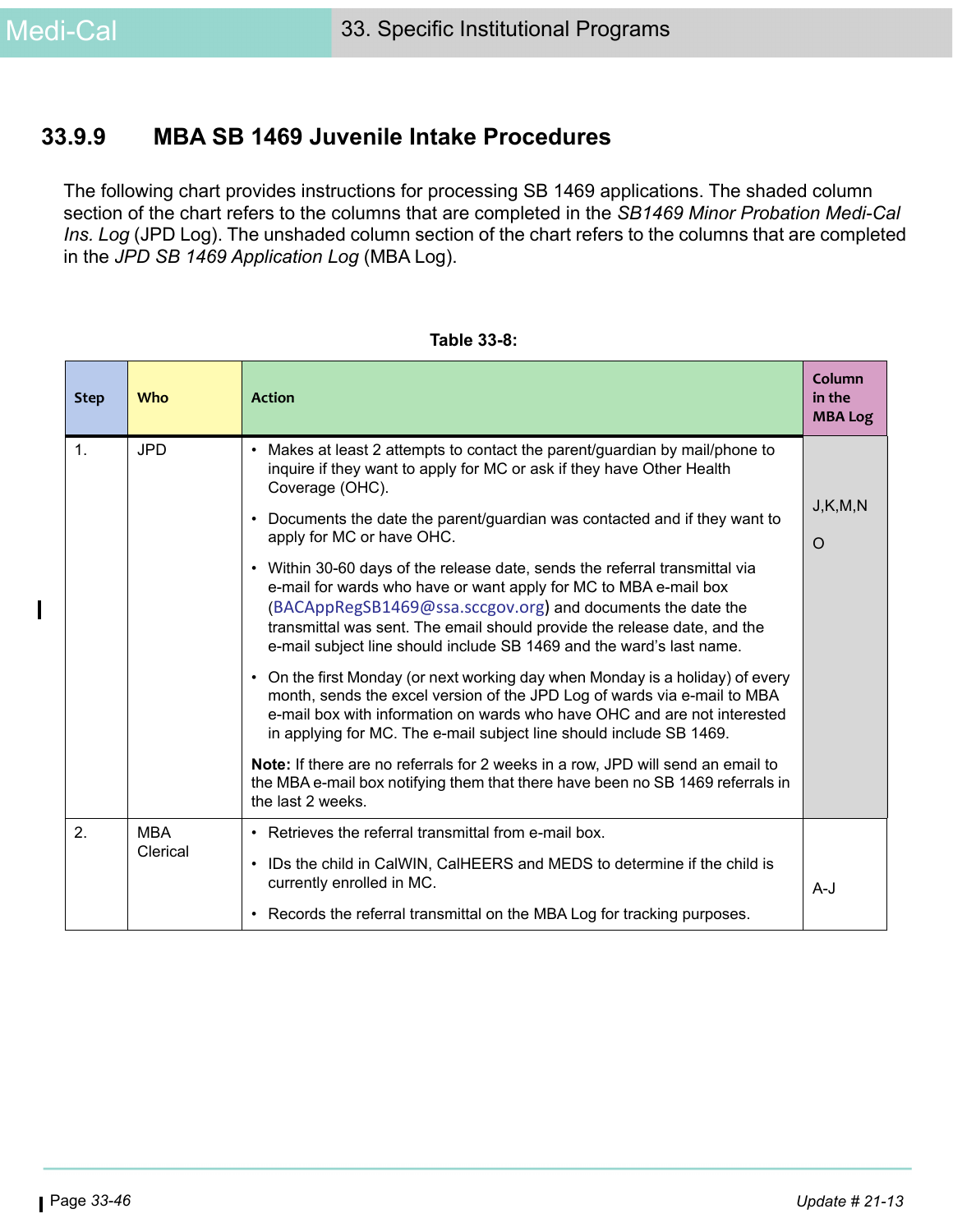**Table 33-8:** 

| <b>Step</b> | Who                 | <b>Action</b>                                                                                                                          |                                                                                                                                                                                                                                                                                                                                                                                                                                                                                                                                                                                                                                     | Column<br>in the<br><b>MBA Log</b> |
|-------------|---------------------|----------------------------------------------------------------------------------------------------------------------------------------|-------------------------------------------------------------------------------------------------------------------------------------------------------------------------------------------------------------------------------------------------------------------------------------------------------------------------------------------------------------------------------------------------------------------------------------------------------------------------------------------------------------------------------------------------------------------------------------------------------------------------------------|------------------------------------|
|             | <b>MBA Clerical</b> | If the child                                                                                                                           | Then MBA clerical                                                                                                                                                                                                                                                                                                                                                                                                                                                                                                                                                                                                                   |                                    |
|             |                     | Is currently<br>active on<br>CalWORKs or<br>MC,                                                                                        | Documents in the <b>Maintain Case Comments</b> window<br>$\bullet$<br>"Urgent: Ward (fill in name) will be released on (fill in<br>release date) ensure MC is active upon release."<br>Scans a copy of the referral transmittal into IDM.<br>Issues Immediate Need BIC and e-mails it to JPD at:<br>$\bullet$<br>Michelle.Warzek@pro.sccgov.org and<br>PRO-SB1469@pro.sccgov.org.<br>No further action is necessary.                                                                                                                                                                                                                |                                    |
|             |                     | Is currently<br>pending or active<br>at Foster Care<br>(FC),                                                                           | Notifies FC by e-mailing SSPM, ASO I and<br>fostercareprocessing@ssa.sccgov.org. Include the release<br>date, name and DOB.                                                                                                                                                                                                                                                                                                                                                                                                                                                                                                         |                                    |
|             |                     | Is not currently<br>active, but the<br>family has an<br>open CalWORKs<br>or MC case (i.e.<br>in suspended<br>status or not on<br>aid), | Notifies District Office (DO) SSPMs attaching Action<br>$\bullet$<br>Alert (SCD 289) and copies the DO MC Liaison and<br>MBA MC Liaison. Include in subject line "JPD SB 1469<br>Urgent Processing" and the case number. The body of<br>the e-mail should include the name of the ward, DOB<br>and release date.<br>• Scans a copy of the SCD 289 into IDM.<br>DO assigns for Urgent Processing.<br>٠<br>EW makes contact with the child's family to add child to<br>$\bullet$<br>the case.<br>Issues Immediate Need BIC and e-mails it to JPD at:<br>$\bullet$<br>Michelle.Warzek@pro.sccgov.org and<br>PRO-SB1469@pro.sccgov.org. |                                    |
|             |                     | Has no open<br>case record,                                                                                                            | Sends the parent/guardian the JPD 1469 Cover Letter<br>(SCD 2433 A), SSApp and a pre-paid postage return<br>envelope (with the MBA DO mailing address) marked<br>JPD SB 1469.<br>Updates MBA Log with date the MC application was sent.                                                                                                                                                                                                                                                                                                                                                                                             | N                                  |
|             |                     | Note:<br>JPD manager                                                                                                                   | • Returns the completed MBA Log on the 2nd Monday (or next working day<br>when Monday is a holiday) of each month as a password protected<br>document via secure e-mail to: Michelle.Warzek@pro.sccgov.org,<br>PRO-SB1469@pro.sccgov.org and copy the JPD manager.<br>If there are no referrals within a 2-week span of time, and JPD has not sent an<br>mail to the MBA e-mail box notifying that there have been no SB 1469 referrals<br>in the last 2 weeks, MBA Clerical will send an e-mail to<br>Michelle.Warzek@pro.sccgov.org, PRO-SB1469@pro.sccgov.org and copy the                                                       |                                    |
| 3.          | <b>JPD</b>          |                                                                                                                                        | • Receives and reviews the completed MBA Log.<br>• Adds MC status and outcome into the JPD Log.                                                                                                                                                                                                                                                                                                                                                                                                                                                                                                                                     | Q or R                             |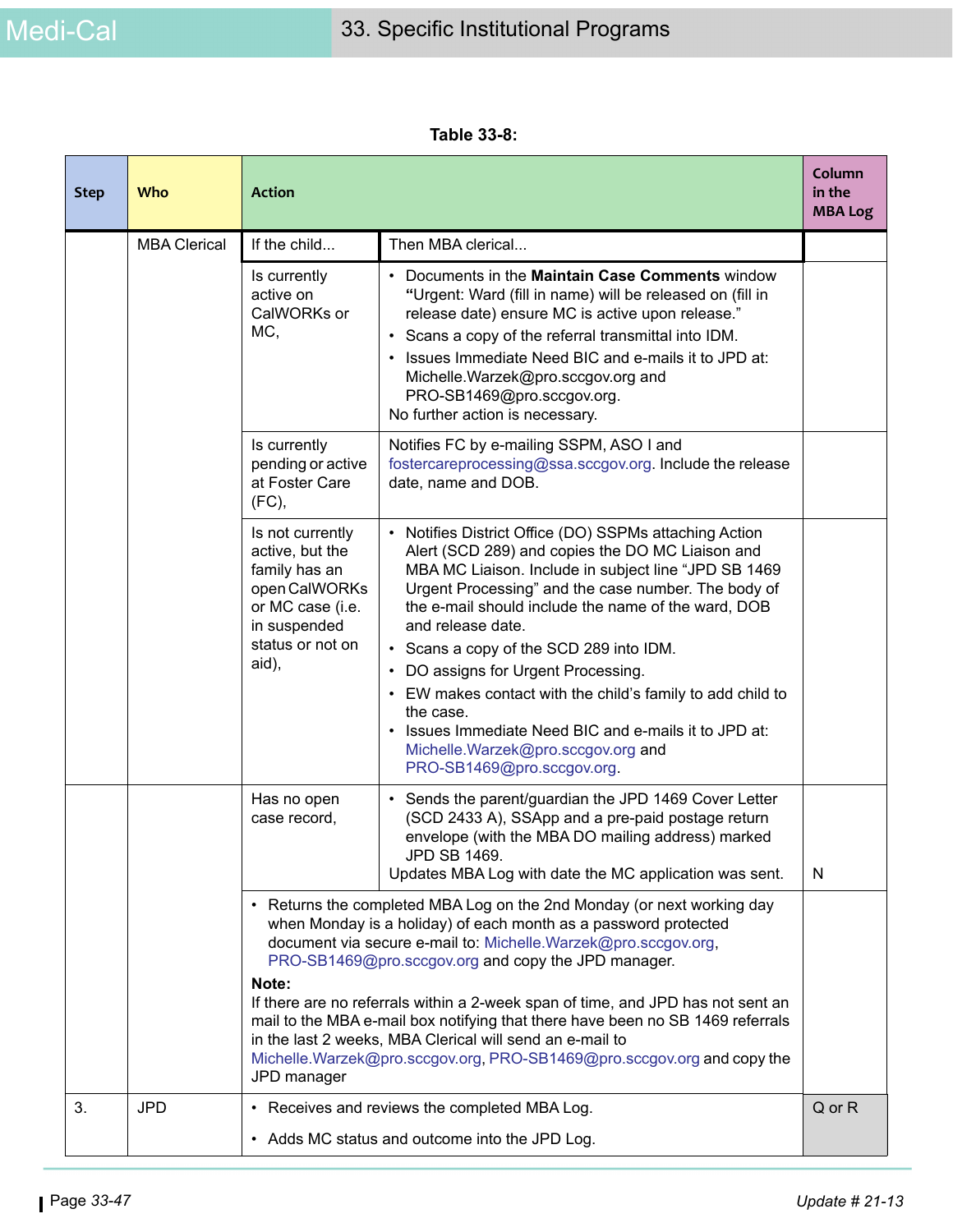| Table 33-8: |  |
|-------------|--|
|-------------|--|

| <b>Step</b> | Who                    | <b>Action</b>                                                                                                                                                                | Column<br>in the<br><b>MBA Log</b> |  |
|-------------|------------------------|------------------------------------------------------------------------------------------------------------------------------------------------------------------------------|------------------------------------|--|
| 4.          | <b>MBA</b><br>Clerical | • If JPD SB 1469 MC application is returned, assigns as an immediate need to<br>the next available EW and records the date it was assigned and the TMT #<br>on the MBA Log.  | P,Q                                |  |
|             |                        | • If JPD SB 1469 MC application is not returned within 10 days, mails out JPD<br>SB 1469 B Follow-Up Letter (SCD 2433 B) and records the date it was sent<br>on the MBA Log. | O                                  |  |
|             |                        | Emails a copy of the SCD 2433 B follow-up letter to<br>Michelle.Warzek@pro.sccgov.org and PRO-SB1469@pro.sccgov.org                                                          |                                    |  |
| 5.          | <b>MBA</b>             | • Receives the completed application and follow the normal intake process.                                                                                                   |                                    |  |
|             | EW                     | • Contacts the parent/guardian for additional information as necessary.                                                                                                      |                                    |  |
|             |                        | Enters pertinent information into CalWIN to process the application, as<br>appropriate.                                                                                      |                                    |  |
|             |                        | • Sends appropriate Notice of Action.                                                                                                                                        |                                    |  |
|             |                        | • Completes SCD 1296 for Clerical to issue an Immediate Need BIC.                                                                                                            |                                    |  |
|             |                        | • If not MC eligible make a referral to the Healthy Kids program, as<br>applicable.                                                                                          |                                    |  |
|             |                        | Provides screen print of the Inquiry window, [Programs Tab] to clerical staff, (if<br>APTC eligible make a note), in order to indicate the outcome of the MC<br>application. |                                    |  |
| 6.          | <b>MBA</b><br>Clerical | • Issues Immediate Need BIC and e-mails it to JPD at:<br>Michelle.Warzek@pro.sccgov.org and PRO-SB1469@pro.sccgov.org.                                                       |                                    |  |
|             |                        | Indicates the disposition of the MC application by logging the action taken on<br>the MBA Log.                                                                               | R, S                               |  |

### **Note:**

The MBA Log and JPD Log have Instruction tabs that describe when each section of the logs should be completed.

### **33.9.10 Foster Care**

Foster Care children are automatically eligible for MC after utilizing whatever other health coverage is available. Foster Care children are excluded from being classified as an inmate of a public institution when such children are temporarily in an institution pending more suitable arrangements such as Foster Care placement in a foster family or group home. This include those juveniles awaiting placement but still physically present in juvenile hall.